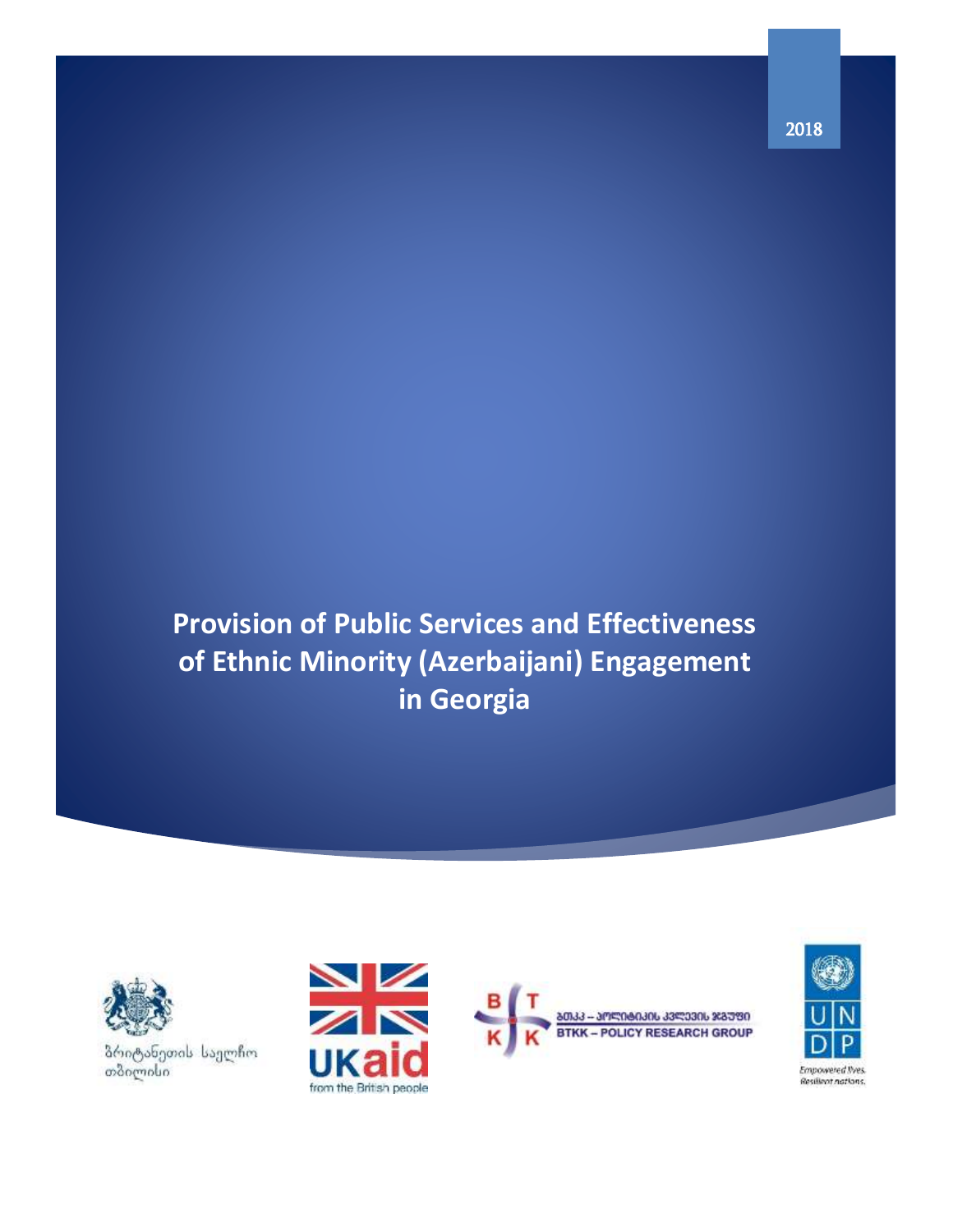# **Provision of Public Services and Effectiveness of Ethnic Minority (Azerbaijani) Engagement in Georgia**

This publication was prepared and published by BTKK-Policy Research Group with the assistance from the United Nations Development Programme (UNDP) and UK aid from the UK Government. Its contents are those of the authors and do not necessarily reflect the views of UNDP and UK aid from the UK Government.

Authors: Mamuka Komakhia Julieta Giorgadze

© 2018 BTKK- Policy Research Group

Tbilisi 2018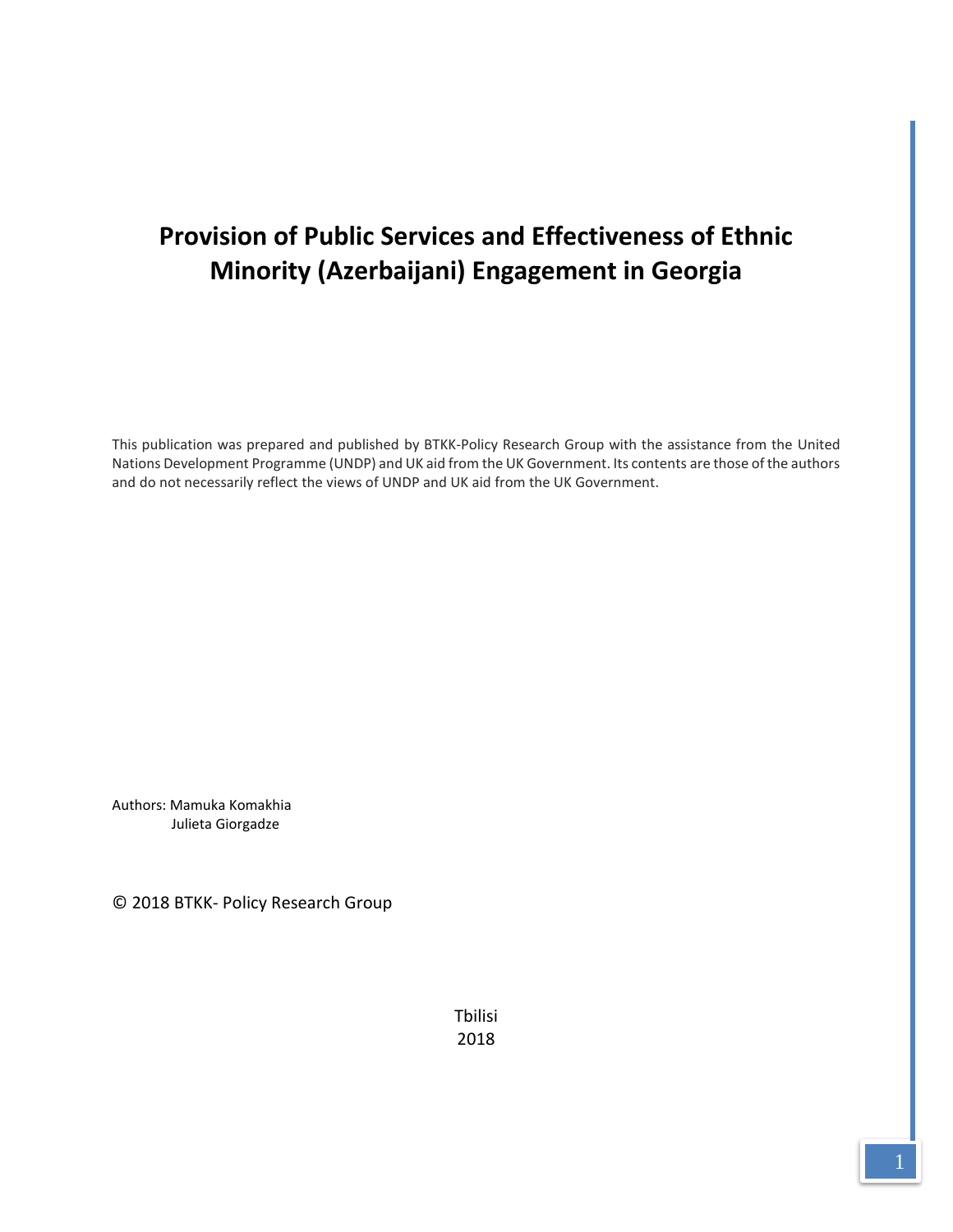# **Contents**

| The Justice House and the Community Centers in the Municipalities of Azerbaijani Compact Settlements  6 |  |
|---------------------------------------------------------------------------------------------------------|--|
|                                                                                                         |  |
|                                                                                                         |  |
|                                                                                                         |  |
|                                                                                                         |  |
|                                                                                                         |  |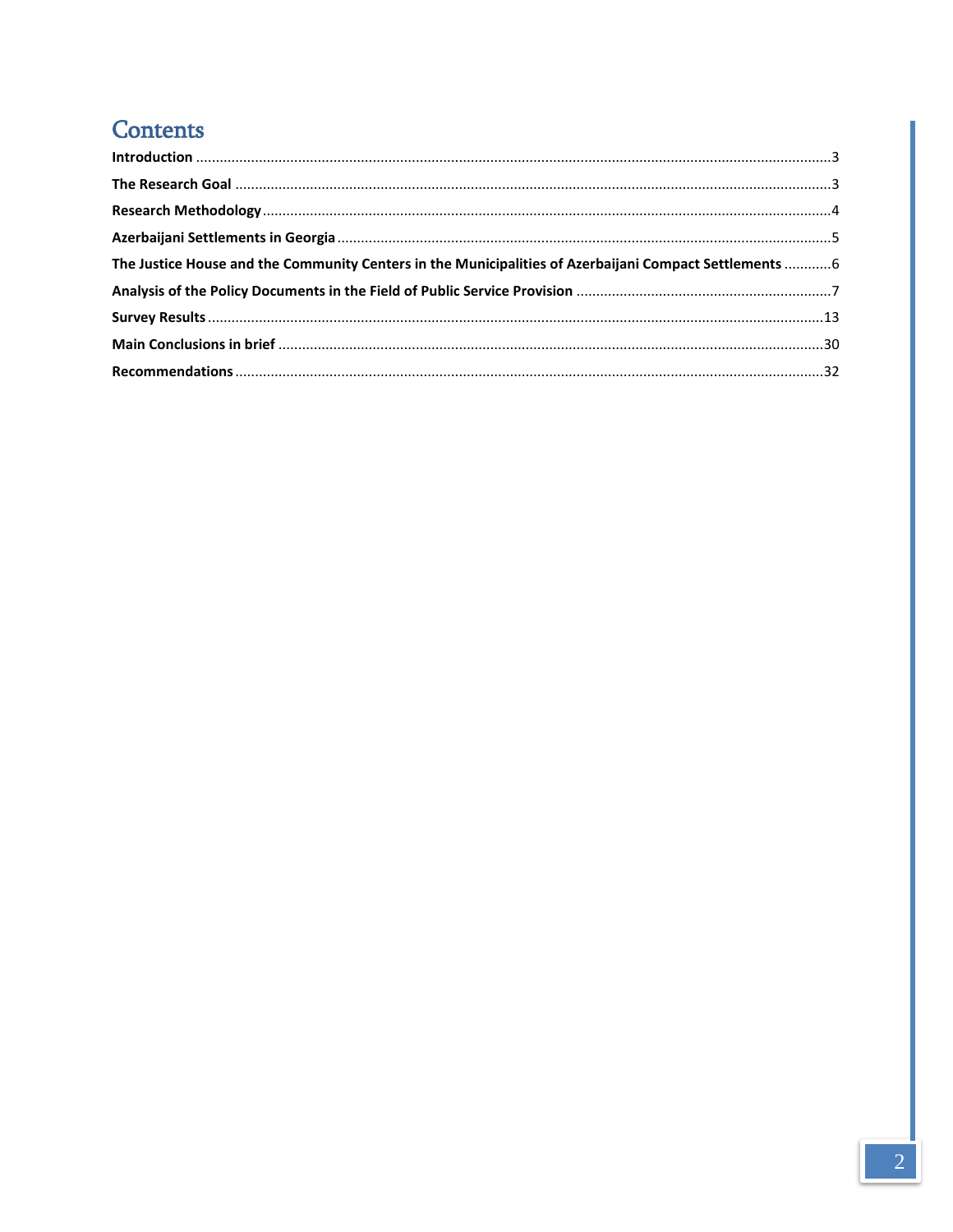# <span id="page-3-0"></span>**Introduction**

In recent years the quality of the service provided by public institutions has been improved. Through the Justice House and the Community Centers, the 'single window' principle has been effectively implemented, which presented an opportunity to the inhabitants of the city and the villages to receive the necessary service quickly, without extra bureaucracy, which previously was related to the additional cost and time). Every year, the working area of the Justice Houses and the Community Centers increases, including municipalities with an ethnic minority population, that guarantees access to the public services to the ethnic minority population as well.

In ethnic population compact settlements (urban and rural areas), the functioning of the Justice Houses and the Community Centers is a significant step towards the civil integration of the ethnic minority population in Georgia, which supports the increased level of trust towards state institutions among the representatives of ethnic minority groups. However, despite the positive dynamics, there are a number of fields where the improvement of service quality in ethnic minority populated areas is still possible.

The improvement of the quality of the service is related one of the important components of the civic integration – knowledge and application of the state language. In recent years, the level of knowledge of the state language has been increased in the younger generation of the compact ethnic minority settlements, however the majority of the population (especially the elderly generation) either does not speak or has limited skills of the state language.  $1$  This factor negatively affects the quality level of provided service to the municipalities with ethnic minority compact settlements.

# <span id="page-3-1"></span>**The Research Goal**

 $\overline{a}$ 

This research has been prepared by the BTKK Policy Research Group, within the financial support of the UNDP project "support to public administration reform in Georgia'. The project addresses one of the directions of the public administration reform guidelines – the provisioning of public services. The project aims to improve the public service quality with analysis of the existing tendencies and feedback of the service users.

The research carried out within this project aimed to analyze how well and how effectively do Azerbaijani compact settlement inhabitants use the services provided by the Justice House and the Community Centers, and how satisfied the local population is with the quality of the provided service. With the research we have also studied the state policy of the Justice House and the Community Centers in the given municipalities. and what the strategy of informing the population about the existing services is. Based on the received information, we have developed a set of recommendations for improving communication channels and better addressing the needs of local Azerbaijanis.

<sup>&</sup>lt;sup>1</sup> Ombudsman of Georgia, "report of the ombudsman of Georgia on the human rights and protection of freedoms 2017,<https://bit.ly/2GqITW7> (visited September 17, 2018).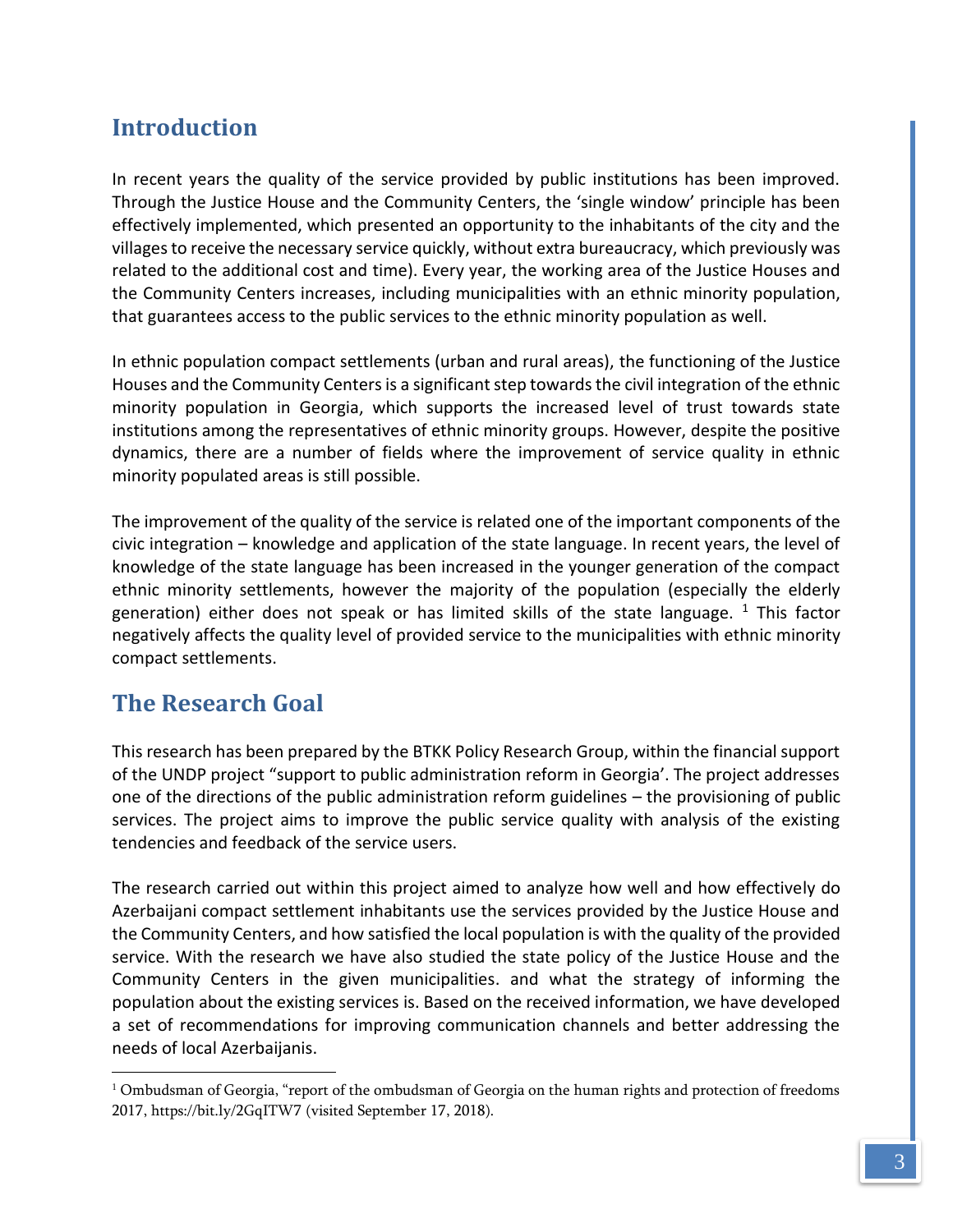For the purposes of the research, we have selected four places, where the ethnic Azerbaijani population represents the majority in Georgia. These places are: city Marneuli, where the Justice House is located, village Sadakhlo, located in Marneuli municipality of Kvemo Kartli region, village Iormughanlo, located in Sagarejo municipality and village Kabali of Lagodekhi municipality both located in Kakheti region, where the Community Centers operate. We have selected the ethnic Azerbaijani population as they are the largest ethnic minority present in Georgia.

The results of this project's research will be used by the Ministry of Justice and the respectful Legal Entities of Public Law (LEPL) of the ministry in order to prioritize their activities, and to develop channels of communication in the given municipalities. The research will give decision makers the opportunity to check the level of satisfaction of local ethnic Azerbaijani population with the public service institutions and to improve the means of service provision in the city of Marneuli and villages of Sadakhlo, Iormughanlo and Kabali.

# <span id="page-4-0"></span>**Research Methodology**

This research applies the following methodologies: interviews, desk research, quantitative research (survey) and qualitative research (focus groups).

The interviews have been carried out with representatives of the Ministry of Justice and the State Minister's office for Reconciliation and Civic Equality, as well as with civil society organizations working on the ethnic Azerbaijani population in Georgia and with a number of researchers in the field (for full list, please check annex #1 of the document). The purpose of the interviews was the find out the ideas of the respondents on provision of public services in Azerbaijani populated areas.

The desk research aimed to study and analyze the existing research in the field of the provision of public services and the documents of state institutions in regards to how they perceive the ethnic minority. This method aimed to find out the ways ethnic minority topics are addressed in the documents on the provision of state services and the specifications which might exist in the municipalities populated by ethnic minorities in Georgia.

With the assistance of a team of junior researchers, the senior researchers have carried out a survey and focus groups in targeted areas, which aimed to reveal the needs of the local Azerbaijanis with regards to public services. Based on the 2014 state census, we have determined the following number of the survey participants per each target area: city Marneuli – 85 inhabitants; village Sadakhlo – 65, village Iormughanlo – 50 and village Kabali - 70. For the survey the participants answered the closed-ended questions to reveal the number of the public service users and determine the level of their satisfaction.

For the qualitative research, we have facilitated one focus group per target area. In total, four focus groups have been carried out in four places of interest. The participants of the focus groups were the inhabitants of the target areas of various age and gender. Each group consisted of a minimum of 11 and a maximum of 14 participants. Each focus group lasted for two hours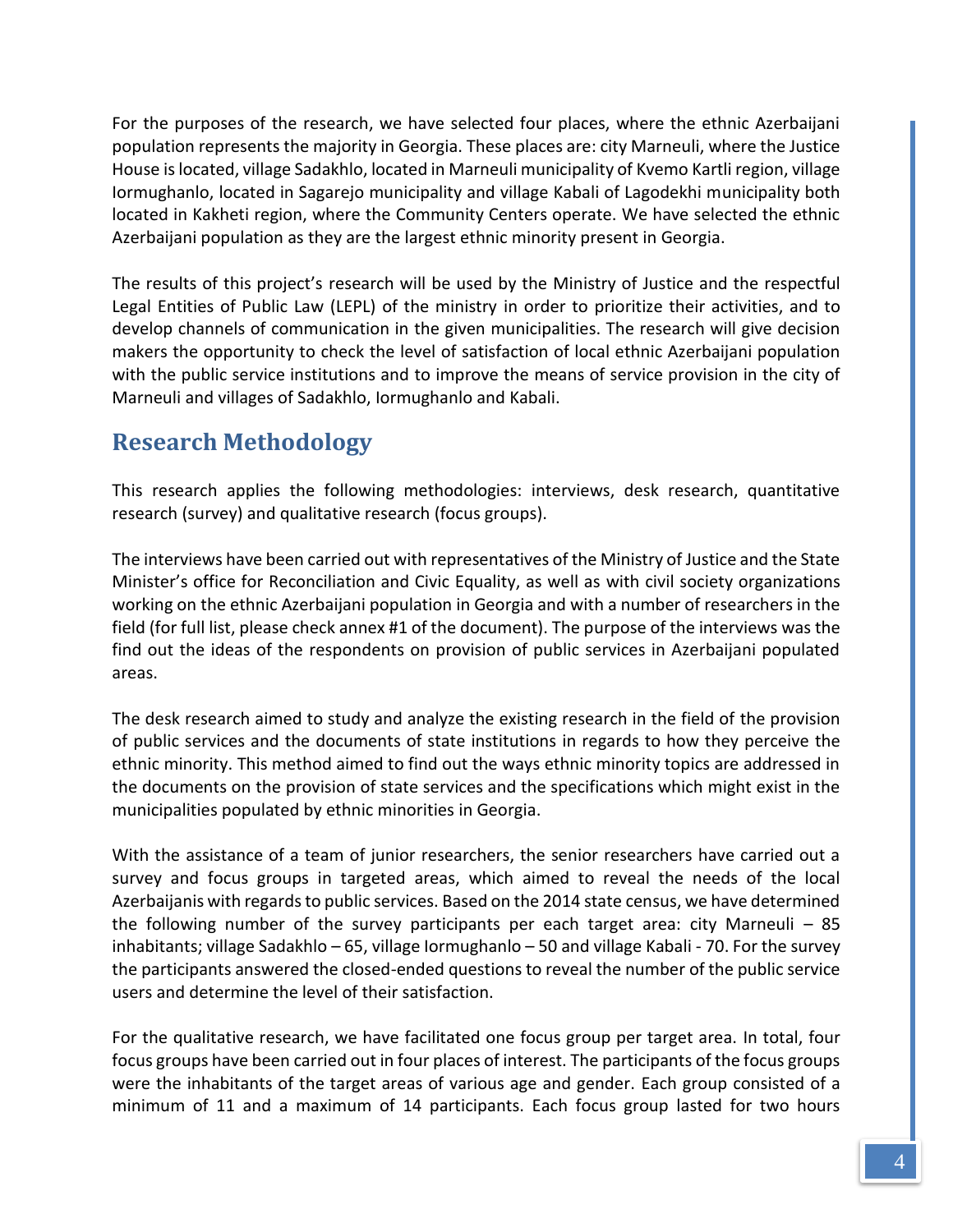maximum. Received answers have been analyzed thoroughly and used in the research. The focus groups have been carried out in Georgian language, as the majority of the participants spoke Georgian. We have used the assistance of the translator only for the focus group in Sadakhlo, and even then, with a few question/answers only. The focus groups aimed to reveal the quality of the existing services and identify the ways of improving the quality of these services.

# <span id="page-5-0"></span>**Azerbaijani Settlements in Georgia<sup>2</sup>**

According to the state census of 2014, 86,8% of the population of Georgia are ethnic Georgians, whereas the biggest minority group are the 233,000 Azerbaijanis, with 6.3% of the total population, and Armenians with 168,100, which is 4.5% of the population.

Azerbaijanis in compact settlements mainly live in Kvemo Kartli, Kekheti and Shida Kartli. Among these settlements Marneuli, Dmanisi, Bolnisi, Gardabani, Tsalka and Tetritskaro municipalities are more significant. There are large Azerbaijani villages are in Sagarejo and Lagodekhi municipalities. Azerbaijanis also reside in Tbilisi and in Rustavi.

For the survey within this project, we have selected the city of Marneuli, where according to the 2014 census there are 20,111 residents, among which 84,12% are Azerbaijanis. In total out of the 104,300 residents of the Marneuli municipality, 87,371 are Azerbaijanis (83% of the total residents of the municipality), who are potentially users of the services provided by the Marneuli Justice House.

The research also included the villages of Sadakhlo, Iormughanlo and Kabali, where the absolute majority of the population are ethnic Azerbaijanis. In the village Sadakhlo of Marneuli Municipality 7337 residents are registered, however the community center located in the village, potentially also serves the Azerbaijani populated villages close by, such as Khuldara (915 residents), Malaoghli (1091), Tazakenda (478) and Burma (148).

In the village of Iormughanlo of the Sagarejo Municipality 2169 residents are registered, however the community center located in this village also provides the services to the neighboring village Keshalo (with 2438 residents) where Azerbaijanis reside. Village Kabali of Lagodekhi Municipality is also inhabited by the Azerbaijanis, where 3238 people are registered. The Community center located in the village also serves the neighboring villages where Azerbaijanis are located, such as Ganjala (2243), Uzuntala (1786) and Karajala (2012). <sup>3</sup>

<sup>&</sup>lt;sup>2</sup> The results of the state census of 2014,<https://bit.ly/2Nf0lwG> (visited May 13, 2018)

<sup>3</sup> Center for Studying Ethnicity and Multiculturalism, interactive map,<http://csem.ge/interactivemap/> (visited May 13, 2018)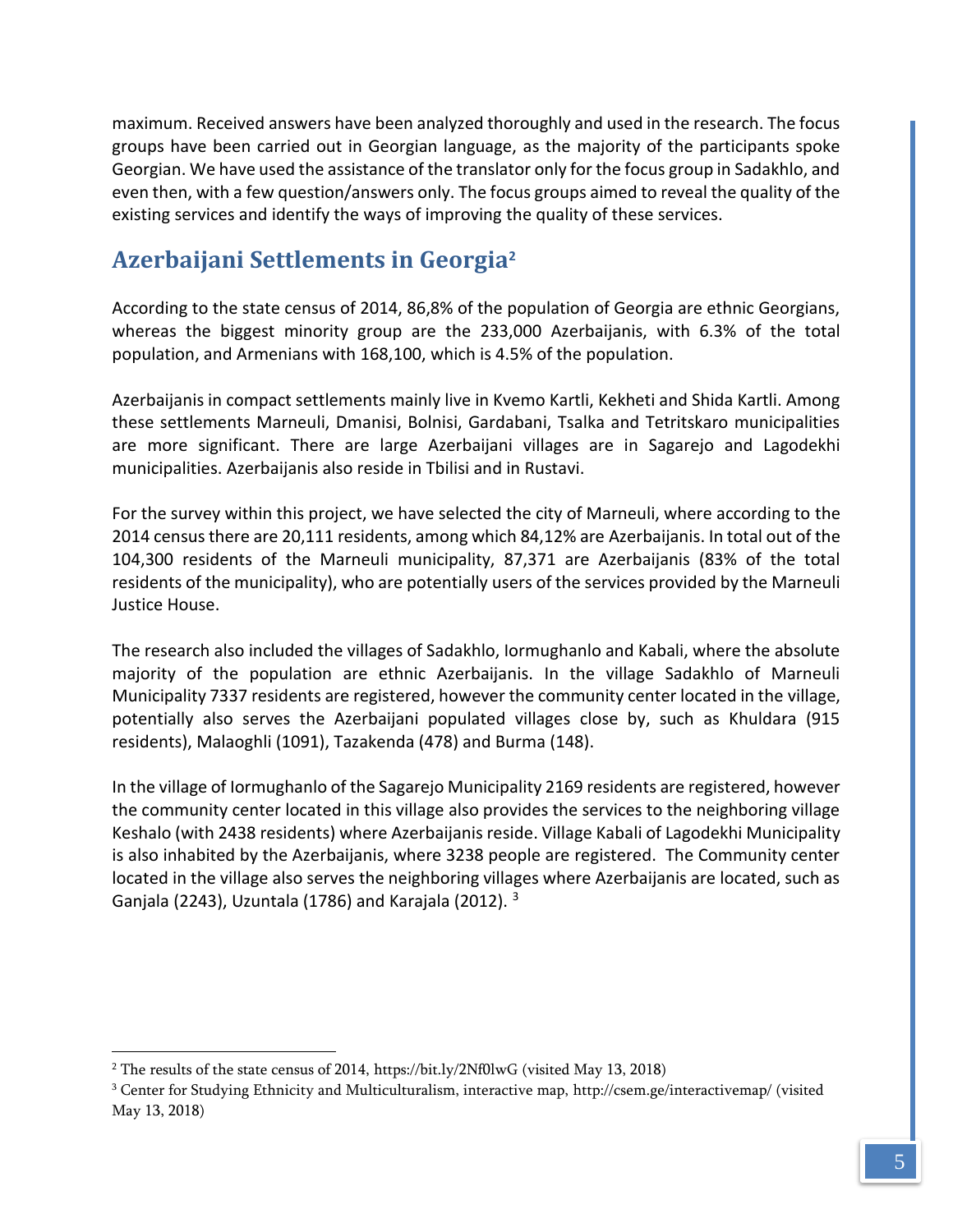# <span id="page-6-0"></span>**The Justice House and the Community Centers in the Municipalities of Azerbaijani Compact Settlements**

In order to improve access to public services, every year the number of places where the Justice Houses and the Community Centers operate increases, this also includes the municipalities with compact settlements of ethnic minorities.

# *The Justice House*

Since 2011, the ideal of how the Justice House operates in Georgia has been to simplify the access of citizens to public service. With the Justice Houses, citizens can receive more than 300 services in one venue in a timely manner and in a comfortable environment.

The Justice House is a Legal Entity of Public Law (LEPL) and works under the Ministry of Justice of Georgia, under which most of the public services operate. The Justice House provides multiple services of various public institutions and of the private sector to citizens. According to the NDI survey of 2017, the Justice House takes second place in an evaluation of the institutions in Georgia. <sup>4</sup>

In the 19 buildings of the Justice Houses around Georgia, more than 20,000 citizens receive public service daily.  $5$  At this stage, in the municipalities of compact settlements of ethnic minorities, the Justice House operates only in Marneuli, which has been opened since September 2012<sup>6</sup>.

# *The Community Centers*

 $\overline{a}$ 

Since 2012, the LEPL Public Service Development Agency has been determined to support the development of public services, as one of the priorities of the Agency. In this regard, the project on developing the community centers has a significant role, within which the multifunctional centers will be constructed across Georgia. The project aims to provide the public and private services locally to the village inhabitants and to support the engagement of the society at a local level with the venues existing in the centers.

According to data from 2018, there are 56 Community Centers operating across Georgia, including the villages where ethnic Azerbaijanis comprise the majority of the population. In Kabali of the Lagodekhi Municipality the Community Center has been operating since November 13, 2015, in the village Sadakhlo of the Marneuli Municipality, the Community Center has been open as of February 16, 2016 and in the village Iormughanlo of the Sagarejo municipality, the Community Center has been functioning since June 8, 2016. <sup>7</sup>

<sup>4</sup> Justice House website, http://psh.gov.ge/main/page/7/405 (visited July 1, 2018)

<sup>5</sup> Justice House website, http://psh.gov.ge/main/page/7/405 (visited July 1, 2018)

<sup>6</sup> Justice House website, Marneuli Justice House Opens, https://bit.ly/2tTXG2E (visited July 1, 2018), currently Justice House constructions take place in Armenian populated Akhalkalaki Municipality.

<sup>7</sup> Agency of Public Service Development website, https://bit.ly/2lNUkdW (visited July 1, 2018)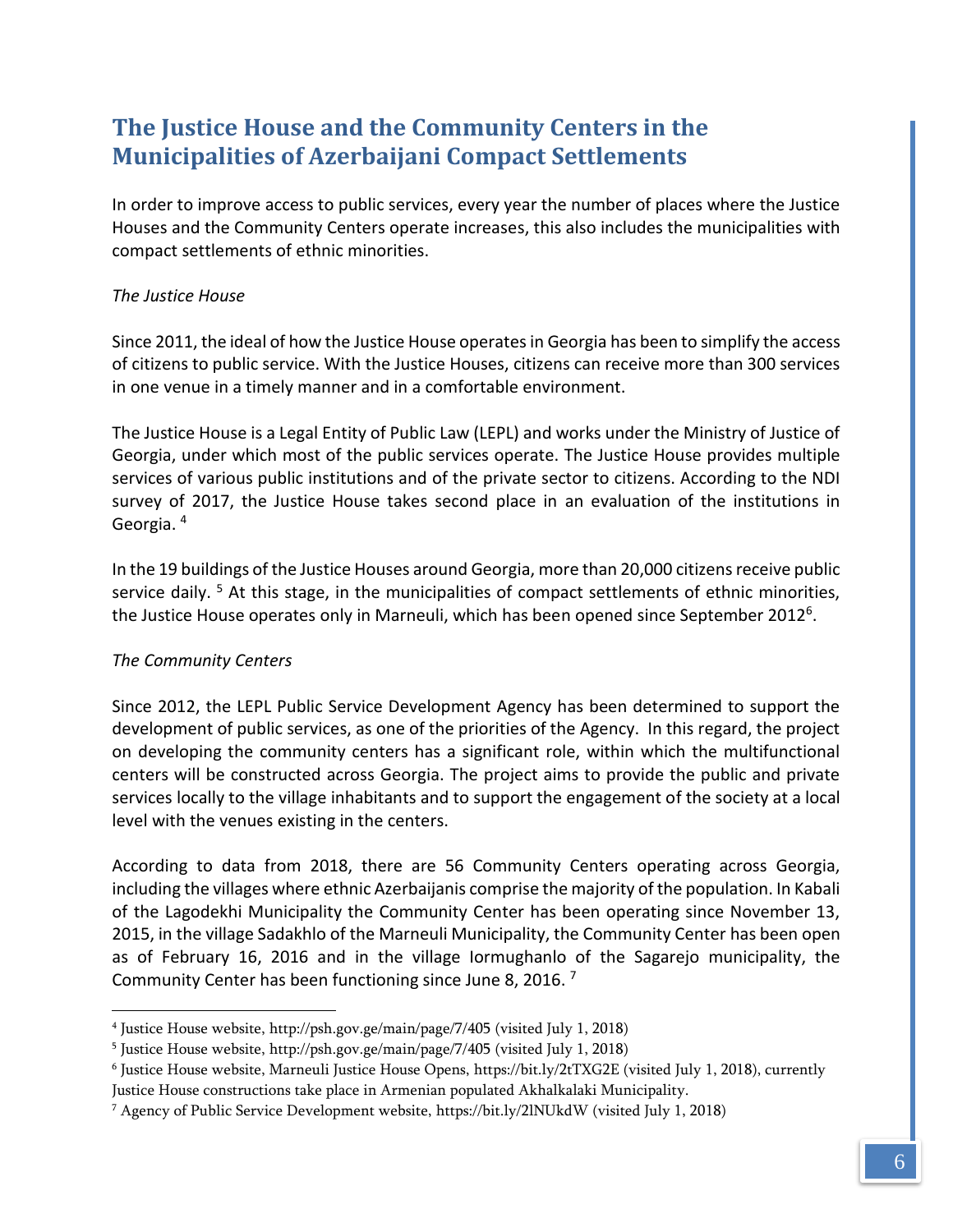The Community Centers located in the villages populated by ethnic Azerbaijanis are some of the busiest in service provision, for example in 2016, the Sadakhlo Community Center has provided more services than any other community center (9462). Some of the most utilized Community Centers in 2016 were also the Kabali (6093) and Iormughanlo (4603) Community Centers. More or less this is the same in 2017. <sup>8</sup>

Through the Community Centers, the residents can receive the services of more than 200 services of public and private institutions. The center is a venue equipped with modern infrastructure and the latest technologies, where free of charge internet, computers, video conference equipment, and modern libraries with electronic and paper books' are located. The centers also serve as the office of the municipality Gamgebeli representative. The notary representative also arrives there based on the needs of local inhabitants and uses the venue for meetings with them.

# <span id="page-7-0"></span>**Analysis of the Policy Documents in the Field of Public Service Provision**

Within the survey, we have analyzed various state institution documents, such as the strategies, action plans, and other related documents, with regards to ethnic minorities and the policy of provision of public service.

# *The roadmap of the public management reform of Georgia*

 $\overline{a}$ 

With the coordination from the administration of the government of Georgia, within the framework of the public administration reform in 2015, 'the roadmap of the public management reform" has been developed, to increase the efficiency of providing such services. <sup>9</sup> The provision of the service to the public interests and citizen engagement was identified as a major idea of this reform. With 'the roadmap' the government of Georgia has developed the midterm policy, until 2020, in the given fields, including, provision of public services.

'The roadmap' combines various fields of public administration, in order to guarantee a united and coordinated approach. One priority out of the six directions in the reform of the public administration in Georgia is to provide services. 'The roadmap' is also accompanied with the 2015-2016 Action Plan, where the necessary activities to reach the goals are set. <sup>10</sup>

One of the fields of public administration reform includes the provision of public services. The goal of the reform, in the given field, is to create a system of provision of service in Georgia, which is directed towards the residents and is well managed, in order to guarantee quality and accessible service to every citizen of Georgia.

<sup>8</sup> Statistical data of Agency of Public Service Development, https://bit.ly/2tKr2Bi (visited July 1, 2018)

<sup>9</sup> The administration of the government of Georgia, governmental plans and innovations department, 'the roadmap of the public management in Georgia 2020", May 25, 2015, https://bit.ly/2KqLy47 (visited July 1, 2018);

 $10$  The new action plan was supposed to be developed for 2017-2020, which at this stage is not accessible.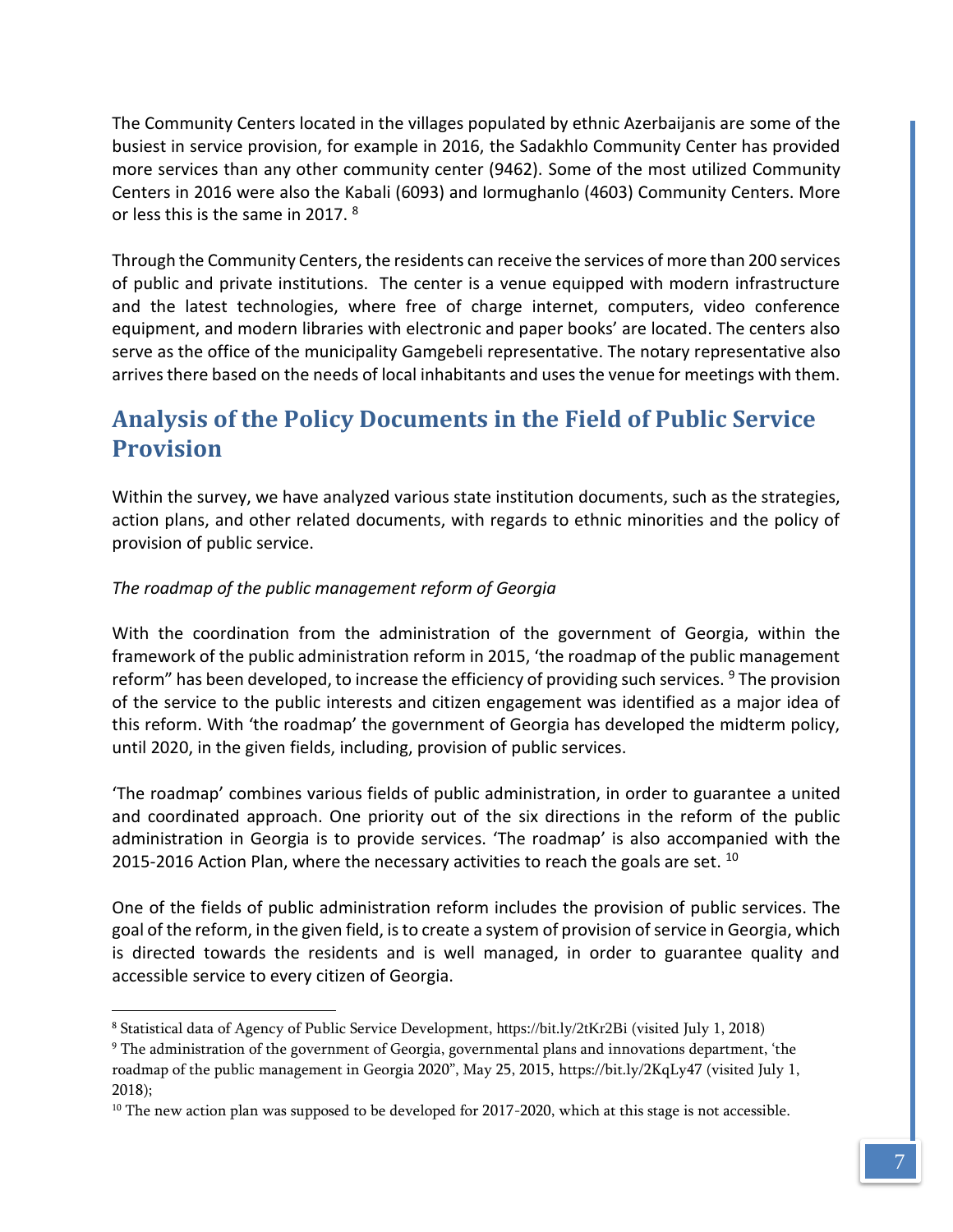In the Roadmap document, regarding the provision of service, one of the aims (4.1) is the 'development of a united policy for provision of high quality service, guaranteeing, that government's services address the needs of the customers'. In this aim, the challenges that ethnic minorities face are not considered, especially ethnic minority groups in compact settlements, who due to the total not knowing or insufficient knowledge of the state language, might face certain barriers in receiving such services. The document does not provide what the state plans regarding these barriers in municipalities populated by ethnic minorities are. However, in this aim (4.1) it is indicated that in order to provide equal access to the public services, according to need, the territorial network of service providers must be extended. It noteworthy that the Justice House and the Community Centers already operate in some of the municipalities of compact ethnic minority settlements.

# *Midterm action plan for 2017-2020 of the Ministry of Justice of Georgia<sup>11</sup>*

In the midterm action plan for 2017-2020 of the Ministry of Justice of Georgia there are a number of programs that aim to improve the provisioning of public services to the citizens.

Implementation of one of the programs – 'development and accessibility of the Justice House services' - is considered for the period of 2016-2019. The LEPL Justice House is responsible for the implementation of this program. The program aims to retain the high quality of public service provision and its further improvement, planting of new products/services, and guaranteeing of the access to the interested individuals. Within this program for the ethnic minorities, it is planned to build Justice Houses in their compact settlements. In the action plan, within the program, one of the sub programs 'construction and equipment of Akhalkalaki Justice House' – the construction of the Justice House in Akhalkalaki in 2017 was considered, however the construction has not been complete until now. Another subprogram is planning to construct and equip the Justice House in Akhmeta (where compact settlements of Kists are).

The aims of the other subprograms (development of the service quality, popularizing the services of the Justice House, improvement of the Justice House infrastructure, erasing the infrastructure related problems in the Justice House) are to set new services and improve access to the public services, to popularize Justice House services, and arrange and improve the infrastructure. This program also considered the municipalities with ethnic minorities, however within the program the existing needs of ethnic minority compact settlements are not considered separately.

The second program 'the development of and accessibility to the services provided by the public service development agency', which is to be implemented by the LEPL "Public Service Development Agency" aims to increase the access to services on the local level, and support the further development of other public and private services. Within this program, in order to improve the access to the public and private services on the local level within the country, the

<sup>&</sup>lt;sup>11</sup> The Ministry of Justice of Georgia, "midterm action plan for 2017-2020 of the Ministry of Justice of Georgia", http://www.justice.gov.ge/Ministry/Index/491 (visited July 7, 2018).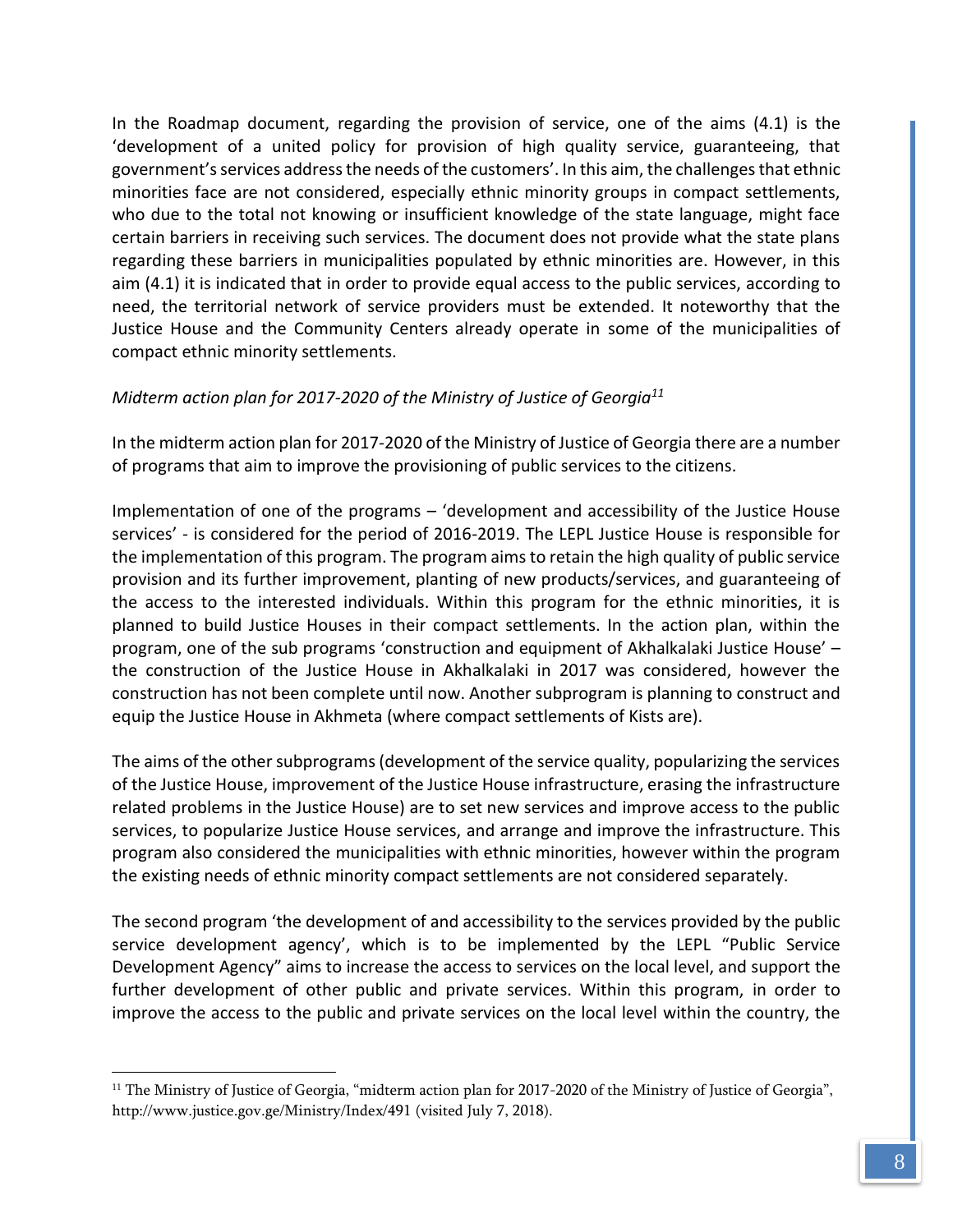construction of the Community Centers, in large settlements and in the villages far from the municipal centers, is considered.

The goal of this subprogram–to increase access to services on the local level- is to open up to 55 Community Centers by 2019. Within this subprogram it is planned to increase access to services on the whole territory of the country for the village population. The subprogram has the following activities: development of the Community Centers and implementation of electronic management in the local self-governing bodies. However, in this program, the needs of the ethnic minority compact settlements are not considered separately.

# *The activity strategy 2017-2019 of the Public Service Development Agency*

In 2016, the Public Service Development Agency has developed a document –Activity Strategy 2017-2020', where there is an article on the development of the Community Centers.  $12$  This document represents the strategic plan of the Agency and is considered for three years of 2017- 2019. The Agency sets four strategic goals with 11 strategic aims respectively within this period. From the strategic goals of the document, we need to pay attention to strategic goal  $2 -$  the development of and guaranteeing accessibility to the Agency services based on the needs of the customers. Within this goal one of the aims (2.2) is to increase the access to the services in local municipalities. Within the given aim, the Agency operates the project of developing the Community Centers, through which the access of the services of the central government and the public sector became accessible not only on the central, but on the local levels as well.

Despite the fact that the document and the given aim, does not state the vision of the Agency with regards to ethnic minorities, one of the criteria for selecting the place for the Community Centers is whether the village is populated by ethnic minorities. However, this is not declared in the official document and this selection criterion is only noted in the FAQ section of the Agency's website, as the answer to the question: what are the criteria for selecting the place for the Community Centers? 13

# *State Strategy on civic equality and integration and Action Plan for 2015-2020*

The August 17, 2015 ordinance of the government of Georgia, approved the state strategy of civic equality and integration<sup>14</sup> and the Action Plan for 2015-2020.<sup>15</sup> These documents have been developed with the supervision of the Office of the State Minister on Reconciliation and Civic Equality to strengthen ethnic minorities in order to fulfill the positive responsibilities taken by the state.

<sup>&</sup>lt;sup>12</sup> The agency of public service development, activity strategy 2017-2020, Tbilisi, 2016, https://bit.ly/2IhIfr1 (visited July 7, 2018)

<sup>&</sup>lt;sup>13</sup> Visit the community center's website: <http://www.centri.gov.ge/ge/faq> (visited July 2, 2018)

<sup>14</sup> Visit state strategy on civic equality and integration [http://smr.gov.ge/Uploads/esge\\_402dd469.pdf](http://smr.gov.ge/Uploads/esge_402dd469.pdf) (visited July 7, 2018)

<sup>15</sup> Visit action plan for 2015-2020, http://smr.gov.ge/Uploads/20152020\_\_b9886b45.pdf (visited July 7, 2018)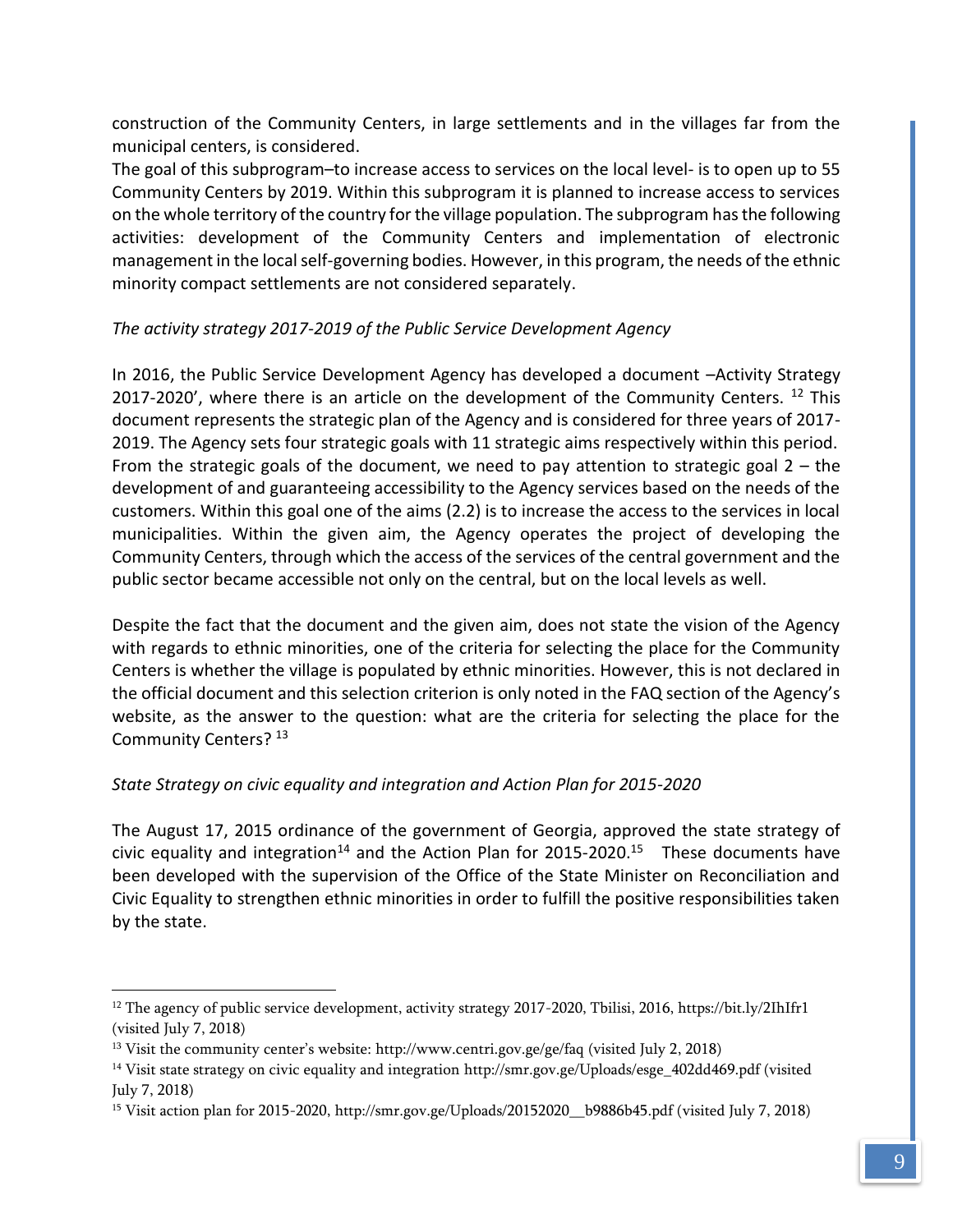The aim of the given document is to support the activities planned by the public institutions to protect ethnic minorities, to provide interagency coordination and the setting and realization of a unified, consistent policy on improving the inclusion of ethnic minorities in various fields of social life.

The strategy document sets the strategy and the midterm goals for the protection of ethnic minority rights and guaranteeing their civic integration and it also sets the activities of the governmental institutions for the implementation of these goals.

One of the four main strategic aims is the guaranteeing of equal and full-fledged participation of representatives of ethnic minorities in civil and political life. In order to reach this strategic goal there are a few midterm aims set, one (1.3) of them considers increasing the access to public administration and law enforcement bodies and mechanisms for ethnic minorities. In order to reach this goal, one of the important aims is to: improve the access to public services for ethnic minority representatives.

Together with the Strategy document, the Action Plan, with concrete aims, programs and general activities for the period of 2015-2020, has been approved. The midterm goal 1.3. sets the 1.3.3. aim (to improve the public services to the ethnic minority representatives), among which (1.3.3.1) various activities are planned, among them to prepare information materials and media products on the languages of ethnic minorities on public services and ongoing state programs (psychosocial rehabilitation programs, education programs, latest legal regulations) and their distribution amongst the regions and to organize the informational meetings. As an indicator of this activity (1.3.3.1) the data of public services and programs usage, the beneficiary numbers of the ethnic minorities is set. There are a number of institutions responsible for this activity, among them the Ministry of Justice. The years for the implementation of this activity is set as 2015-2017.

According to this Strategy each responsible agency will develop an action plan for upcoming years, where the concrete project and programs will be set based on the goals and aims set by the Strategy. Up to now there have been Action Plans developed for 2015, 2016, 2017 and 2018.

In the report on the implementation of the 2015 action plan,  $^{16}$  there is no information on how the 1.3.3. aim was reached  $-$  to improve the access to public services for ethnic minority representatives. However, in the different aim (to improve knowledge of the state language) the initiative of the Ministry of Justice is mentioned, which noted about the Georgian language learning courses held in Poka, Kabali, Kvareltskali and Sartichala Community Centers.

<sup>&</sup>lt;sup>16</sup> The office of the state minister on reconciliation and civic equality, the report on implementation of state strategy on civic equality and integration and the action plan for 2015<http://smr.gov.ge/FileList.aspx?ID=34> (visited July 7, 2018)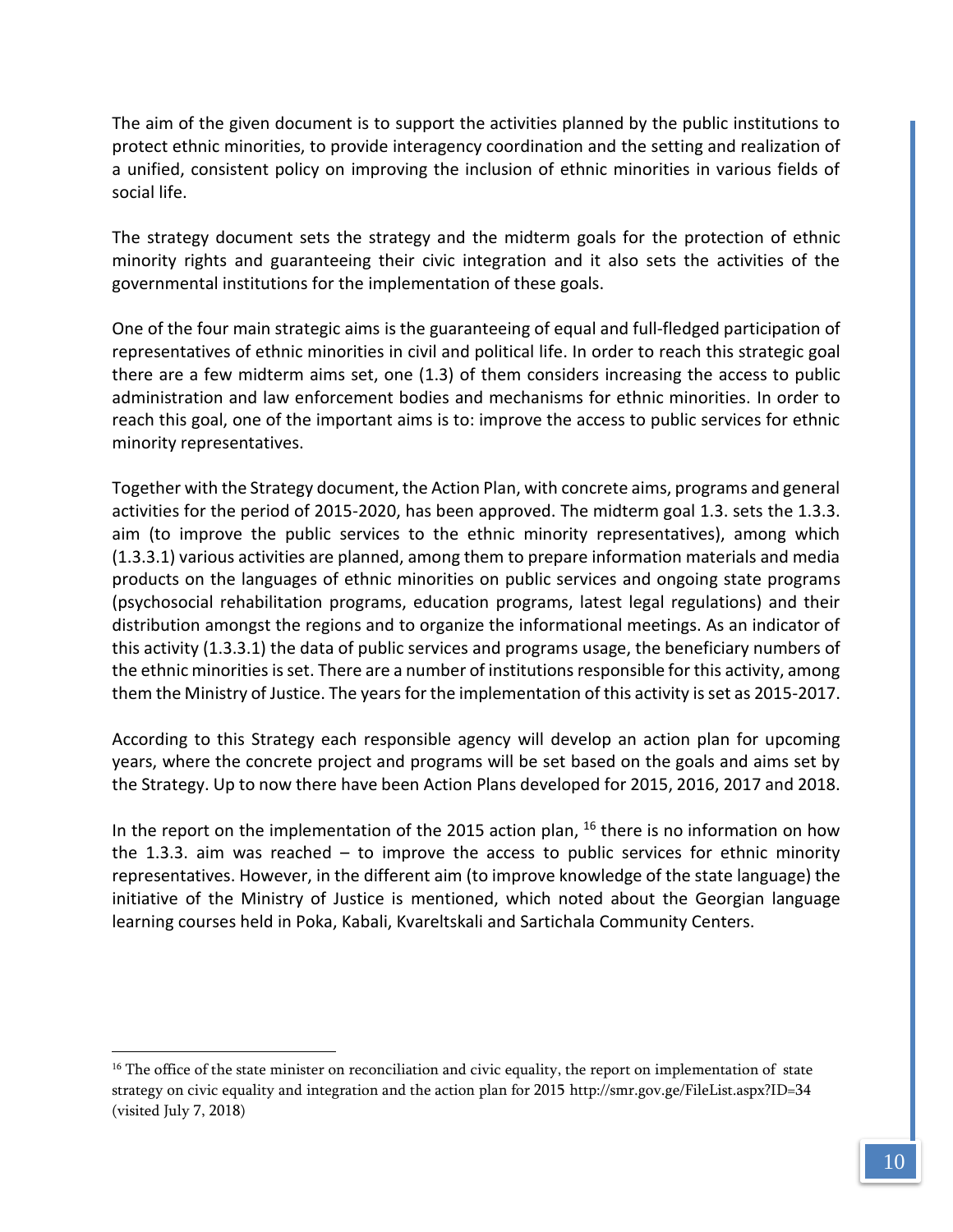In the Activity Plan of  $2016^{17}$ , within the aim of 1.3.3. (the improvement of access to public services for ethnic minority representatives) there is no information about the Justice House and the Community Centers' related activities.

The Community Centers are mentioned in the activities to be carried out within the aim of 1.3.4. (to increase the inclusion of ethnic minorities in public administration and public service and their professional development). Namely, in 2016, the LEPL Public Service Development Agency of the Ministry of Justice was responsible for announcing the internship programs in Community Centers within ethnic minority populated regions for young representatives of ethnic minorities with state language skills who resided in these regions.

In the 2016 report<sup>18</sup> on the implementation of the action plan, the Community Centers are noted in various aspects. For instance, in regards to achieving the midterm goal of 1.2. the gender mainstreaming activity of the Ministry of Justice is mentioned, according to which a meeting was held with local population on human trafficking, family violence and ethnic minority protection in the Sadakhlo Community Center of the Marneuli Municipality.

Within the 1.3.3.1. activity on spreading informational materials on public services and the ongoing state program to improve access to public services for ethnic minorities, in 2016, the Ministry of Justice, via the Community Centers and the Justice Houses, was providing the informational materials on public services and ongoing state programs to ethnic minority regions.

In 2016, in 33 Community Centers, among them in the ones located in the villages with compact ethnic minority settlements, free of charge trainings on legal and social issues for local population were held.

In addition to that, in order to increase state language skills, various agencies have carried out the following activities: within the civil society empowerment project, LEPL Training Center of Justice of Georgia, in 2016, has offered free of charge Georgian language courses to the nonnative Georgian language speaker citizens of Georgia. In 2016, the Georgian language course was attended by 97 participants in four Community Centers, among them Kabali, Poka and Sadakhlo.

In the 2017 Action Plan,  $^{19}$  for the aim of 1.3.3. (to improve access to public services for ethnic minority representatives) within the activity 1.3.3.10 the Ministry of Justice is noted as a supporting agency for spreading informational materials prepared on the minority languages for public services and ongoing state programs.

[http://smr.gov.ge/Uploads/Report\\_2016\\_c42e4c7a.pdf,](http://smr.gov.ge/Uploads/Report_2016_c42e4c7a.pdf) (visited July 7, 2018)

l

<sup>&</sup>lt;sup>17</sup> Office of the state minister on reconciliation and civic equality, the state strategy and civil equality and integration and 2016 action plan, http://smr.gov.ge/Uploads/2016\_.\_\_e8e32ec1.pdf (visited July 7, 2018) <sup>18</sup> The office of the state minister on reconciliation and civic equality, the report on implementation of state strategy on civic equality and integration and the action plan for 2017, February, 2017,

 $19$  The office of the state minister on reconciliation and civic equality, the state strategy on civil equality and integration and 2017 action plan, http://smr.gov.ge/Uploads/Action\_Pla\_74390baa.pdf (visited July 7, 2018)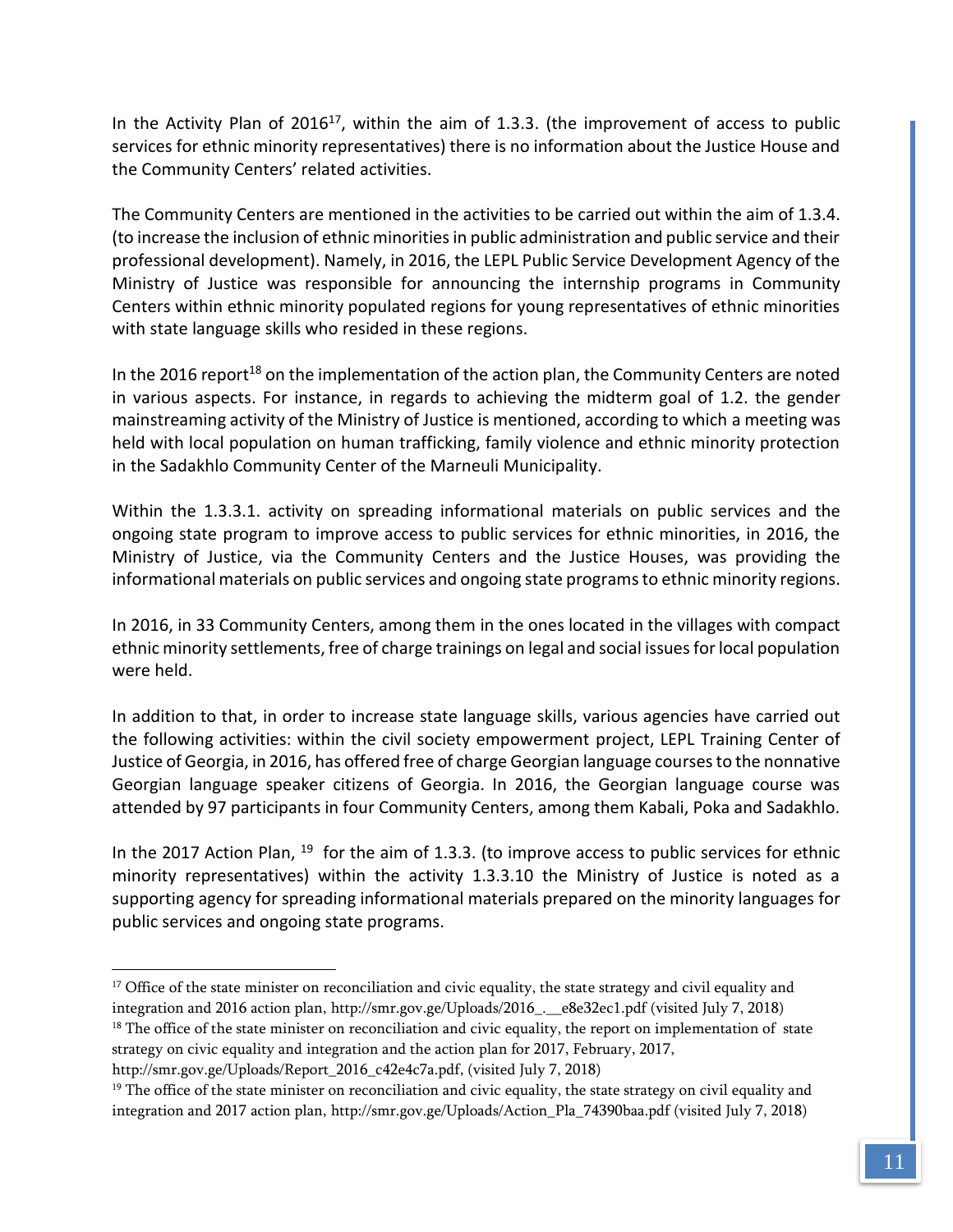For the aim 1.3.4 (to increase ethnic minority inclusion in public administration and the public sector and aid their professional development) in the activity 1.3.4.9 the Public Service Development Agency is responsible for internships of young representatives of ethnic minorities in the Community Centers.

In the report on the implementation of the 2017 Action Plan  $^{20}$  the Community Centers are noted in various aspects, for instance, in the gender mainstreaming midterm aim (1.2) there is an example where since 2017 the Ministry of Justice, in addition to initiating a legislative package, has started the social campaign #imokmede. The trainings were planned throughout Georgia in every city and village where either the Justice Houses or the Community Centers operate. In 2017, with the initiative of the Kakheti regional administration, the trainings on Gender and diversity – stereotypes, ethnocentrism and identity in Kabali were held.

Within the activities regarding implementation of aim 1.3.3, the improvement of access to public services for ethnic minority representatives, throughout 2017, in the meetings rooms of the Community Centers there have been various training, cultural events, seminars, and informational meetings held. Among them there have been meetings on the following topics: ethnic minority rights, gender equality, early marriage, violence against women and family violence, migration, trafficking, Euro-integration, visa free regime, and topics related to agriculture and environmental protection were held.

Within the aim to support learning of the state language, the Training Center of Justice of Georgia has offered a free of charge course in the Georgian language to nonnative speakers of Georgian. In 2017, this course was held in the Community Centers of village Sadakhlo of Marneuli Municipality and the village Iormughanlo of Sagarejo Municipality.

In the Action Plan of 2018<sup>21</sup> the aim of 1.3.3 on the improvement of public services to the ethnic minority representatives, two events are planned: the first event (1.3.3.1) the Ministry of Justice is responsible, as a supporting institution, to spread the informational materials in the ethnically concentrated regions of Georgia, which have been developed in ethnic minority languages on public services and ongoing state programs.

With the second activity (1.3.3.1) the administration of Samtskhe-Javakheti Governor and the Mayors of the municipalities are responsible for supporting the increase of the number of Justice Houses in ethnic minority populated municipalities.

With aim 1.3.4 (to increase the inclusion of ethnic minority participation in public administration in the public sphere and to aid their professional development) the Public Service Development

 $20$  The office of the state minister on reconciliation and civic equality, report on state strategy on civil equality and integration and 2017 action plan, January 2018, [http://smr.gov.ge/Uploads/report\\_864b8967.pdf](http://smr.gov.ge/Uploads/report_864b8967.pdf) (visited July 7, 2018).

<sup>&</sup>lt;sup>21</sup> The office of the state minister on reconciliation and civic equality, state strategy on civil equality and integration and 2018 action plan, [http://smr.gov.ge/Uploads/2018\\_\\_79c89d24.pdf](http://smr.gov.ge/Uploads/2018__79c89d24.pdf) (visited July 7, 2018)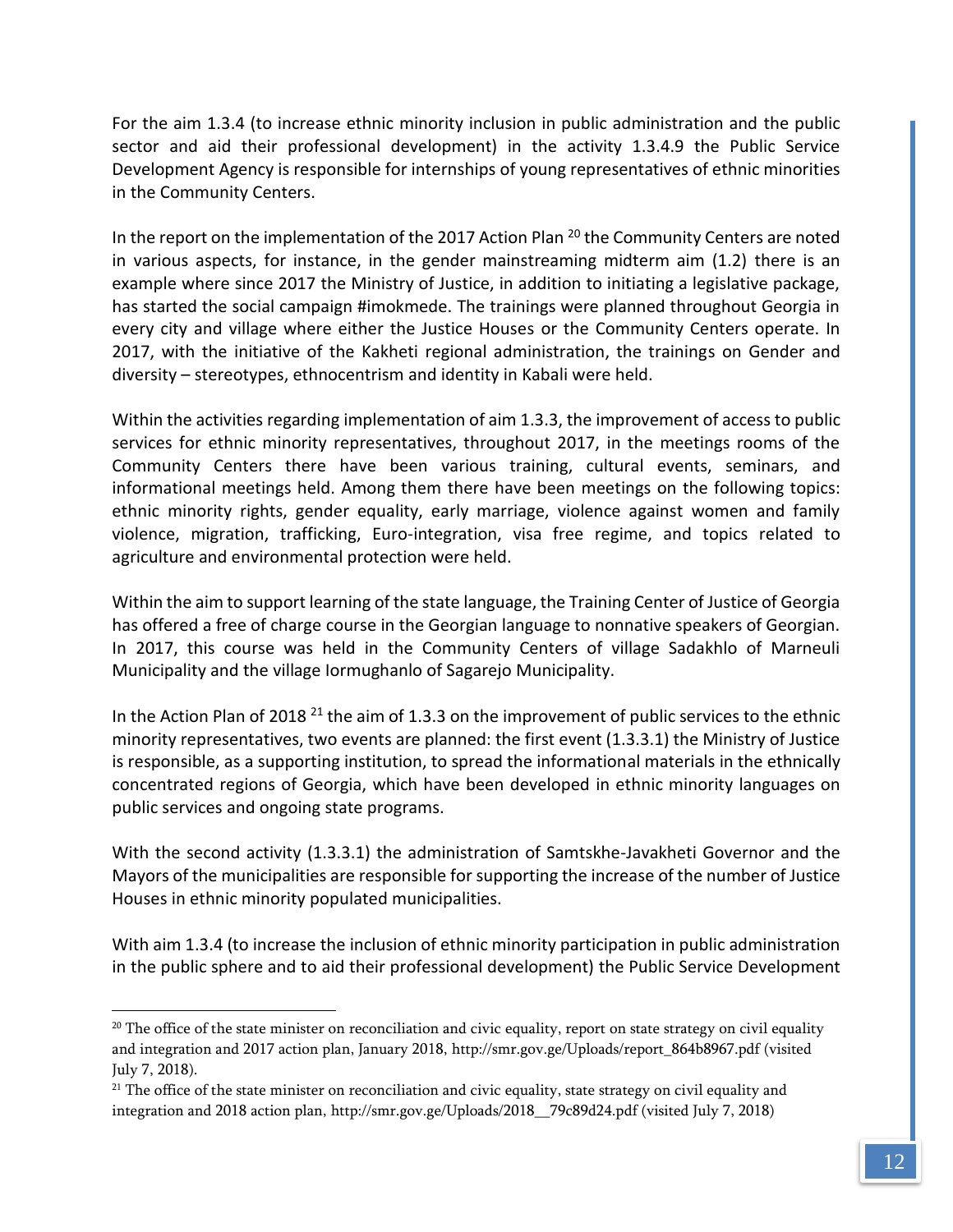Agency of the Ministry of Justice is responsible for taking interns in the regional offices/Community Centers.

With the state strategy on civic equality and integration and the yearly reports on the action plan of 2015-2020, the positive role of the Justice Houses and the Community Centers located in the ethnic minority compact settlement Municipalities for supporting the civil integration of ethnic minorities is noted. These entities of the Ministry of Justice do not only provide public services, but they also became meeting places between various public institutions and the local population. These venues are easy to access and provide a comfortable meeting place, which supports information provision and educating ethnic minorities, which in the end increases the level of trust towards public institutions.

Despite the fact that in the state strategy on civic equality and integration, the improvement of access to public services for ethnic minority representatives is one the goals of the document, this goal is not adequately represented in the Action Plan of 2015-2020 and the follow up yearly Action Plans. This is especially important given the fact that the area of activities of the Justice House and the Community Centers increases every year and the demand on the service from the ethnic minority side is consistently high.

In multiple cases there is no correlation between the yearly action plans and the reports on their implementation, which creates a problem for evaluating the activities related to improvement of access to the Community Centers. In the implementation reports, the information on the activities related to the Justice Houses and the Community Centers are divided among various aims, and even then, it is not complete, where in reality the activities of the ethnic minority populated municipalities are much more diverse.

# <span id="page-13-0"></span>**Survey Results**

This chapter presents the data and information revealed through the quantitative (direct interviews) and qualitative (focus groups) research methods used in the survey.

# *Awareness on the Community Centers and the Justice House*

In ethnic Azerbaijani populated villages (Sadakhlo, Iormughanlo and Kabali) and in city of Marneuli the awareness rate on the Community Centers and the Justice house is significantly high. According to the results of the interviews 99,9% of the respondents are aware of the Justice House and the Community centers, only one man in Marneuli and another one in village Kabali did not know about these public entities (Diagram #1).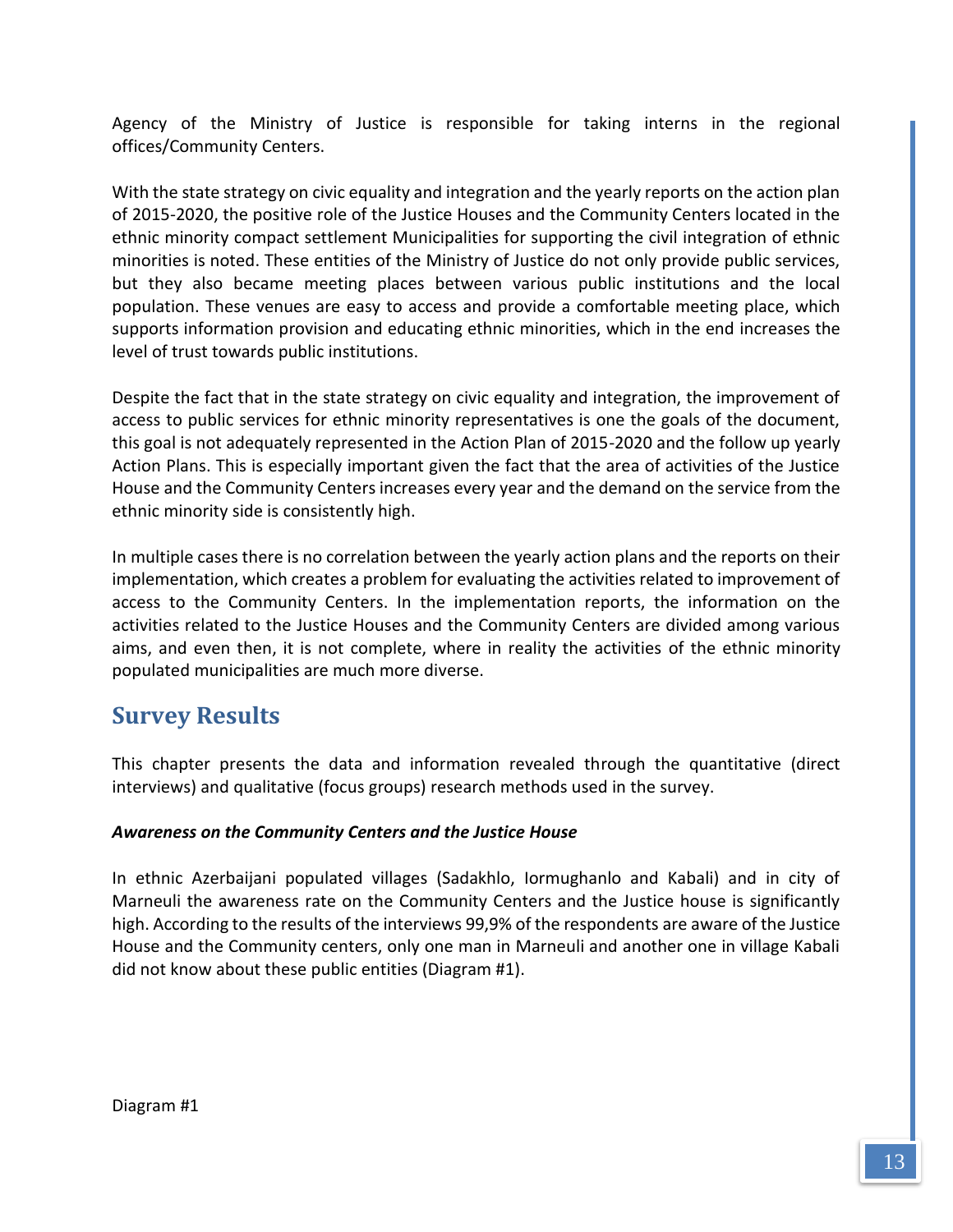

All the participants of the focus groups were aware of the activities of the Justice House and the Community Centers. The village population considers it important that they 'do not have to go to Marneuli (regional center) for every single minor issue' and can receive the public services at their local place.

The source of information about the operation of Community Centers in Sadakhlo, Iormughanlo and Kabali are the village inhabitants themselves. The places for sharing the information are community gathering venues in the villages so called 'Birzhas' (street gathering) and tea houses (chaikhanes). According to the focus group participants, 'these kinds of news are quickly spread in the village and people get them very soon'. A part of the participants said that they were aware of information on the opening of the Community Centers from the moment the construction process started. The least prolific source of information on the opening of the Centers local population has received from the central or local media sources, social media, central government and the local NGOs, as well as promotional brochures.

Contrary to the villages the picture is different in the city of Marneuli. The source of information on opening the Justice House in Marneuli was much more diverse. In addition to the local population spreading info on this news, Marneuli inhabitants also have heard about this news during the construction works, from local TV news programs, online media sources (Sputnik), and from the need to get a new passport, etc. The least prolific source of information on spreading this news was local NGOs and info brochures.

Similar results were revealed through the interviews, where the major source of information was identified as 'the other source' (diagram #2), which included word of mouth, information received during the construction, and local 'birzhas' (gathering place).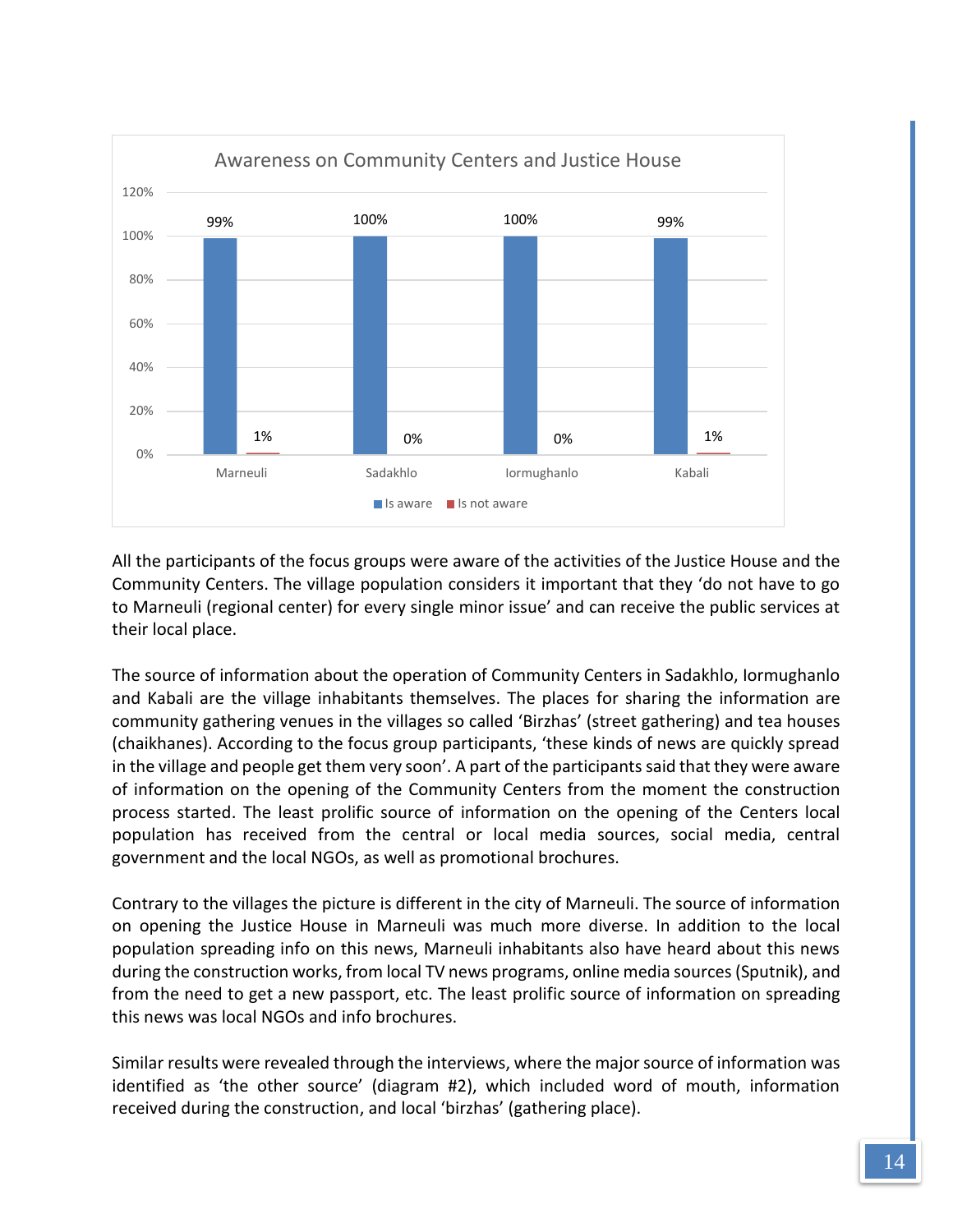

### *Using Public Services*

 $\overline{a}$ 

The level of service usage in the city of Marneuli and ethnic Azerbaijani populated villages are significantly high provided by the Justice House and the Community Centers is significantly high. The absolute majority of the respondents in this research have used the given services at least once (Diagram #3). According to the official information from the Ministry of Justice, usage of the Justice House and Community Centers in the municipalities populated by ethnic Azerbaijanis is one of the highest in Georgia, which is supported through our research as well.

<sup>&</sup>lt;sup>22</sup> Based on the results of State Census 2014, the following number of survey participants was selected per each target area: city Marneuli – 85, village Sadakhlo – 65, village Iormughanlo – 50, village Kabali – 70. This diagram shows the quantitative (numerical) data.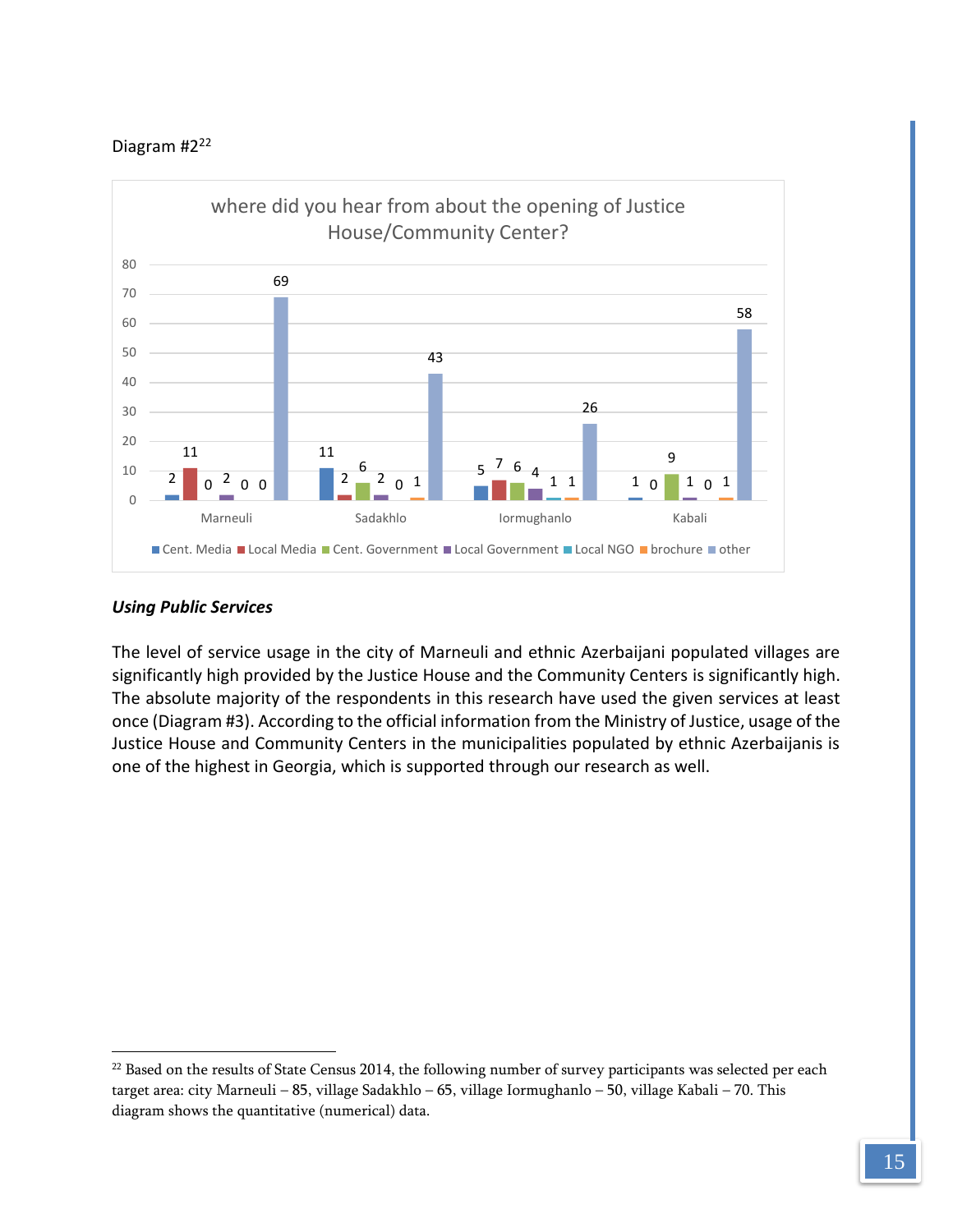$\overline{a}$ 



The absolute majority of the interview respondents use the services of the Justice House and Community Centers periodically or frequently. In this regard, the residents of the villages and the city of Marneuli are equally active.

For the purpose of using the particular services, the majority of the citizens of Georgia use the service of getting the ID and biometric passport. <sup>24</sup> In this sense, the ethnic Azerbaijani populated municipalities are not exceptions; here the most popular requests are the ID and biometric passports. In the Community Centers, a relatively smaller part of the population has used the other services, among which are getting the school diploma, the services related to the property registration, real estate registration, social services, business registration, and agriculture related matters. None of the members of the focus groups have used the service related to the archive.

On the question "which services provided by the Justice House in Marneuli do you know about?" we have received the following answers:

<sup>&</sup>lt;sup>23</sup> Based on the results of State Census 2014, the following number of survey participants was selected per each target area: city Marneuli – 85, village Sadakhlo – 65, village Iormughanlo – 50, village Kabali – 70. This diagram shows the quantitative (numerical) data.

<sup>&</sup>lt;sup>24</sup> ACT, Survey measuring the level of satisfaction of the population of Georgia regarding the public services, survey report, 2017, the third edition.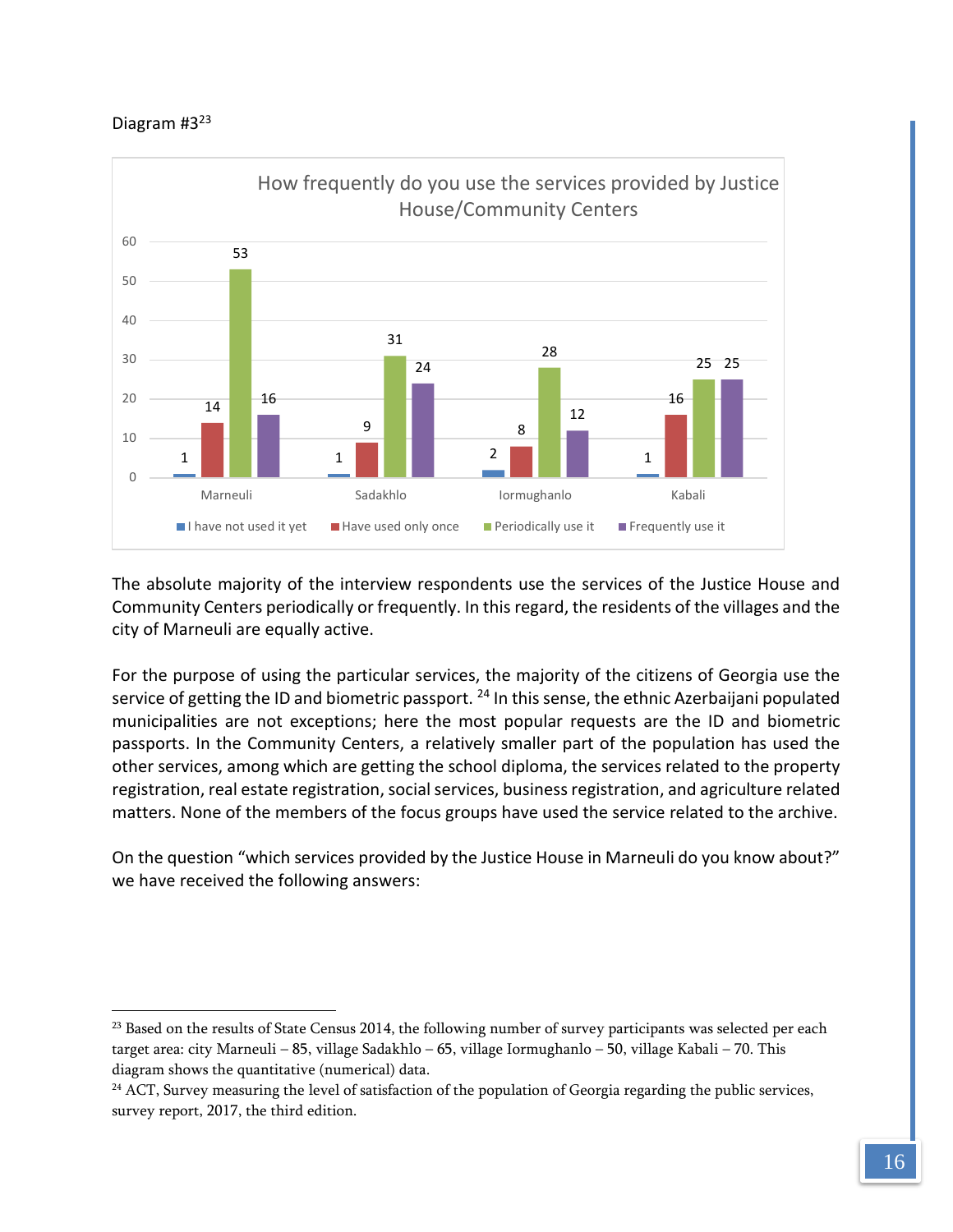$\overline{a}$ 



According to the interviews carried out in focus groups, in the Marneuli Justice House the population has most frequently used the services related to personal identification (took the electronic ID, biometric passport, birth certificate, marriage certificate), services related to the property (registration of the property right), registered NGO, relatively fewer participants have used enforcement services.

At the same time, the majority of the focus group participants did not have information about all the services provided by the Justice House and the Community Centers.

In the rest of the places, the results of the interviews are as follows:

<sup>&</sup>lt;sup>25</sup> Based on the results of State Census 2014, the following number of survey participants was selected per each target area: city Marneuli – 85, village Sadakhlo – 65, village Iormughanlo – 50, village Kabali – 70. This diagram shows the quantitative (numerical) data.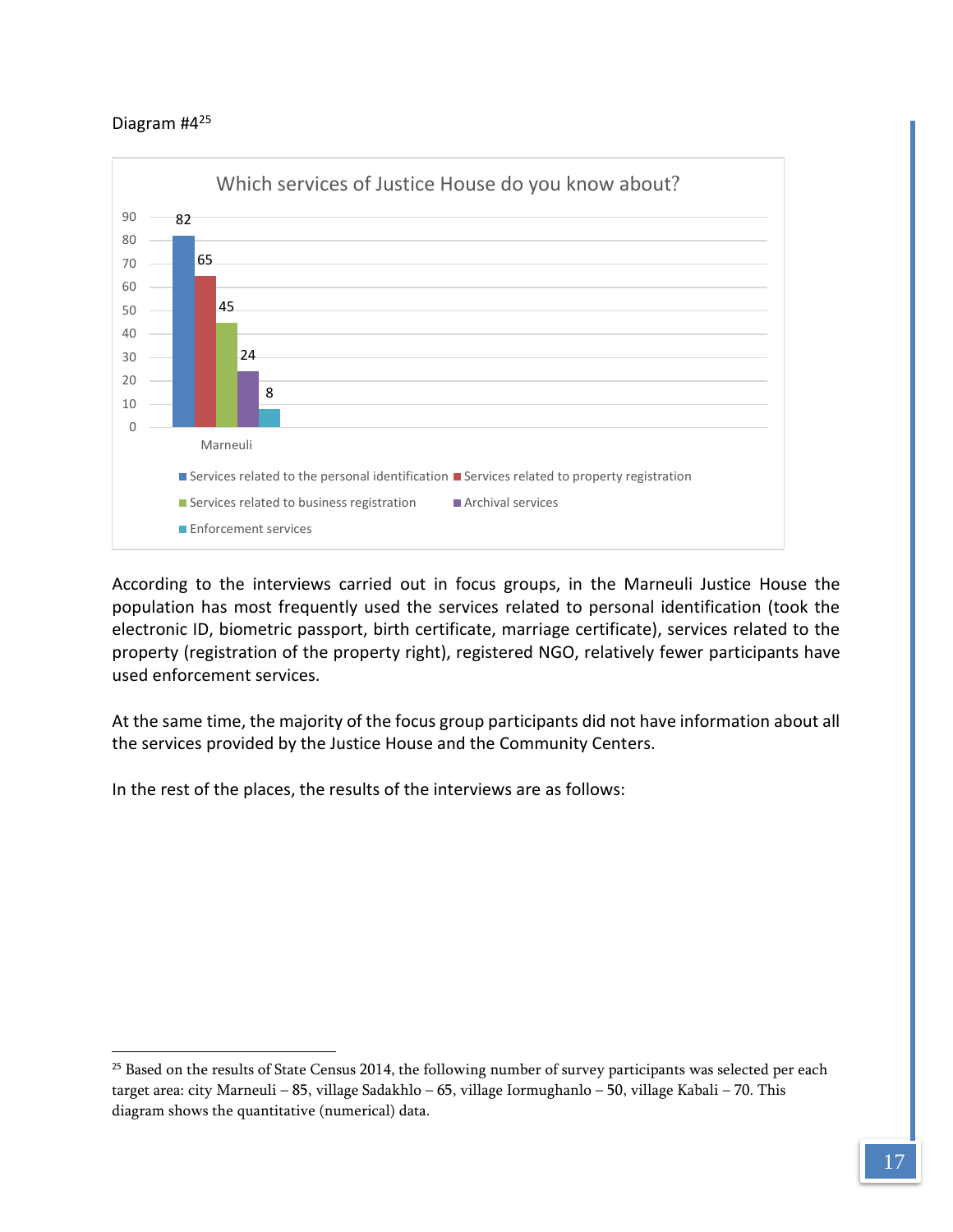

The prices of the services provided by the Justice House and the Community Centers are acceptable for the majority of the focus group participants. However the services related to the biometric passport are considered relatively expensive.

# **Using private service**

 $\overline{a}$ 

The local population frequently uses the private services (telecommunication and banking) located in the Community Centers, especially during the days of receiving pensions, in the Marneuli Justice House the local population mainly uses the banking services. However, the interview results have showed that in Marneuli city, the population uses the private services located in the Justice House less, than in the rest of the three locations. The reason for that is that there are many places in the city of Marneuli where the citizens can get the similar private services, whereas in Sadakhlo, Iormughanlo and Kabali the citizens mostly use private services located in the Community Centers periodically (minimum once in six months) or frequently (a few times in six months) (diagram #6).

Focus group members have expressed their will to have more banking services in the community centers, for example taking the loans, etc.

<sup>&</sup>lt;sup>26</sup> Based on the results of State Census 2014, the following number of survey participants was selected per each target area: city Marneuli – 85, village Sadakhlo – 65, village Iormughanlo – 50, village Kabali – 70. This diagram shows the quantitative (numerical) data.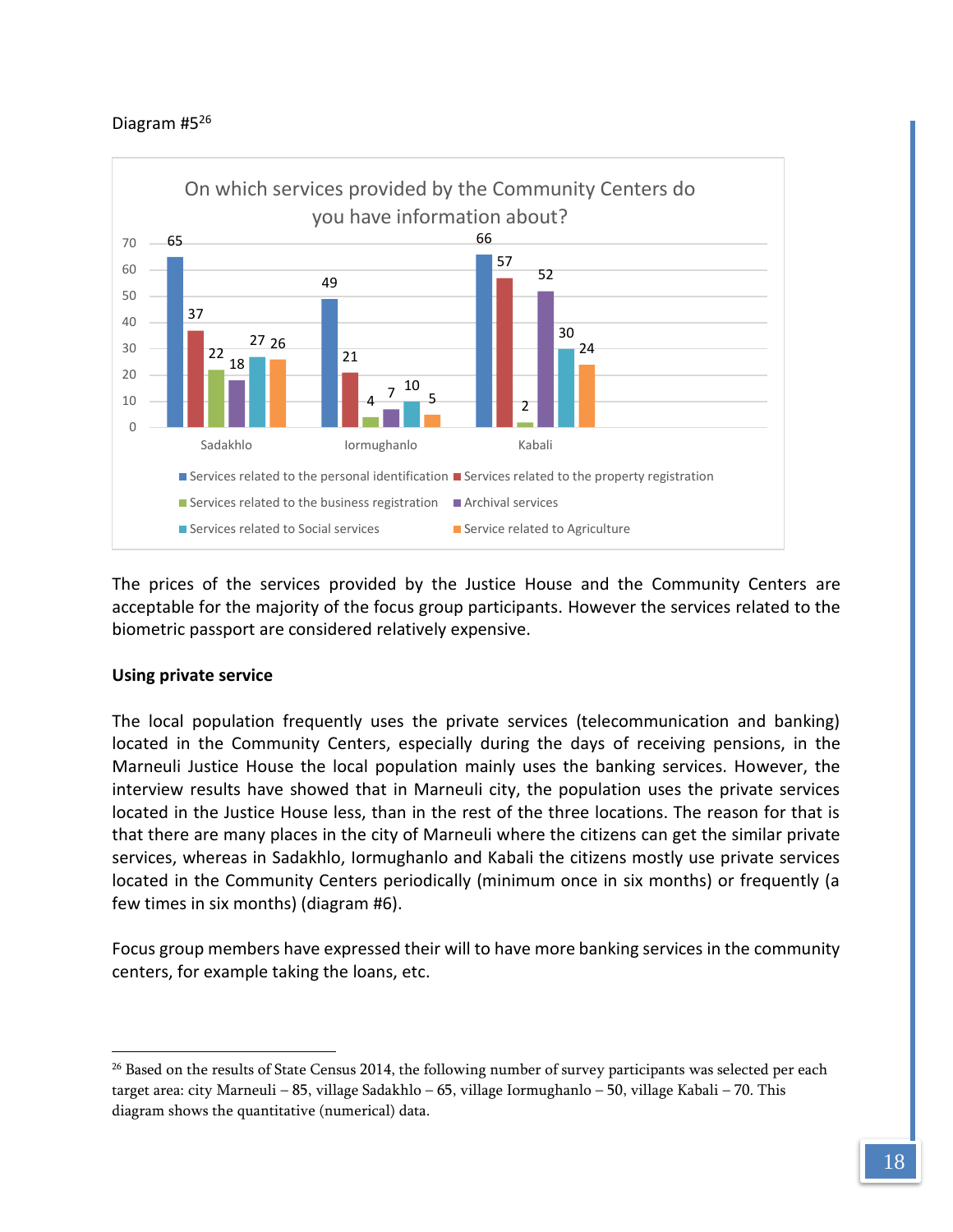### Diagram #6<sup>27</sup>



### **Campaigns**

 $\overline{a}$ 

The majority of the focus group participants were informed about the campaigns of providing electronic ID cards free of charge to the citizens of Georgia. This type of information is easily spread through the local population and less easily spread with media or printed brochures. Parts of the focus group participants and/or their family members have used these campaigns to get the ID cards. In this regard, in the Community Centers, during the periods of issuing the ID cards free of charge, there is a problem of long lines (from 30 minutes to one hour waiting time). In any other case the lines are not a problem and the waiting period for the citizens is acceptable.

The interviews have demonstrated, that the information on such campaigns is spread equally in villages and in the city. Population is also equally using the campaigns in marneuli and the rarget villages (diagram #7). It is interesting to note that through the interviews we have revealed 15 individuals in Iormughanlo who did not possess information on this type of campaigns. The reason behind this fact is unknown as it was revealed through the predetermined questionnaire.

<sup>&</sup>lt;sup>27</sup> Based on the results of State Census 2014, the following number of survey participants was selected per each target area: city Marneuli – 85, village Sadakhlo – 65, village Iormughanlo – 50, village Kabali – 70. This diagram shows the quantitative (numerical) data.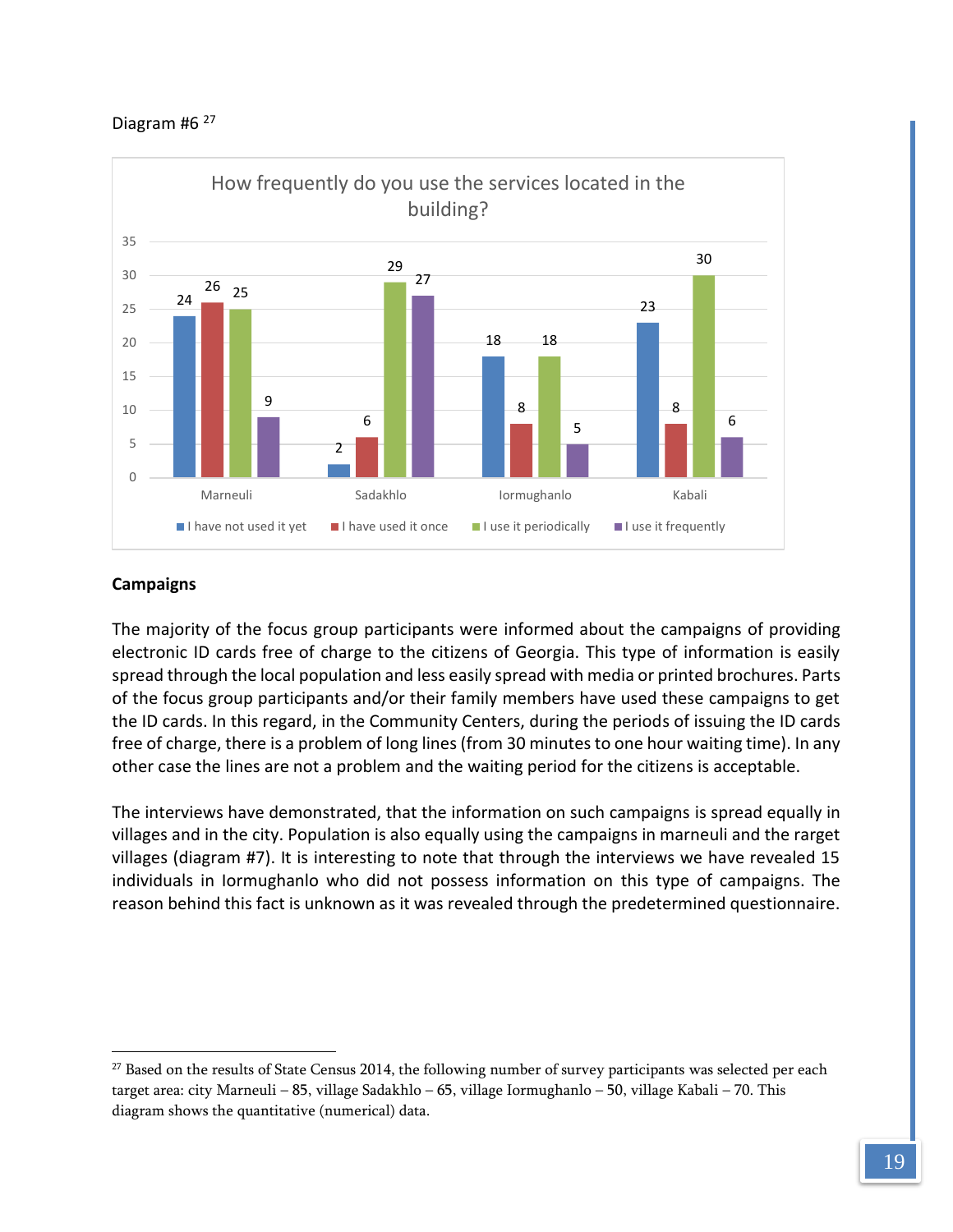

#### **Language of communication**

 $\overline{a}$ 

In regards to the issue of the language of communication while receiving service, there is a different situation in Marneuli Justice House and in Community centers, which is directly linked to the human resources and the knowledge of the state language.

In all three Community Centers at least one staff member is a local ethnic Azerbaijani (in Sadakhlo both staff members are Azerbaijanis, in Iormughanlo one is Georgian another one is Azerbaijani, and the same situation is in Kabali), who in addition to Azerbaijani language, speak the Georgian language. In Community Centers the population has the possibility of receiving service in both Georgian and Azerbaijani languages. Taking into consideration the fact that the state language knowledge of the village inhabitants of ethnic Azerbaijanis is not very high, bilingual communication practically eradicates the barrier during the service provision. As the focus group participants noted, they have not encountered language problems in the Community Centers.

It is also worth to note that the Georgian staff members at the Community Centers do not speak Azerbaijani and that sometimes creates a problem in communication with the customers. In such cases, the Georgian staff member has to use the assistance of the Azerbaijani colleague and that increases the waiting time for receiving service for the customers. In Community Centers, local inhabitants frequently possess Georgian language skills, and accompany the ethnic Azerbaijani

<sup>&</sup>lt;sup>28</sup> Based on the results of State Census 2014, the following number of survey participants was selected per each target area: city Marneuli – 85, village Sadakhlo – 65, village Iormughanlo – 50, village Kabali – 70. This diagram shows the quantitative (numerical) data.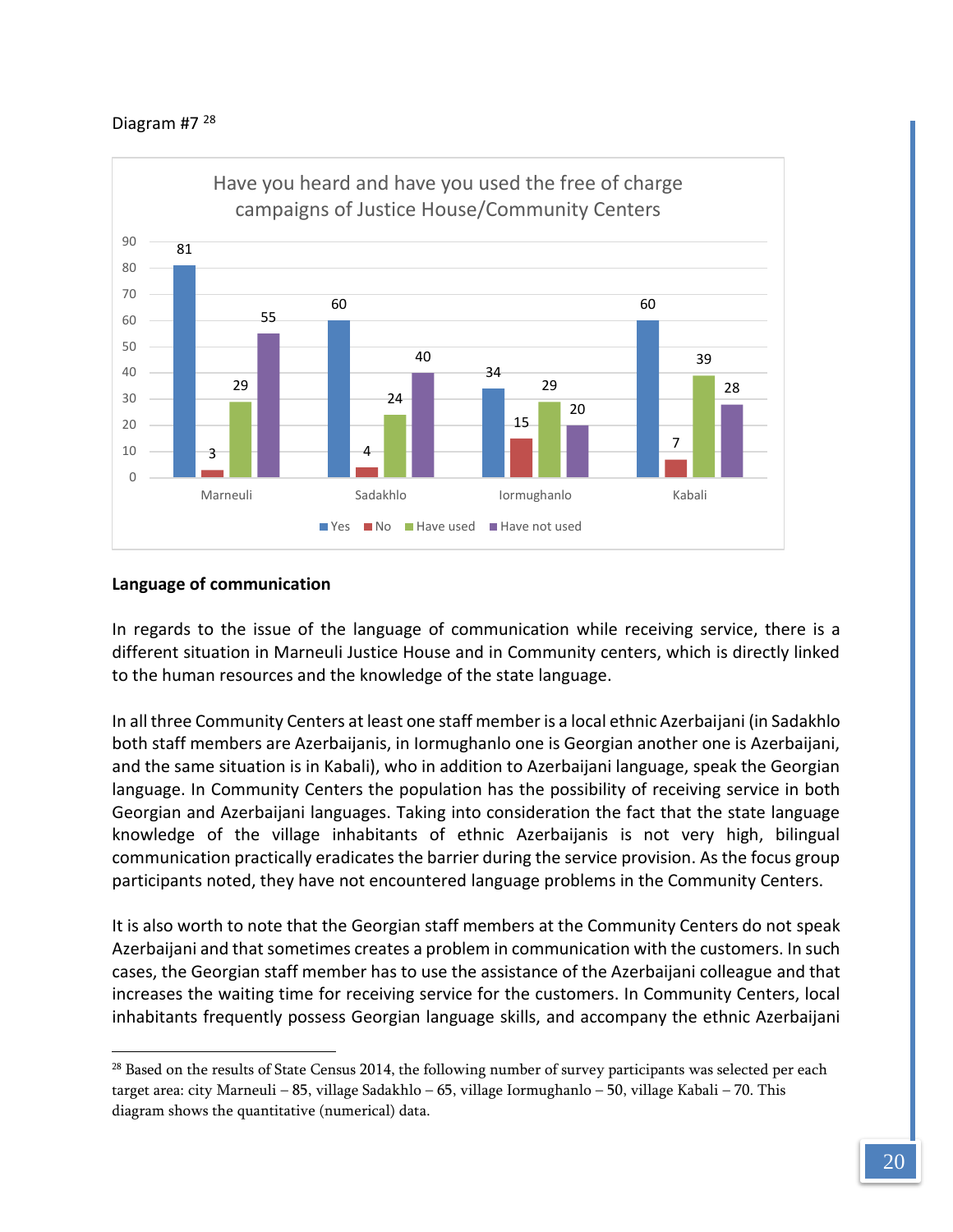citizens to assist them with translation that decreases the language barrier during the service provision. This type of assistance is widespread in ethnic Azerbaijani populated villages.

There is a different situation in Marneuli Justice House where the major language of communication is Georgian. The majority of the staff members of the Justice House do not speak Azerbaijani language, and as the focus group participants have noted, only Azerbaijani population face the language barrier, especially the elderly citizens who arrive from neighboring villages. It is also a common practice to use the assistance of the citizen who speaks Georgian language in Marneuli Justice House in case of service provision, if such assistance cannot be used, the citizen has to wait for the Justice House staff member who speaks Azerbaijani language. Due to the fact that these types of staff members are limited in Marneuli Justice House, the waiting time for receiving service is longer there.

According to the evaluation of the focus group participants, the reason for the language barrier that exists in the Marneuli Justice House is linked to the fact that the majority of the staff members are from Rustavi and Tbilisi and only few local inhabitants are employed there.

As the interviews have demonstrated in Sadakhlo, the major language of communication is Azerbaijani whereas in other places in addition to Azerbaijani it is also Georgian. Only in Marneuli 59 respondents have noted that in addition to Georgian, they have also used the Russian language (Diagram #8) for communication. The details of this section are given in the diagram below.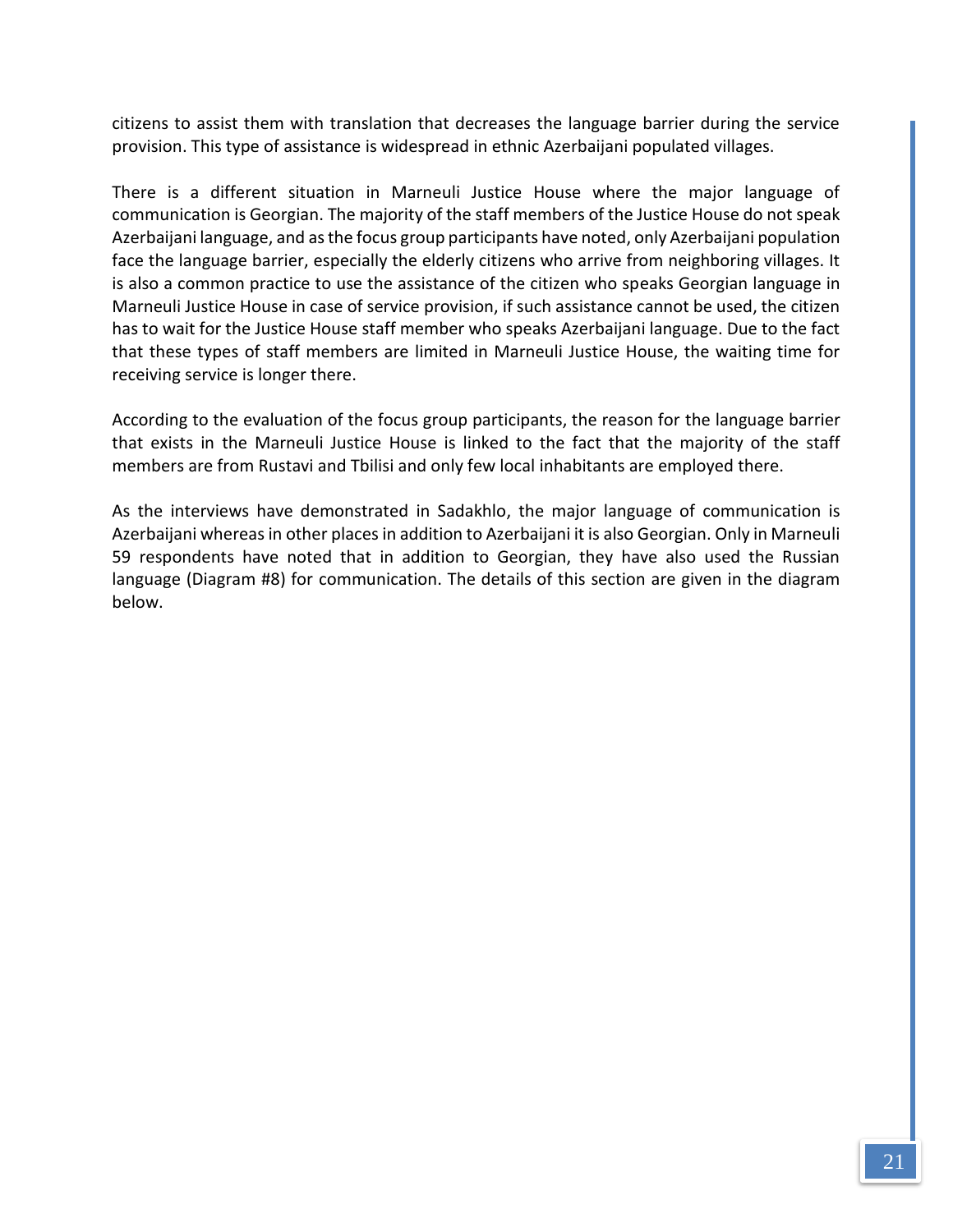$\overline{a}$ 



Through the interview process we have also researched reasons for the language barrier during service. We have identified 27 respondents in Kabali, noting that they have encountered the language barrier in communication with the major reason (23 respondents) being that the service providers and the population did not understand each other. In Sadakhlo none of the citizens have encountered the language problem in communication, that might be due to the fact that both operators working at the Community Centers are Azerbaijanis. In other places the problem is insignificant, and the results are as follows:

<sup>&</sup>lt;sup>29</sup> Based on the results of State Census 2014, the following number of survey participants was selected per each target area: city Marneuli – 85, village Sadakhlo – 65, village Iormughanlo – 50, village Kabali – 70. This diagram shows the quantitative (numerical) data.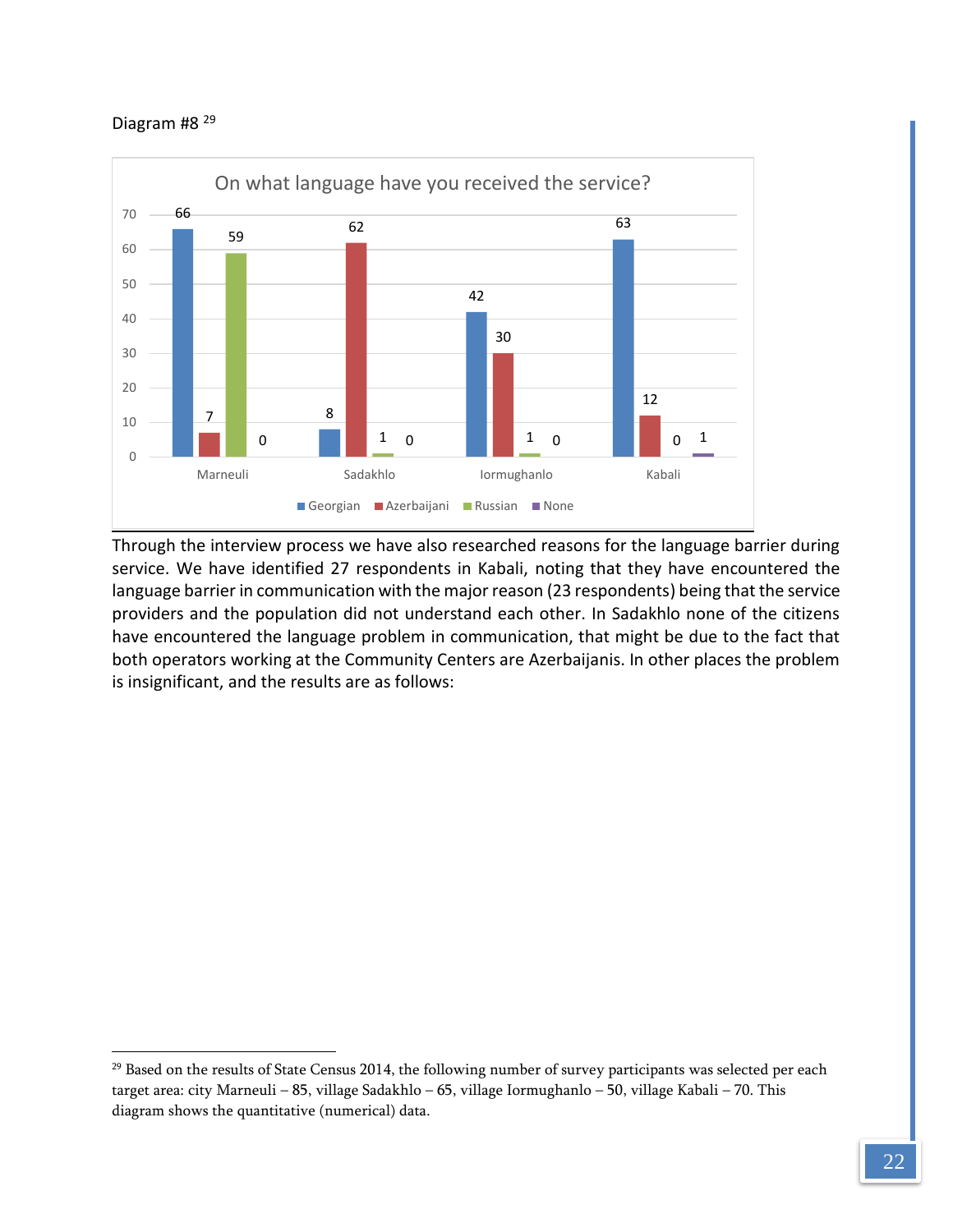

### **The quality of service**

 $\overline{a}$ 

In general, the local inhabitants are satisfied with the service offered at the Community Centers. According to them, they receive timely and adequate answers to their questions and the staff assists them in understanding the different nuances of the services. According to the evaluation of the focus group participants, if there was a problem in that regard in the past, now this issue is resolved.

With regards to providing timely service in the Community Centers, one of the mentioned problems are the lines during the free of charge issuing of the ID cards campaigns and while pensions are being received. The request came from the focus group participants to increase the staff members with one or two individuals. As Sadakhlo focus group members noted "2 staff members for 15,000 inhabitants are not enough".

It is also worth noting that the long lines were named as the problem during the days when the notary arrives in the villages. "Once a week notary arrives in here and because of that there are long lines. It would be much better if the service could be provided twice a week" – one of the focus group participants mentioned.

<sup>30</sup> Based on the results of State Census 2014, the following number of survey participants was selected per each target area: city Marneuli – 85, village Sadakhlo – 65, village Iormughanlo – 50, village Kabali – 70. This diagram shows the quantitative (numerical) data.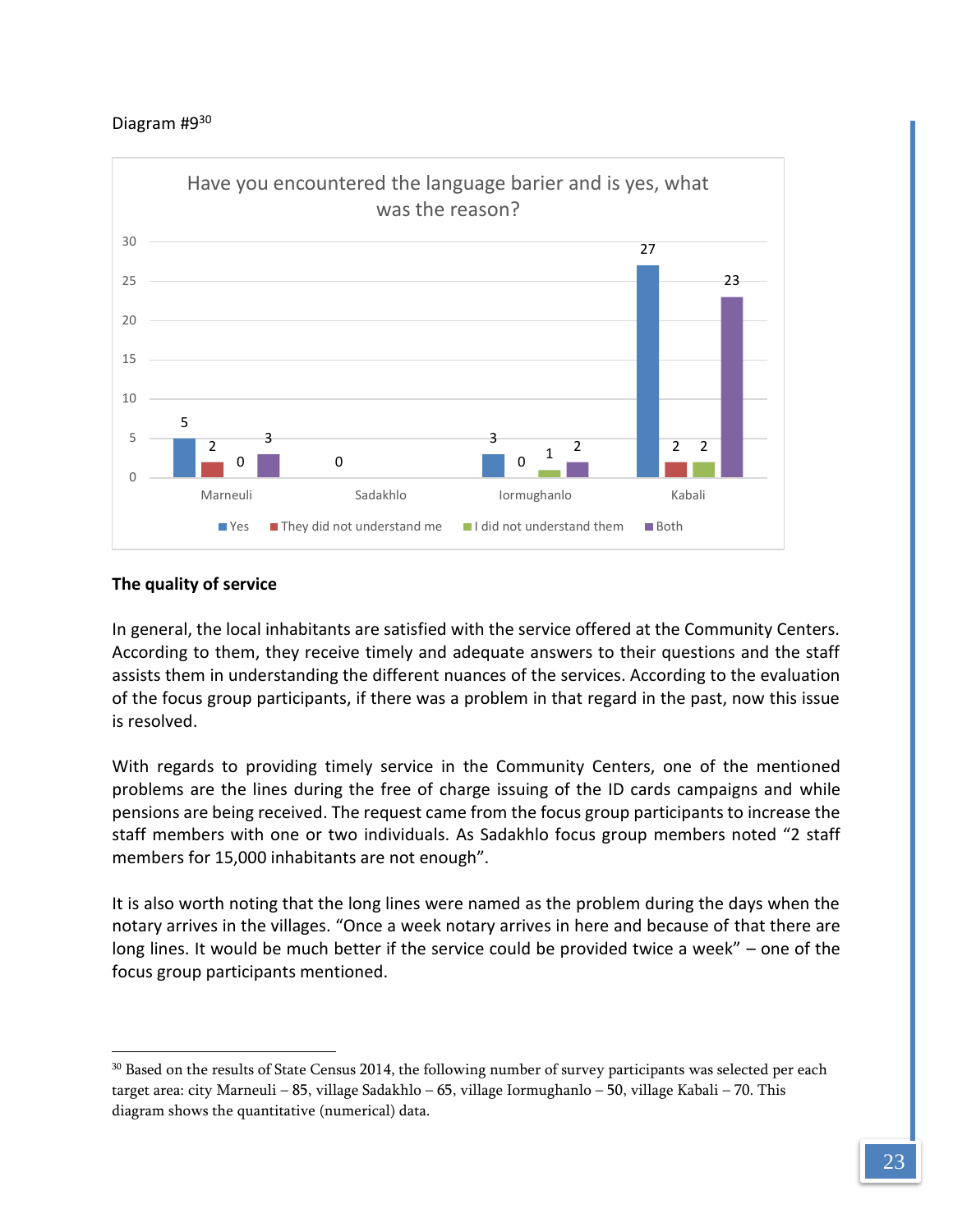Marneuli Justice House customers are also happy with the offered service. At the focus group carried out in the city of Marneuli, the participants noted that they receive adequate and timely responses to their questions and also get confirmation of the completion of requested service via text message on the phone. Focus group participants also said that they get assistance from staff members while taking the biometric photos. As one of the participants said: "the staff gets aggressive, when they cannot explain something to the citizen properly. In this sense, not local staff members are usually unfriendly, while local staff is generally friendlier".

The satisfaction with the service was also demonstrated through the interviews. The survey showed that only in Kabali the citizens are not happy with the timely reception of service, in other regions the level of customer satisfaction is either high or very high.



Diagram #10 31

 $\overline{a}$ 

The interviews also revealed that the citizens receive timely service from the Justice House and the Community Centers. Additionally, they are also satisfied with the way the answers are explained to them (Diagram #11).

<sup>&</sup>lt;sup>31</sup> Based on the results of State Census 2014, the following number of survey participants was selected per each target area: city Marneuli – 85, village Sadakhlo – 65, village Iormughanlo – 50, village Kabali – 70. This diagram shows the quantitative (numerical) data.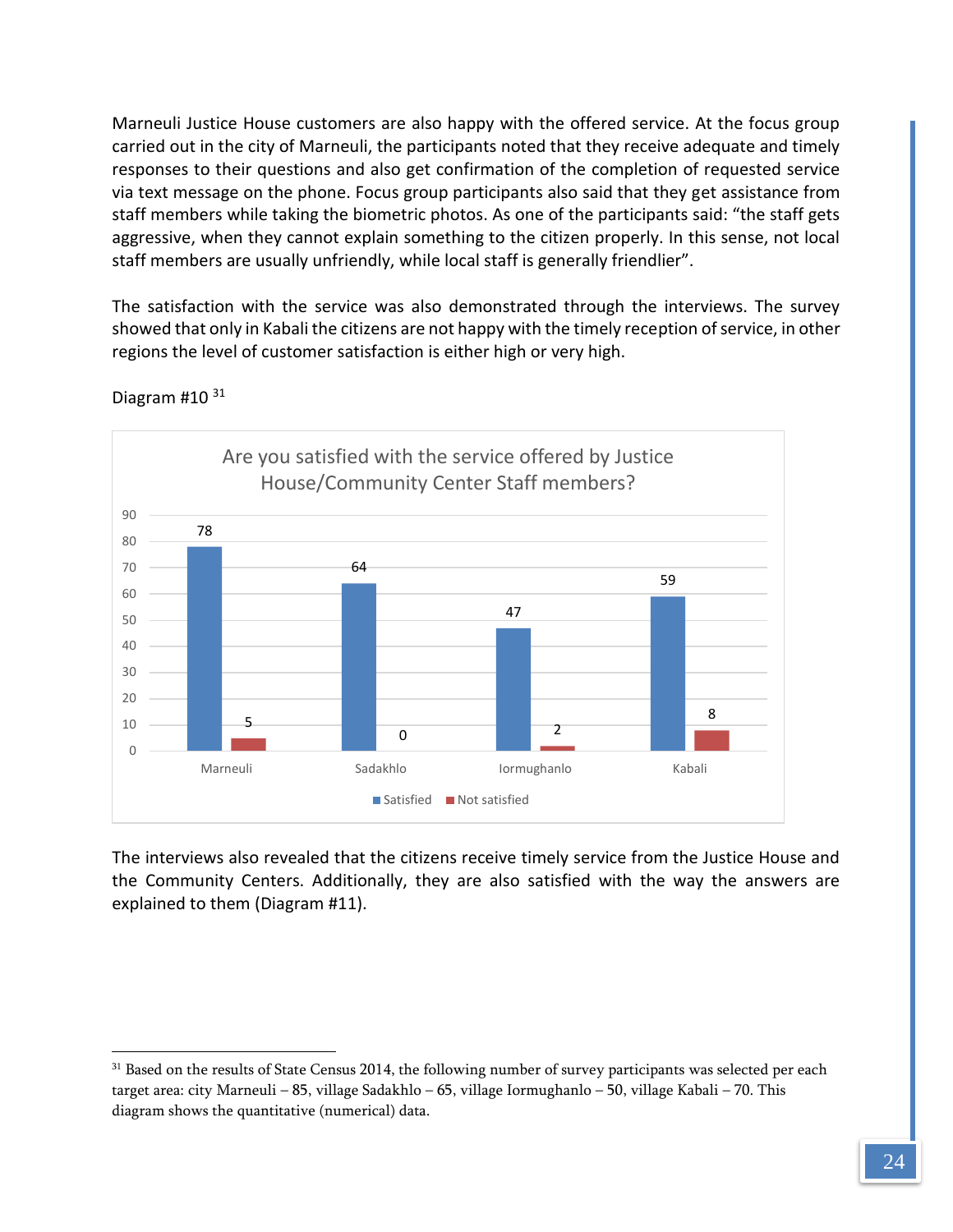$\overline{a}$ 



### **The buildings of the Community Centers and the Justice House**

The majority of the focus group and the interview participants like the buildings of the Community Centers and the Justice House (Diagram #12). According to them, the service centers are 'located in good and easy to find places, in the central part of the residence and represents something like a meeting place and a sightseeing location'. The focus group participants have expressed their wish to take care of the territories outside the community centers and make it more green and friendly: 'in Iormughanlo it is too hot outside and it will be wonderful if the (Community Center's) yard can provide some shadow'.

<sup>&</sup>lt;sup>32</sup> Based on the results of State Census 2014, the following number of survey participants was selected per each target area: city Marneuli – 85, village Sadakhlo – 65, village Iormughanlo – 50, village Kabali – 70. This diagram shows the quantitative (numerical) data.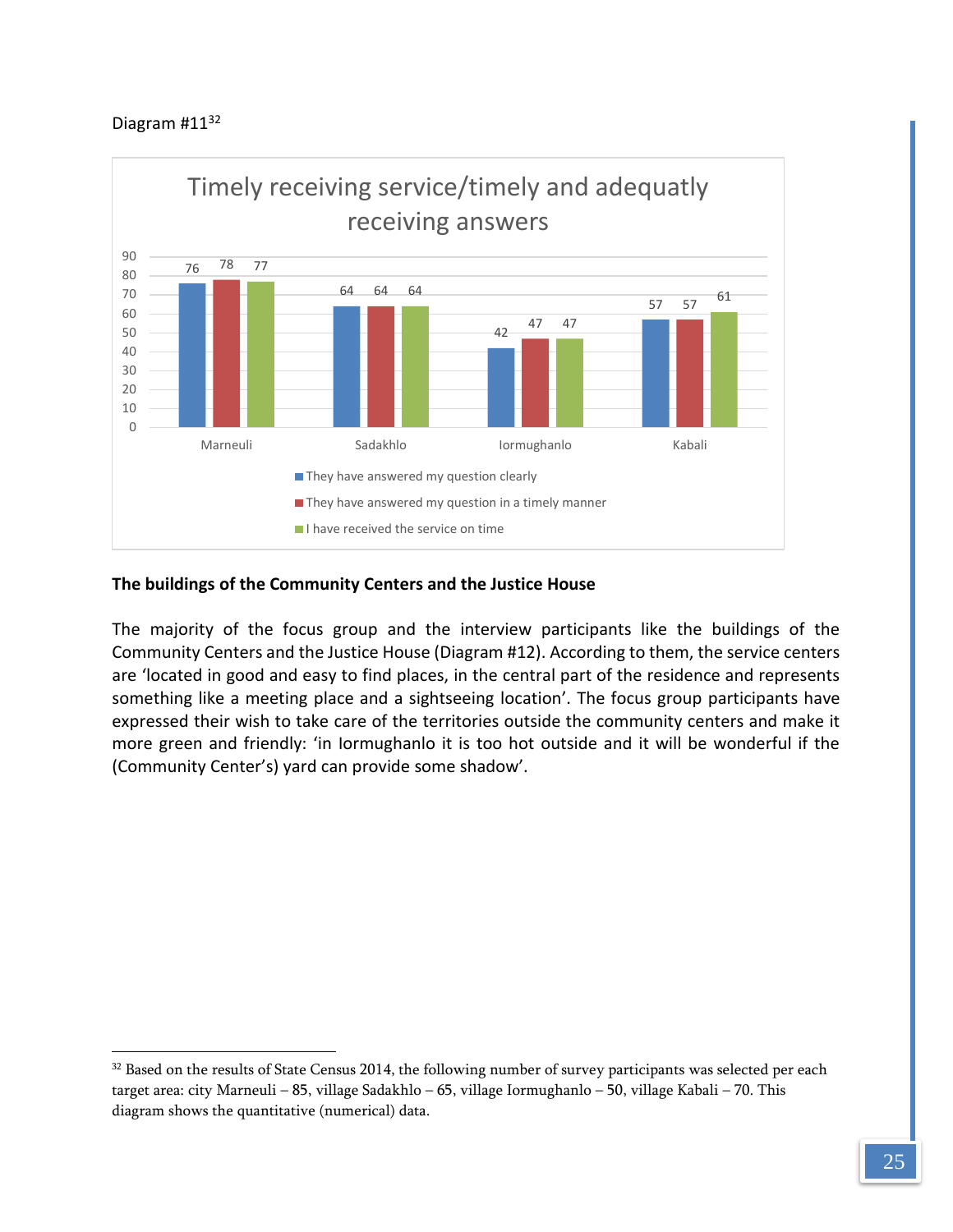

#### **Using other services**

 $\overline{a}$ 

The Community Centers in addition to the provision of quality public and private services to the population, also envisages creating other opportunities for inhabitants, including access to information technologies (e.g. using computer and internet), stimulation of civic engagement (e.g. organizing meetings, using library), etc. Despite the fact that there are all the preconditions are met in the community centers for using these services, for the absolute majority of the population these opportunities are left unused.

The majority of the focus group participants, have not heard of the opportunities of using the various services (computer/internet, video conference gadget, electronic library) and the possibility of organizing various meetings in the Community Centers. A small part of the participants has heard of them but have never used them. Only a small part of the group has attended various meetings (trainings, information meetings, educational meetings, etc.) organized by different organizations in the Community Centers. It is worth mentioning that according to the focus group participants 'these types of meetings are usually organized and attended by the same people'.

Mainly the younger generation is aware of the possibility of using the other services (library, internet), but even they use these opportunities in a limited manner. The participants of the focus

<sup>&</sup>lt;sup>33</sup> Based on the results of State Census 2014, the following number of survey participants was selected per each target area: city Marneuli – 85, village Sadakhlo – 65, village Iormughanlo – 50, village Kabali – 70. This diagram shows the quantitative (numerical) data.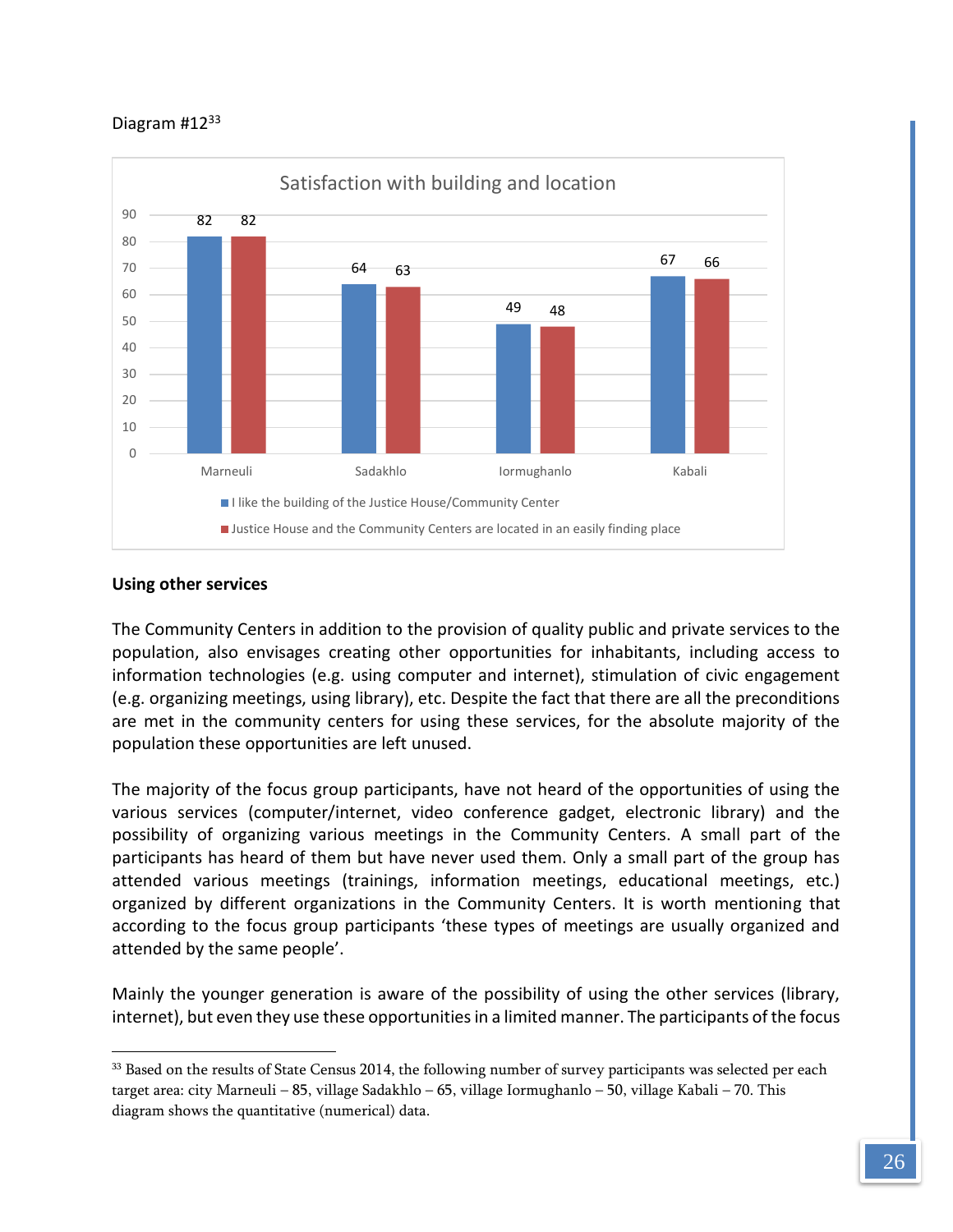groups could not name a situation, where the local staff has denied them the opportunity to use the venue. However, those, who have used the venue, have indicated the following problems:

- 'library and internet are located in the same space, and that does not give a possibility to read the book there';
- There are only Georgian books in the library, which local population reads less, it would be much better to have Azerbaijani books as well;
- You cannot take the books out of the library;
- If the technical problem arises during using of the computers, no assistance can be received. A similar problem is present during the using of printer. It is worth noting, that in the limited staff resources in the Community Centers, the user has to use the library and the internet him/herself and the timely assistance in case of need is limited. At the same time, there is no human resource at place, which in case of a technical problem can provide assistance to the user and due to this reason, the user might not be able to use the given service.

Interesting results have been received through the interviews as well. The results of Sadakhlo, Iormughanlo and Kabali show that the population either does not have information about the existing services or does not use these services at all. This is related to the usage of computer and internet, as well as the rest of the services. (Diagram #13). The number of people who use the given Centers in these regions is very low. In this regard, more active are the Sadakhlo inhabitants, where the highest number of service users have been identified. However, if we compare this number to the number of the population there, we get a minimal number (for example, there are only 11 people who have used the computer services there) (diagram #14).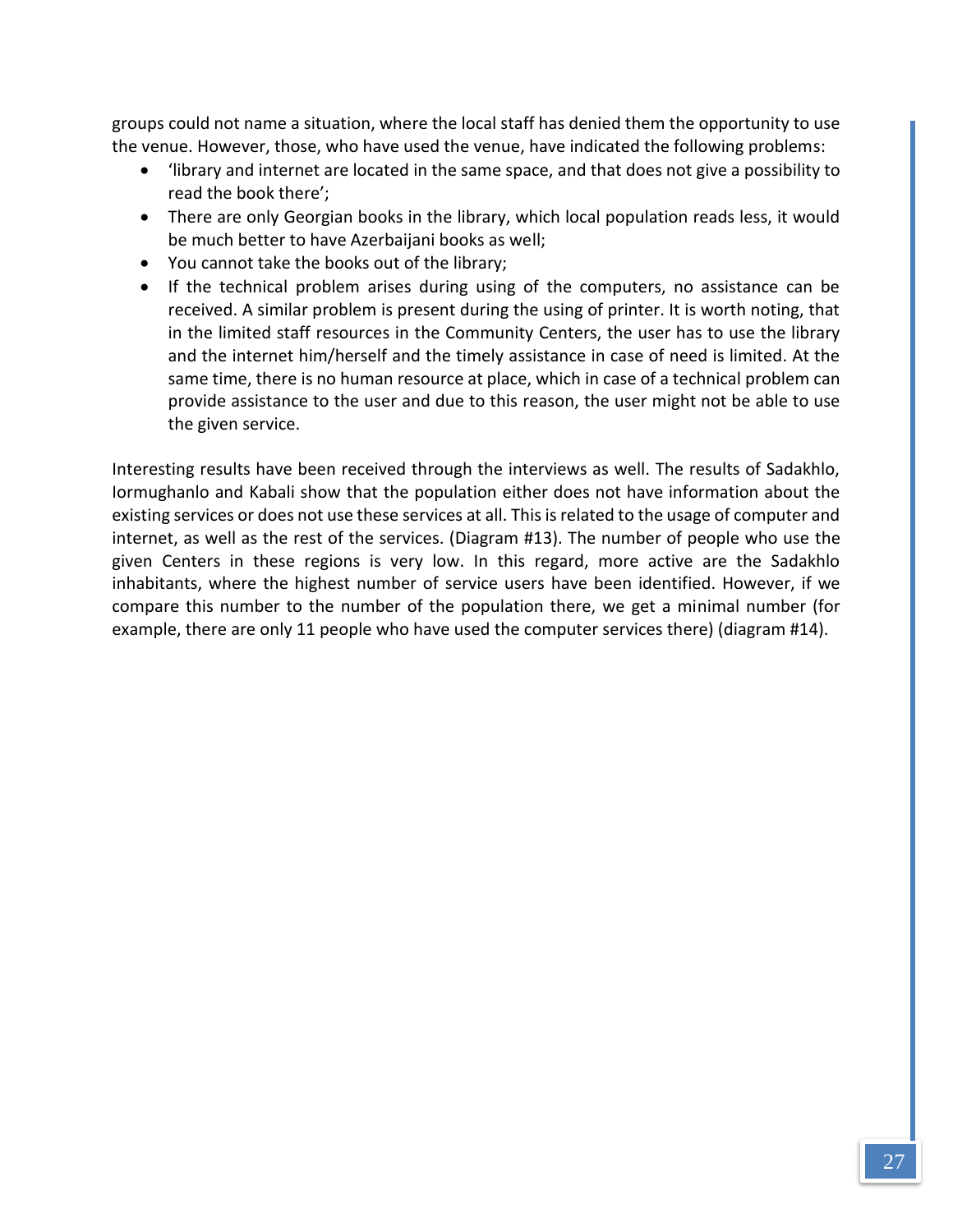# Diagram #13 <sup>34</sup>

 $\overline{a}$ 



The citizens who have used the Center's venue for additional activities, have mentioned the following services:

<sup>&</sup>lt;sup>34</sup> Based on the results of State Census 2014, the following number of survey participants was selected per each target area: city Marneuli – 85, village Sadakhlo – 65, village Iormughanlo – 50, village Kabali – 70. This diagram shows the quantitative (numerical) data.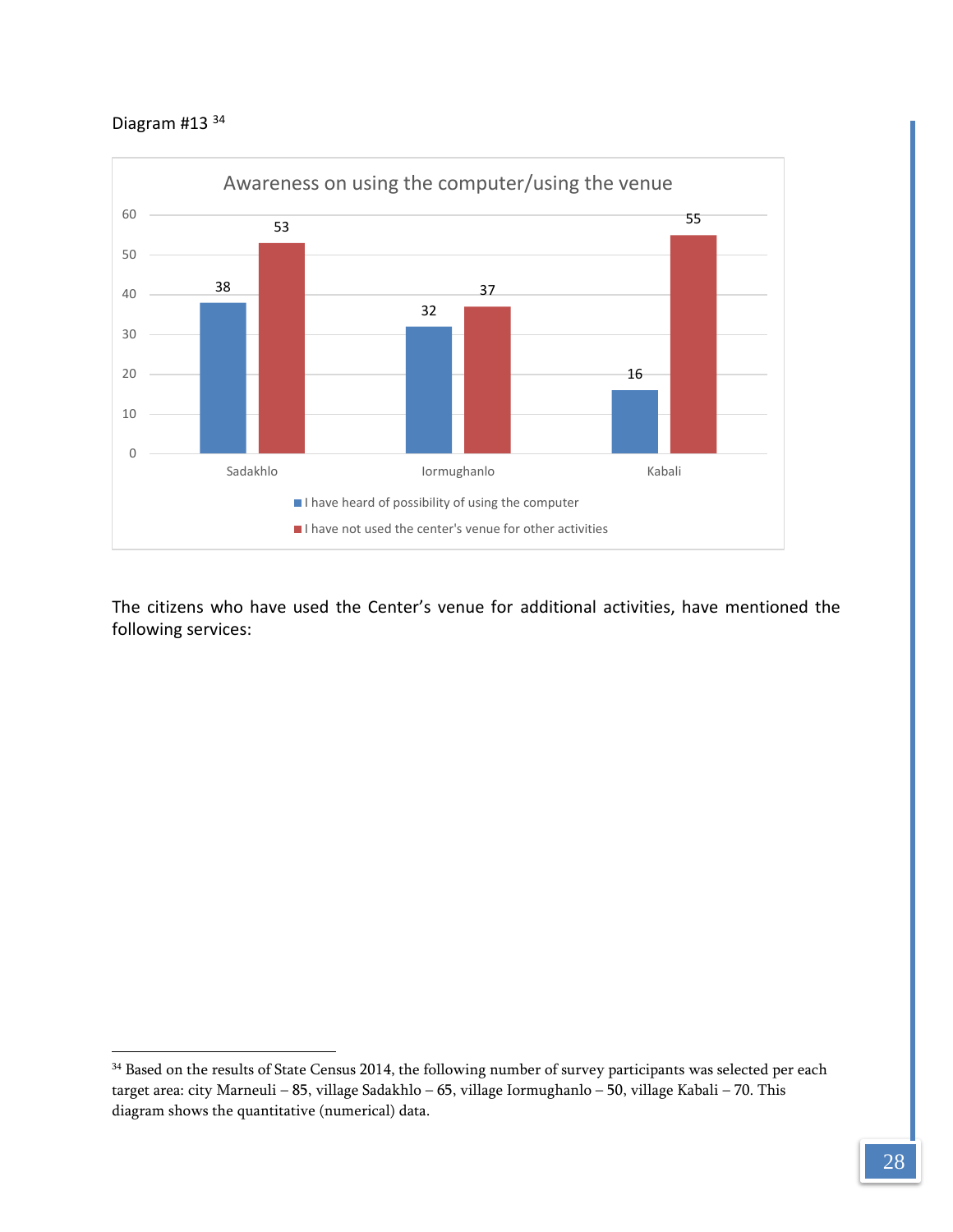

It is worth noting, that only one case (in Iormughanlo) was registered at the interviews, where the possibility of using the venue was denied.

### **Website and social media**

 $\overline{a}$ 

Practically no one from our survey had any information about the website of the Community Centers and respectively they have not used it. Only a limited number of younger generation members had information on the Center's social media page.

About the Justice House website, the participants of the focus group have been informed about it but did not use it much. Those, who have used it, were interested in the prices of the services. As for the social media page, the half of the participants of the focus group have used it and they like the fact that the information provided there is more detailed. According to the participants, the answers to the questions sent via web-sites have been received within 1-2 days, whereas the social media page is much faster in that regard.

We have received a similar picture on this topic from the interviews. The highest number of citizens who have used the online services is registered in Iormughanlo (9 citizens have used the website of the Community Center) and in other locations the number of the web and social media users are even lower. (Diagram #15).

<sup>35</sup> Based on the results of State Census 2014, the following number of survey participants was selected per each target area: city Marneuli – 85, village Sadakhlo – 65, village Iormughanlo – 50, village Kabali – 70. This diagram shows the quantitative (numerical) data.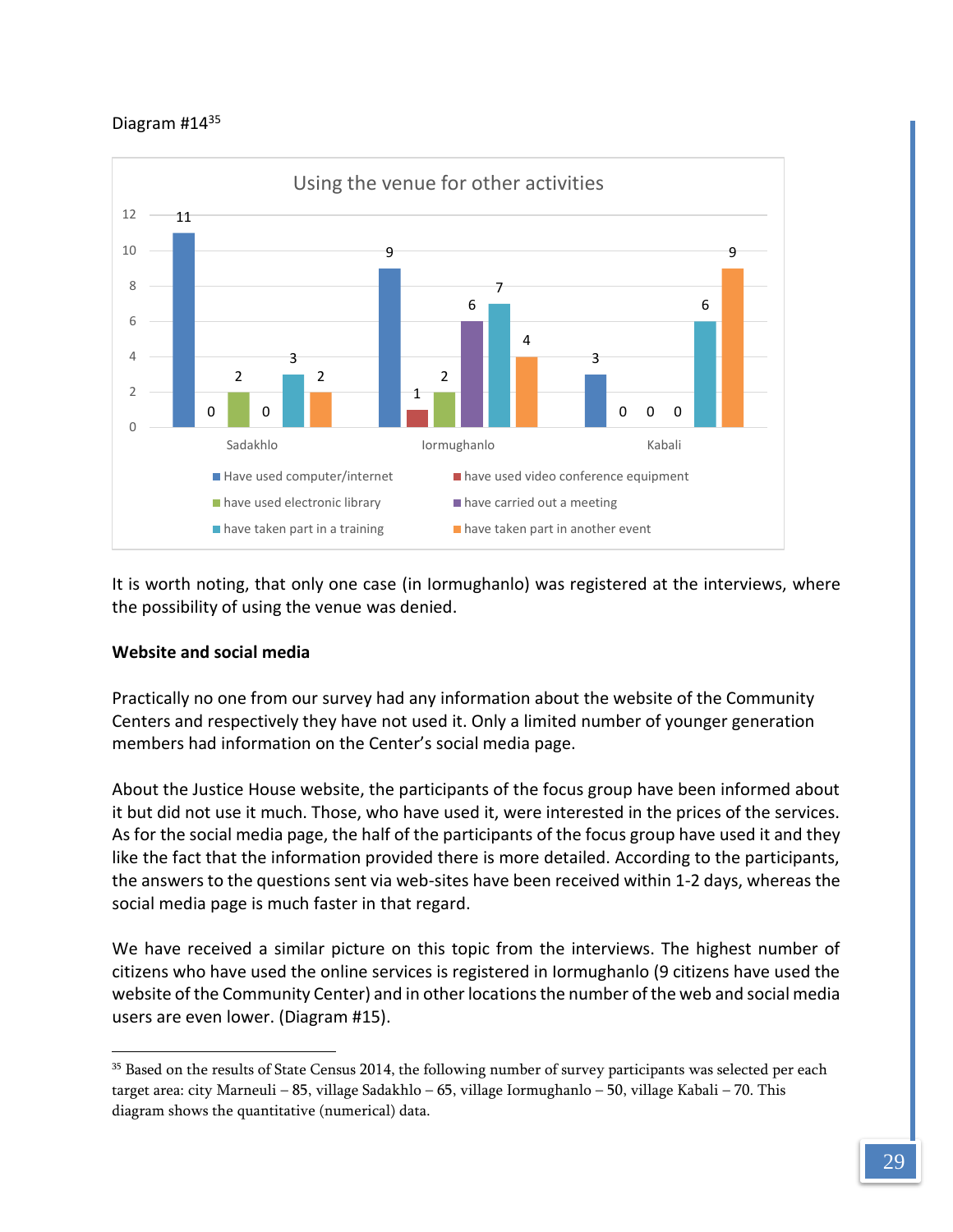

# <span id="page-30-0"></span>**Main Conclusions in brief**

 $\overline{a}$ 

# *Awareness on the Community Centers and the Justice House*

- In villages (Sadakhlo, Iormughanlo, Kabali) populated by ethnic Azerbaijanis and city of Marneuli, the level of awareness of the Community Centers and the Justice House is high.
- The major source of information on the functioning of the Justice House and the Community Centers is the local population.
- The most popular place for receiving the information on the Community Centers are the public gathering places in the villages (so called village birzhas) and the Chaikhanes.
- The least prolific source of information on the Justice House and the Community Centers operation is through the local NGOs and the informational brochures;
- There is a limited role in spreading the information about these public institutions for the central and local media, and central and local public servants.

<sup>36</sup> Based on the results of State Census 2014, the following number of survey participants was selected per each target area: city Marneuli – 85, village Sadakhlo – 65, village Iormughanlo – 50, village Kabali – 70. This diagram shows the quantitative (numerical) data.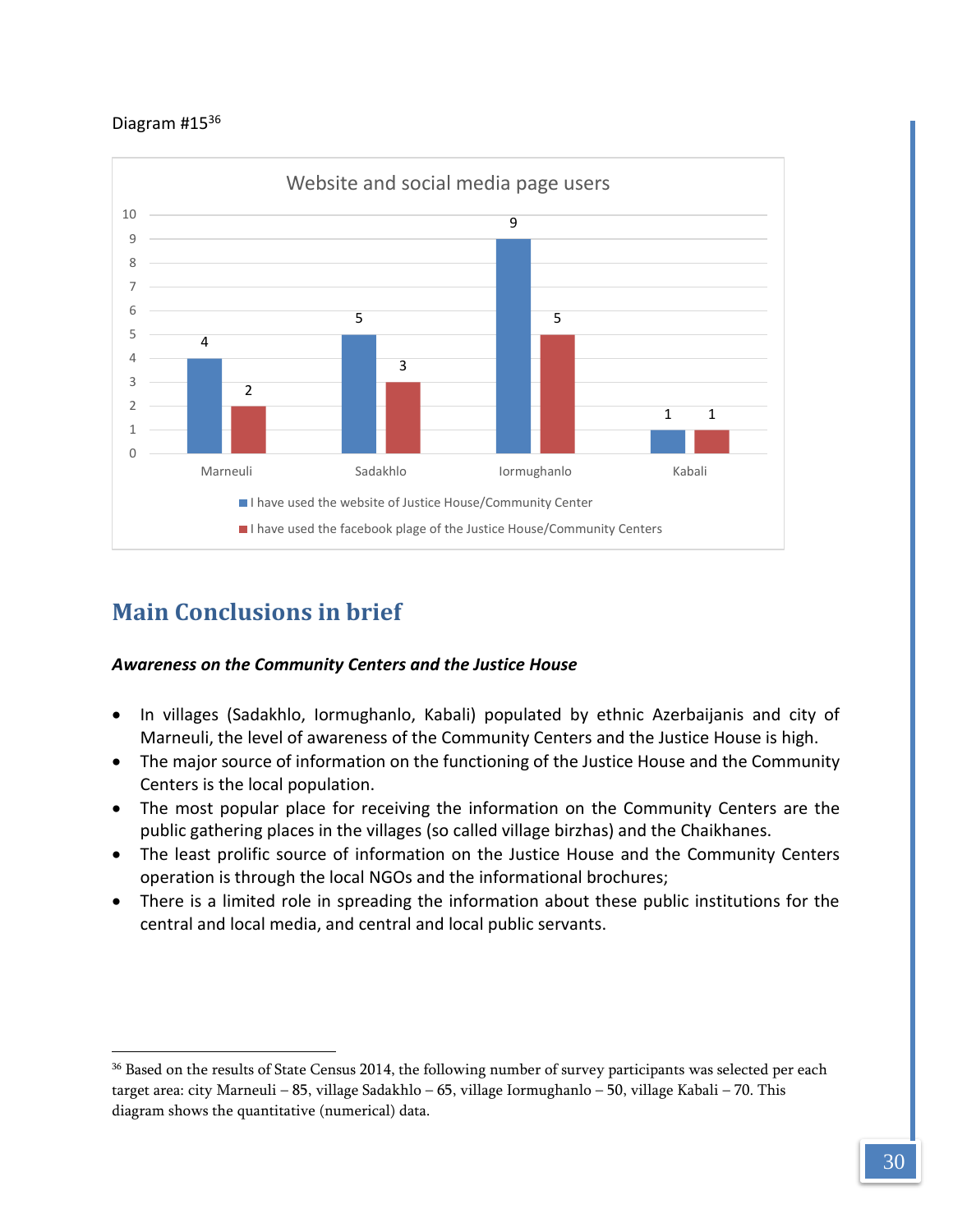# *Using of Public Services*

- The usage level of the services provided by the Marneuli Justice House and the Community Centers is high. The absolute majority of the local population uses these services frequently or periodically.
- In all targeted locations, the local population most frequently use the electronic ID card and biometric passport related services.
- The majority of the local population is not aware of all the services provided by the Justice House and the Community Centers.
- The existing prices on the services provided by the Justice House and the Community Centers are acceptable for the majority of the local population. They consider the price for the biometric passport to be slightly expensive.

# *Using the private services*

 The majority of the population frequently uses the private services (banking and telecommunication) operating in the Community Centers, especially during the period when the population receives pensions.

# *Campaigns*

- The majority of the local population has been informed about the campaigns on issuing the electronic ID cards free of charge.
- During the period of issuing the ID cards free of charge, there are problems related to the waiting lines (from 30 minutes to an hour of waiting time). In other cases, the matter of lines is not as significant and the waiting time for the population is acceptable.

# *Language of Communication*

- The language problem when providing tservice to the customers is related to the issue of staff selection and the knowledge of the state language.
- In all Community Centers, local Azerbaijanis are employed, where the service provision is bilingual, thus the language barrier during the service provision does not exist in the Community Centers.
- In the Marneuli Justice House, there are a few local employees, and the majority of the staff does not speak Azerbaijani language, which creates language barriers for the Azerbaijani population, especially for the elderly generation representatives arriving from the neighboring villages.
- According to the population, the language barrier in Marneuli Justice House is created due to the fact that the majority of the staff are from Rustavi and Tbilisi and only a small number of them are locals.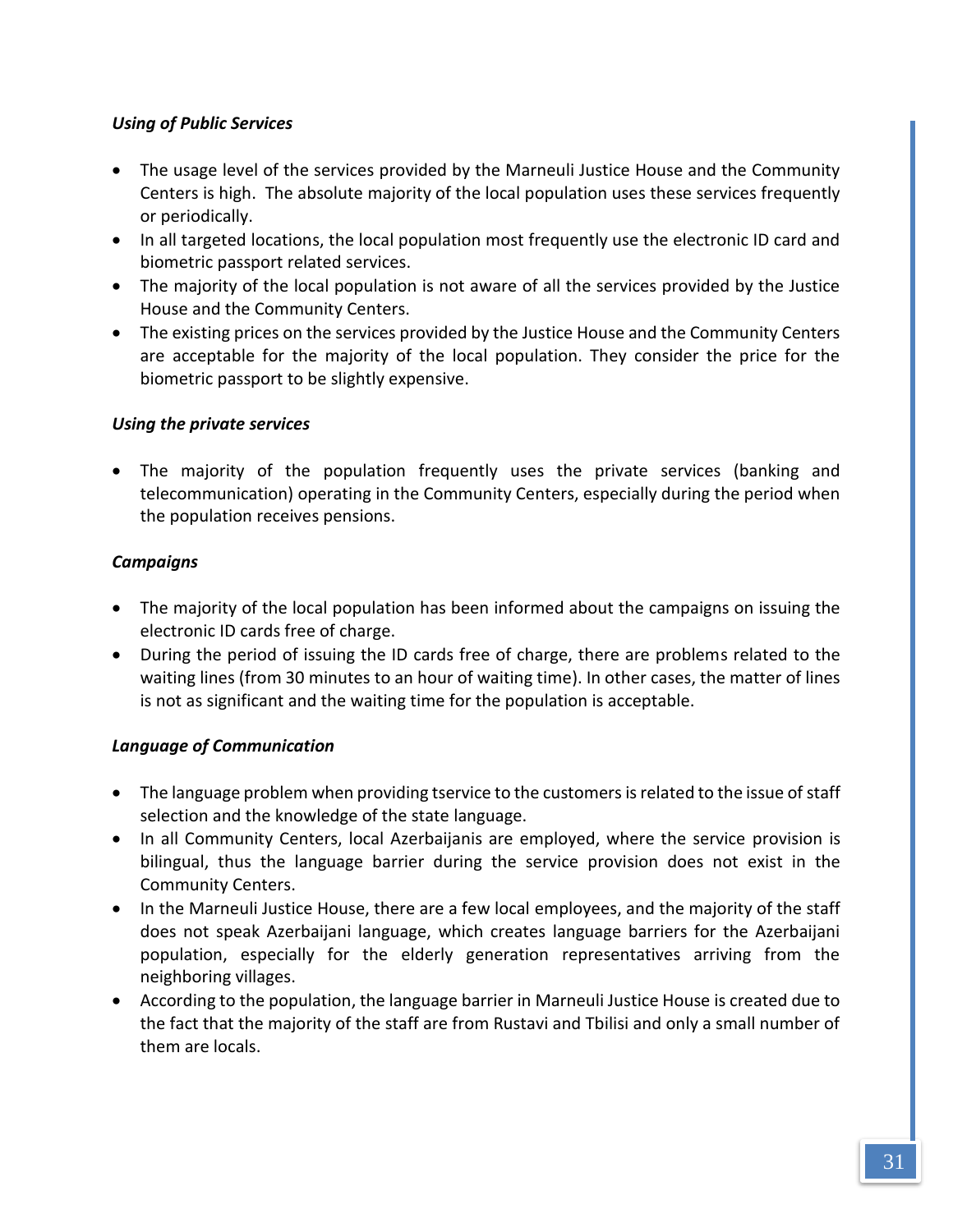# *Service quality*

- The local population is satisfied with the service offered by the Justice House and the Community centers. They receive adequate answers in a timely manner to their questions. In this regard there is a slightly different situation in Kabali, where the citizens are less satisfied with the level of the service offered at the Community Center.
- With regards to the timeliness of services, the only problem is the long lines during the free of charge ID cards campaigns and the pensions.

# *The building of the Community Centers and the Justice House*

 The Community Centers and the Justice House are located in 'easy to find, central locations of populated areas and represent a kind of a sightseeing and meeting place'.

# *Using other services*

 Despite the fact that it is possible to use the other services (computer/internet, video conference equipment, library) in the Community Centers, the majority of the population does not use it.

# *Website and social media*

- Citizens practically do not have any information about the website of the Community Centers;
- Local population rarely uses the website of the Justice House.
- The absolute majority of the survey participants do not have information about Justice House and Community Center's social media pages, and respectively, they do not use these pages.

# <span id="page-32-0"></span>**Recommendations**

Based on the information received through the survey, the research team has developed a set of recommendations, the implementation of which will support the increase the quality of service provision in ethnic Azerbaijani populated municipalities and will improve the channels of communication with the local population.

In order to include the topic of ethnic minorities in the documents developed by the state institutions

• The Ministry of Justice of Georgia, in the process of developing the midterm Action Plan and program planning, should take into consideration the local specifications of the provision of public service in the municipalities populated with ethnic minorities, which is mainly related to the lack of adequate knowledge of the state language and the employment of the local population in the public institutions.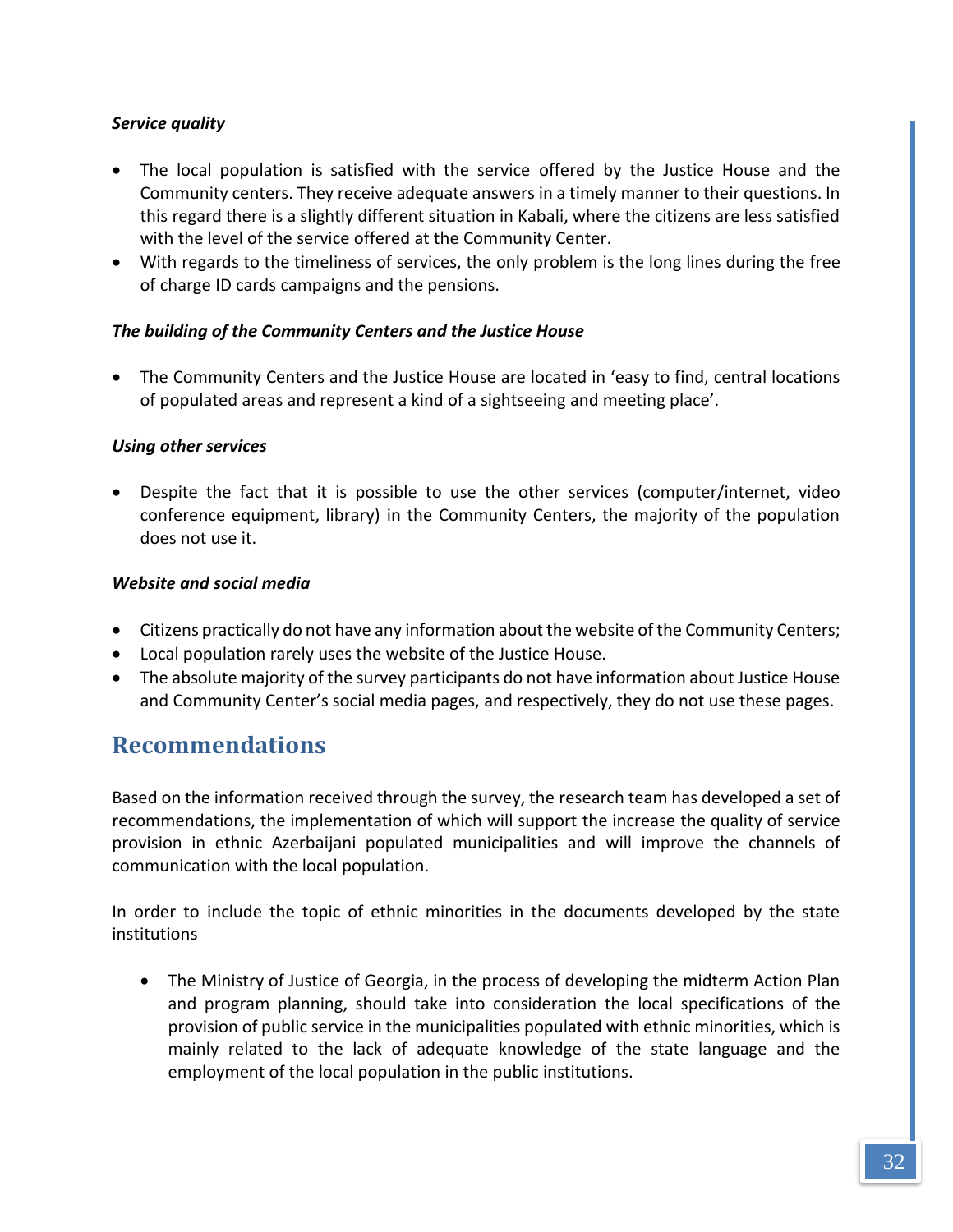- The Public Service Development Agency in the strategy document of the Agency, to reflect on the issue of opening the Community Centers in ethnic minority populated areas and develop additional channels of communication for providing the service to the ethnic minority population.
- For the purpose of civic and political integration of the ethnic minority population, deriving from the aim of improving their access to the public services, the office of the State Minister on reconciliation and civic equality to reflect consecutively and fully on the activities planned with regards to Justice Houses and the Community Centers in the municipalities with compact settlements of ethnic minorities and to set the concrete criteria for evaluating the planned activities.

To increase the awareness of the local population about the public services

 Due to the low level of awareness about the full package of the public services among the ethnic minority municipalities, the Ministry of Justice/the Public Service Development Agency to develop channels of communication for informing the local population about the full package of the services offered at the Justice House and the Community Centers (local population awareness level is high only about the services related to the individual).

To improve the usage of the private services

 The Public Service Development Agency to discuss the possibility of adding some type of banking services for the local population with the banks located in the Community Centers.

To decrease the waiting time during the campaigns on issuing the free of charge ID cards

• The Public Service Development Agency, to consider adding additional personnel during the period of the campaigns on issuing the ID cards free of charge, in order to decrease the waiting time and to settle the problem of long lines.

The employment of local population in Marneuli Justice House

• The Justice House to consider the possibility of employing the local population in Marneuli Justice House in order to simplify the communication with the customers and improve the quality of service provision to the local population.

The service of the notary in the Community Centers

 The Ministry of Justice/Public Service Development Agency to consider the provision of the notary service to the Community Centers at least twice a week.

To improve the outside territory of the Community Centers

 Based on the needs of the local population the Public Service Development Agency to consider the planting of trees and improvement of the outside territory of the Community Centers.

To improve the usage of other services in the community centers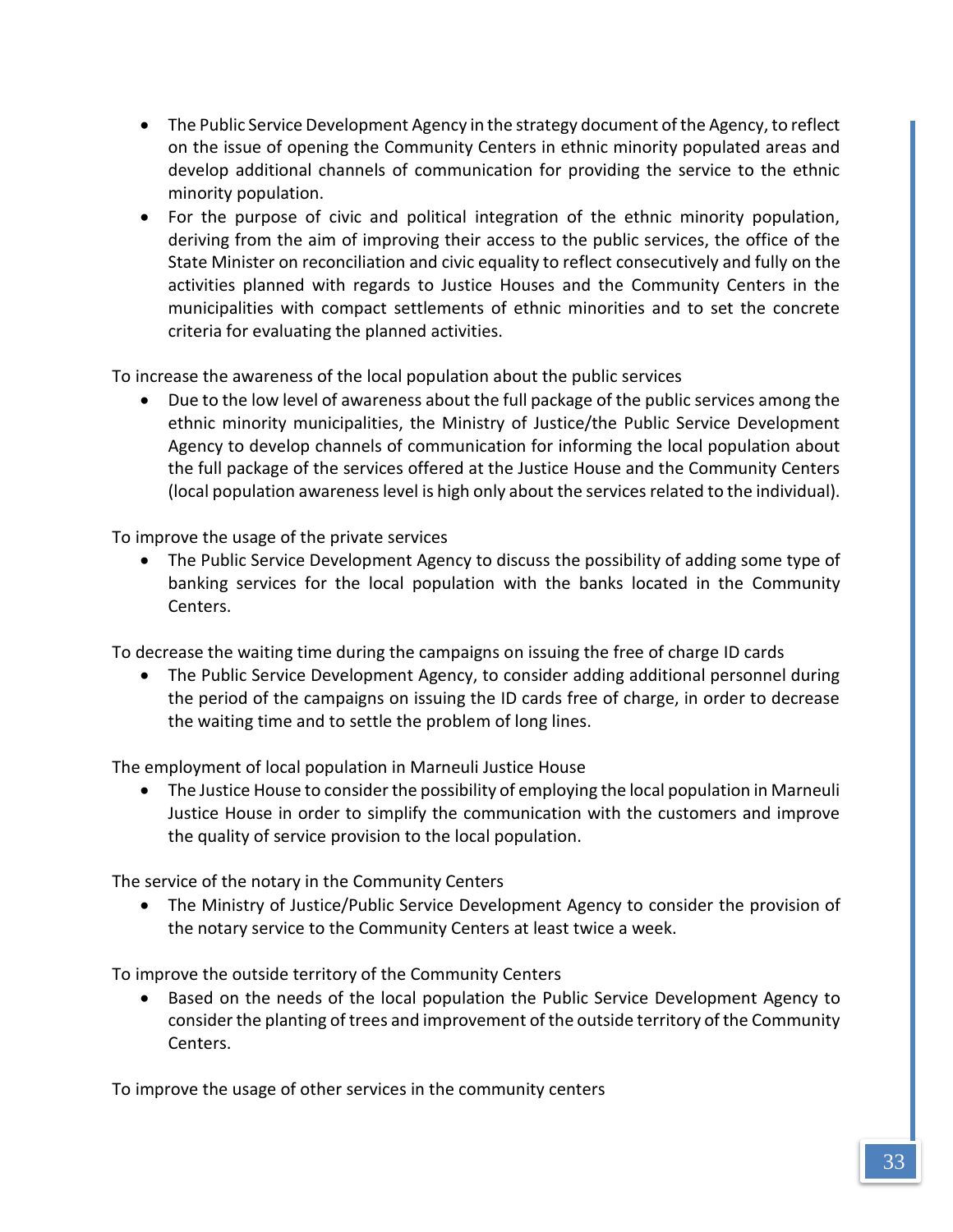- The Public Service Development Agency to carry out information campaigns at the local level to provide information to the local population about the additional services (computer/internet, video conference equipment, library) existing in the Community Centers and to stimulate their usage.
- To improve the usage of the library in the Community Centers, the Public Service Development Agency, to consider the possibility of letting the local population take the books out of the library.
- In order to improve the technical services existing at the Community Centers, the Public Service Development Agency to consider the employment of the local population with the necessary technical skills on a voluntary basis, to guarantee problem solving ability in case of technical issues. This employee could also play the host role, which would improve the possiblity of using the libraries and the technical services present in the Community Centers.

# Website and the social media

- In order to facilitate the spreading and receiving of the information online, the Ministry of Justice and the Public Service Development Agency to popularize the websites of the given public entities, through the means of informational meetings and trainings on using the websites for the local population. Through using the websites, the population will avoid going personally to the Justice House and the Community Centers and standing in the lines in order to get answers to the questions.
- Similar to the spreading of information on the websites, the Ministry of Justice and the Public Service Development Agency to carry out campaigns on the official social media pages of the given agencies and the benefits of using them. In this regard the agencies could organize free of charge trainings for the local population on using various features of social media.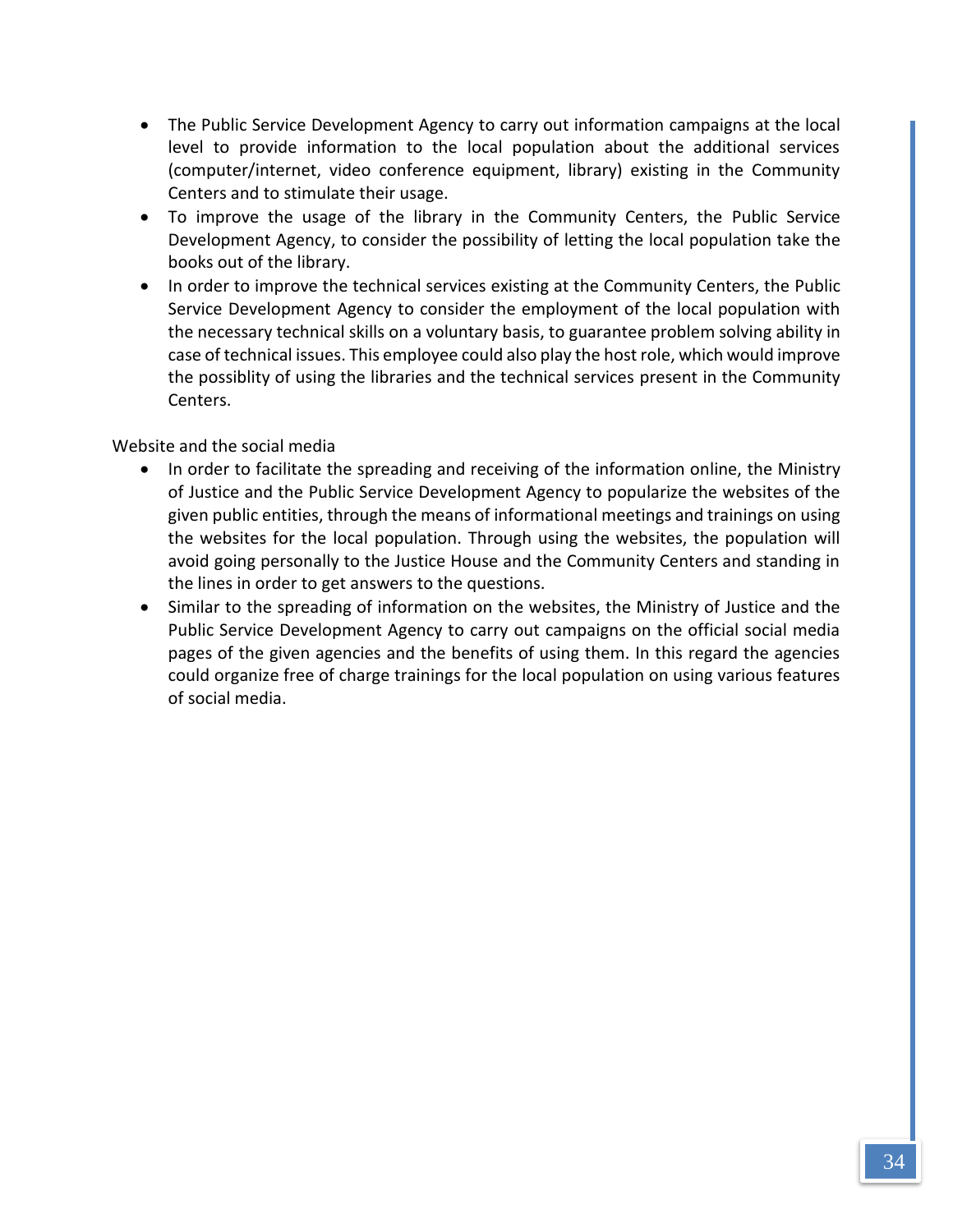# **Annexes**

# **Annex #1**

The list of the respondents

| Respondent          | <b>Position</b>                                            | <b>Interview date</b> |
|---------------------|------------------------------------------------------------|-----------------------|
| Mariam Dzagnidze    | Project Manager, Community Centers and E-                  | 24/05/2018            |
|                     | Governance Component, Public Service Development           |                       |
|                     | Agency, Ministry of Justice                                |                       |
| Tinatin Ghogheliani | Head of Department, Policy Analysis, Planning and          | 6/07/2018             |
|                     | International Relations Department, Office of the State    |                       |
|                     | Minister of Georgia for Reconciliation and Civic Equality  |                       |
| Zaur Khalilov       | Head of Civic Integration Foundation                       | 01/06/2018            |
| Sabina Baba-Zade    | Researcher, Civic Integration Foundation                   | 28/06/2018            |
| Liaman Mamadova     | Researcher                                                 | 30/06/2018            |
| Kamran Afandiev     | Head of Khuldara Community Resource Center                 | 30/06/2018            |
| Tozu Gulmamedova    | Researcher, Public Broadcaster's first channel, journalist | 06/07/2018            |
| <b>Elvin Tagiev</b> | Researcher                                                 | 08/07/2018            |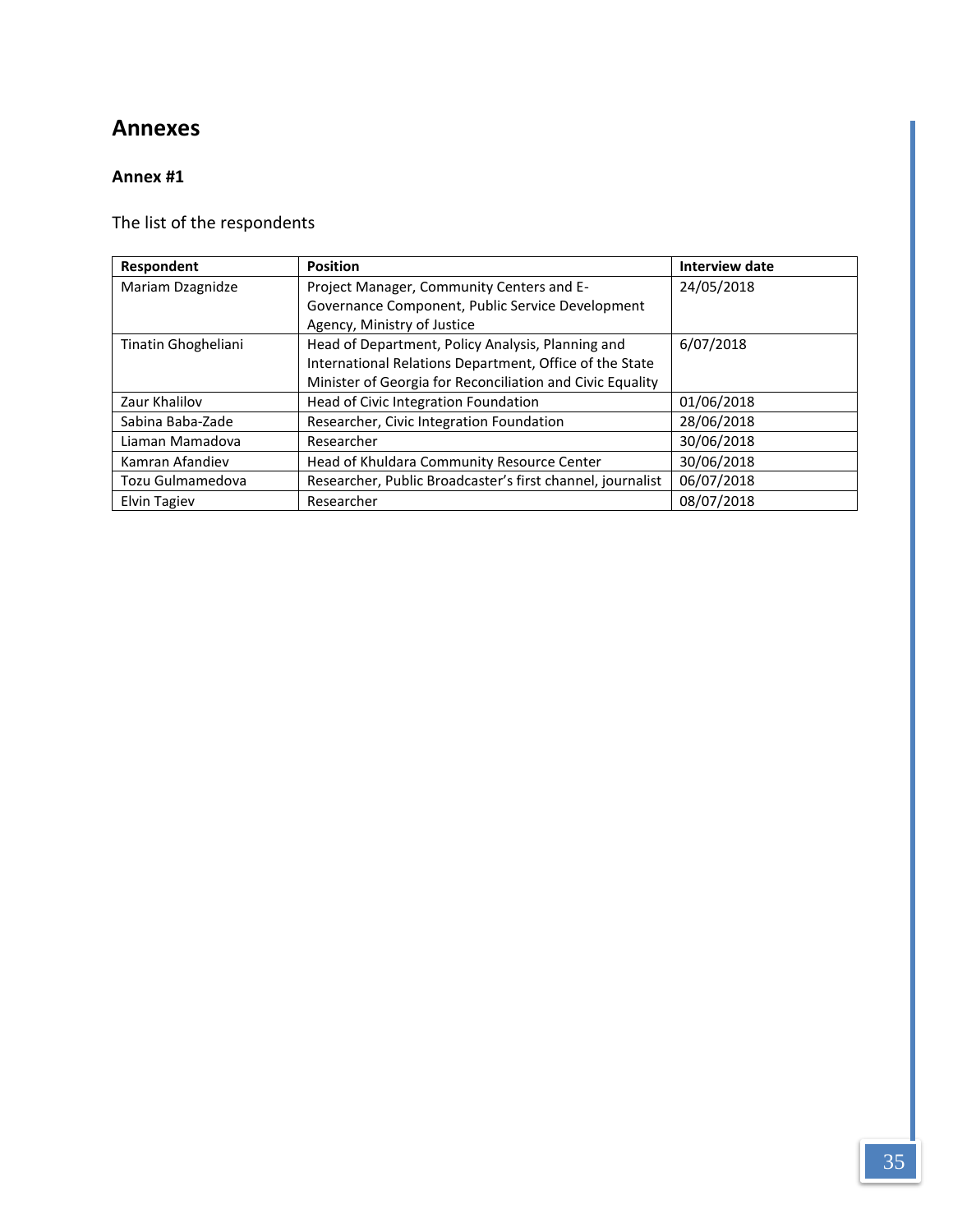#### **Annex #2**

#### Questionnaire for Marneuli Justice House

ანკეტის შევსების ადგილი**:**  ანკეტის შევსების თარიღი**:**  ანკეტის შემვსები**:** 

სქესი**:**

| ٠ | მდედრობითი |  |
|---|------------|--|
|   | მამრობითი  |  |
|   |            |  |

ასაკი**:**

| ٠         | 18-34 |  |
|-----------|-------|--|
| $\bullet$ | 35-50 |  |
| $\bullet$ | 51-69 |  |
|           |       |  |

70-ზევით

#### განათლება**:**

- საშუალო
- სტუდენტი
- პროფესიული
- უმაღლესი

#### დასაქმების სტატუსი:

- დასაქმებული
- თვითდასაქმებული
- უმუშევარი
- პენსიონერი

#### კითხვები**:**

- 1. გსმენიათ თუ არა, რომ ქ. მარნეულში ფუნქციონირებს იუსტიციის სახლი?
	- დიახ
	- არა
- 2. როგორ გაიგეთ იუსტიციის სახლის ფუნქციონირების შესახებ?
	- ცენტრალური მედიით (ტელევიზია, რადიო) გავიგე
	- ადგილობრივი მედიით (ტელევიზია, რადიო) გავიგე
	- ადგილობრივი ხელისუფლების წარმომადგენლისგან გავიგე
	- ცენტრალური ხელისუფლების წარმომადგენლისგან გავიგე
	- რეგიონში მოღვაწე არასამთავრობო ორგანიზაციის წარმომადგენლისგან გავიგე
	- საინფორმაციო-სარეკლამო ფლაერების საშუალებით გავიგე
	- სხვა საშუალებებით გავიგე
- 3. რამდენად ხშირად სარგებლობთ იუსტიციის სახლით?
	- ჯერ არ მისარგებლია
	- ერთხელ ვისარგებლე
	- პერიოდულად ვსარგებლობ (ექვს თვეში ერთხელ)
	- ხშირად ვსარგებლობ (სამ თვეში ერთხელ მაინც)

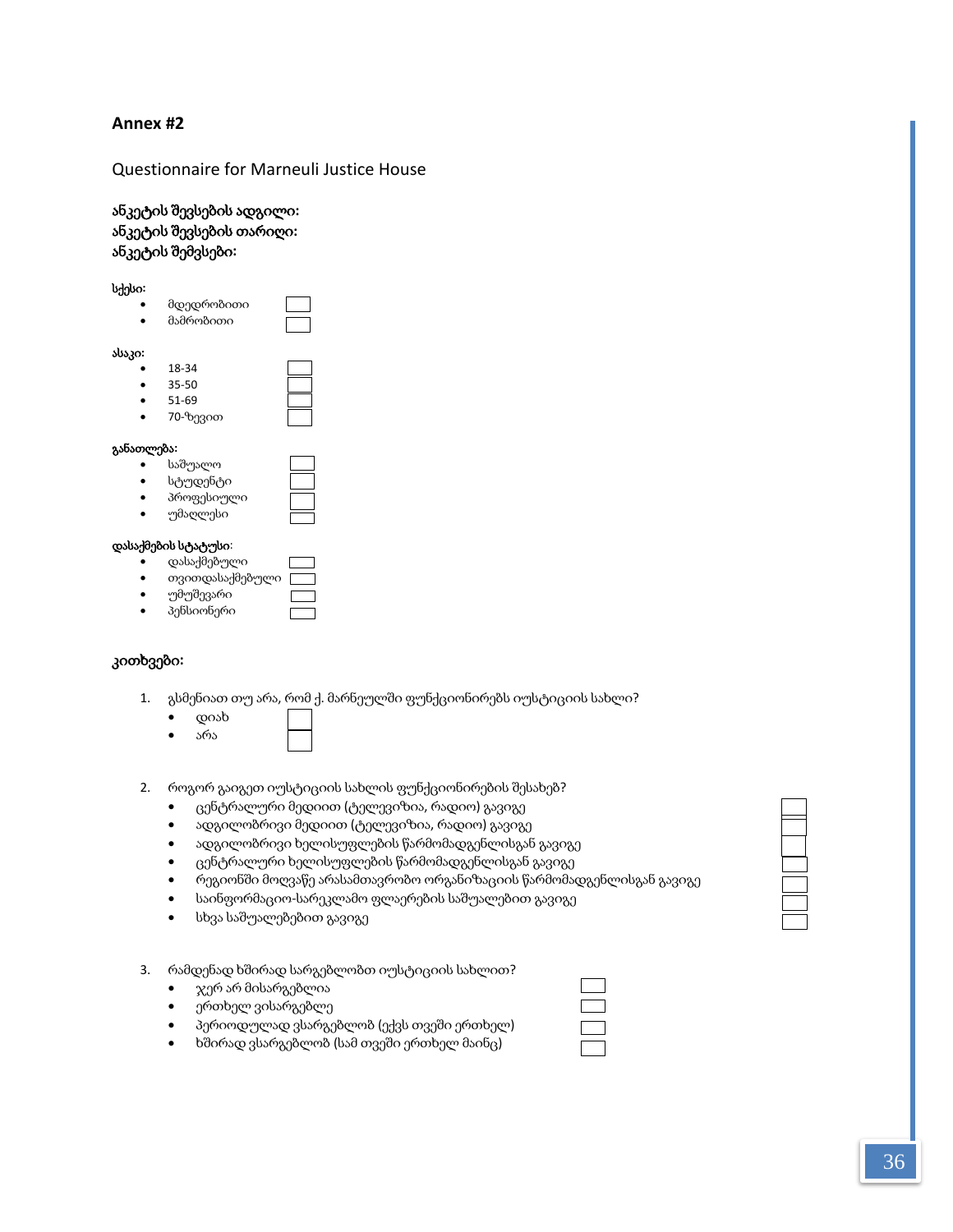- 4. გსმენიათ თუ არა რა სერვისებს უზრუნველყოფს იუსტიციის სახლი?
	- არ მსმენია
	- მსმენია (შემოხაზეთ ყველა ის სერვისი, რომლის შესახებაც გსმენიათ)
		- 1. პიროვნების რეგისტრაციასთან დაკავშირებული სერვისები (პირადობის ელექტრონული მოწმობა, პასპორტი, დაბადების მოწმობა, ქორწინების მოწმობა, ბინადრობის ნებართვა ატესტატი და სხვ.)
		- 2. ქონების რეგისტრაციასთან დაკავშირებული სერვისები (საკუთრების უფლების რეგისტრაცია, ამონაწერი უძრავი ქონების შესახებ, გირავნობის უფლების რეგისტრაცია და სხვ.)
		- 3. ბიზნესის რეგისტრაციასთან დაკავშირებული სერვისები (ამონაწერი ბიზნესის სუბიექტის შესახებ, ბიზნეს სუბიექტის ლიკვიდაციის დაწყების რეგისტრაცია, ინდივიდუალური მეწარმის რეგისტრაცია და სხვ.)
		- 4. საარქივო სერვისები (განქორწინების შესახებ საარქივო ცნობა, გარდაცვალების შესახებ საარქივო ცნობა, დაბადების შესახებ საარქივო ცნობა და სხვ.)
		- 5. სააღსრულებო სერვისები (უკანონო სარგებლობიდან ნივთის გამოთხოვა, ბიუჯეტიდან აღსასრულებელი საქმეები, სახელმწიფო ბაჟი, ადმინისტრაციული ჯარიმა და სხვ.)
- 5. იუსტიციის სახლის მიერ უზრუნველყოფილი რომელი სერვისებით გისარგებლიათ ყველაზე ხშირად? (გთხოვთ მიუთითოთ ერთი ან რამდენიმე ვარიანტი)
	- პიროვნების რეგისტრაციასთან დაკავშირებული სერვისები
	- ქონების რეგისტრაციასთან დაკავშირებული სერვისები
	- ბიზნესის რეგისტრაციასთან დაკავშირებული სერვისები
	- საარქივო სერვისები
	- სააღსრულებო სერვისები
- 6. რამდენად ხშირად სარგებლობთ იუსტიციის სახლის შენობაში განთავსებული კერძო სერვისებით (ბანკის სერვისი, სხვ.)?
	- ჯერ არ მისარგებლია
	- ერთხელ ვისარგებლე
	- პერიოდულად ვსარგებლობ (თვეში ერთხელ)
	- ხშირად ვსარგებლობ (თვეში რამდენიმეჯერ)
- 7. გსმენიათ თუ არა რომ იუსტიციის სახლი პერიოდულად აწყობს აქციებს და უფასოდ გასცემს პირადობის მოწმობებს?
	- მსმენია
	- არ მსმენია
- 8. გისარგებლიათ თუ არა თქვენ ან თქვენი ოჯახის წევრს იუსტიციის სახლის მიერ პირადობის მოწმობის ან
	- რაიმე სხვა დოკუმენტის უფასოდ გაცემის აქციით?
		- არ მისარგებლია
			- ვისარგებლე



- 9. რა ენაზე მიგიღიათ იუსტიციის სახლის მომსახურება?
	- ქართულ ენაზე
	- აზერბაიჯანულ ენაზე
	- რუსულ ენაზე
	- ვერც ერთ ენაზე
- 10. შეგექმნათ თუ არა ენობრივი ბარიერი იუსტიციის სახლის მომსახურების მიღების დროს?
	- დიახ, შემექმნა
	- არა, არ შემექმნა
- 11. თუ შეგექმნათ ენობრივი ბარიერი, რა მიზეზი იყო ამის?
	- მომსახურე პერსონალს არ ესმოდა თქვენი
	- თქვენ არ გესმოდათ მომსახურე პერსონალის



 $\overline{\phantom{0}}$ 

 $\Box$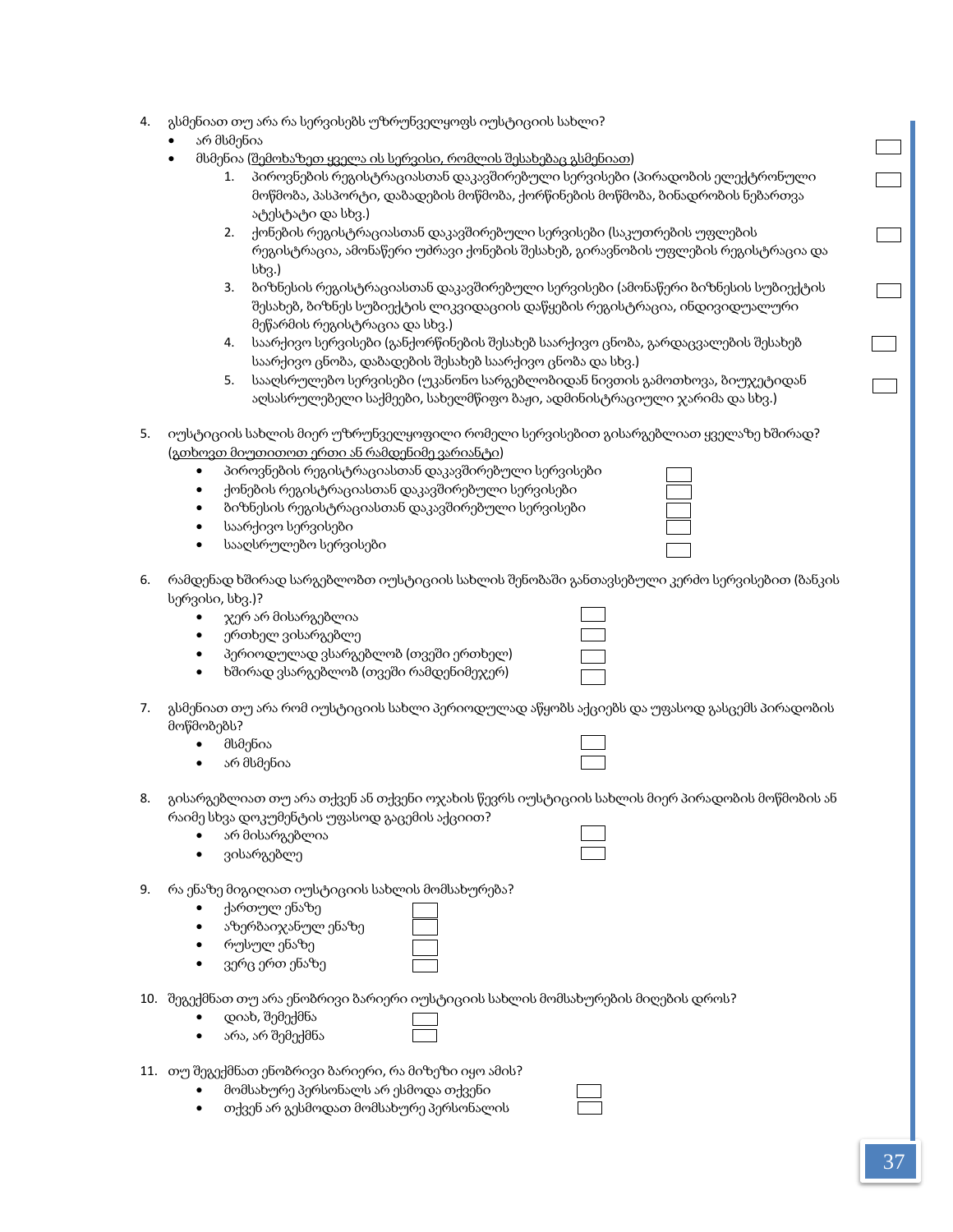| ორივე                                                                                                                                                                                                                |
|----------------------------------------------------------------------------------------------------------------------------------------------------------------------------------------------------------------------|
| 12. კმაყოფილი ხართ თუ არა იუსტიციის სახლში შეთავაზებული მომსახურებით?<br>კმაყოფილი ვარ<br>საშუალოდ კმაყოფილი ვარ<br>არ ვარ კმაყოფილი<br>٠                                                                            |
| 13. კმაყოფილი ხართ თუ არა იუსტიციის სახლის თანამშრომლების მომსახურებით?<br>კმაყოფილი ვარ<br>არ ვარ კმაყოფილი<br>٠                                                                                                    |
| 14. გასაგებად უპასუხეს თუ არა იუსტიციის სახლის თანამშრომლებმა თქვენს შეკითხვებს?<br>კი, გასაგებად ამიხსნეს<br>არა, გასაგებად ვერ ამიხსნეს<br>٠                                                                       |
| 15. დროულად უპასუხეს თუ არა თქვენ შეკითხვებს იუსტიციის სახლის თანამშრომლებმა?<br>3 <sup>o</sup><br>არა                                                                                                               |
| 16. დროულად მიიღეთ თუ არა მოთხოვნილი სერვისი?<br>3 <sup>o</sup><br>არა                                                                                                                                               |
| 17. დროულად მიიღეთ თუ არა იუსტიციის სახლის თანამშრომლისგან დახმარება ბიომეტრიული ფოტოს<br>გადაღების დროს?<br>ბიომეტრიული ფოტოს გადაღების დროს არ დამჭირდა დახმარება<br>კი, დროულად მივიღე<br>არა, დროულად ვერ მივიღე |
| 18. მოგწონთ თუ არა იუსტიციის სახლის შენობა?<br>30<br>არა                                                                                                                                                             |
| 19. რამდენად ადვილად მისაგნებ/მისავლელ ადგილზეა განთავსებული იუსტიციის სახლის შენობა?<br>კი, ადვილად მისაგნებია<br>არ არის ადვილად მისაგნები                                                                         |
| 20. გისარგებლიათ თუ არა იუსტიციის სახლის ვებ-გვერდით თქვენთვის საინტერესო ინფორმაციის<br>მისაღებად?<br>კი, მისარგებლია<br>არა, არ მისარგებლია                                                                        |
| 21. გისარგებლიათ თუ არა იუსტიციის სახლის Facebook-ის გვერდით თქვენთვის საინტერესო ინფორმაციის<br>მისაღებად?<br>კი, მისარგებლია<br>არა, არ მისარგებლია                                                                |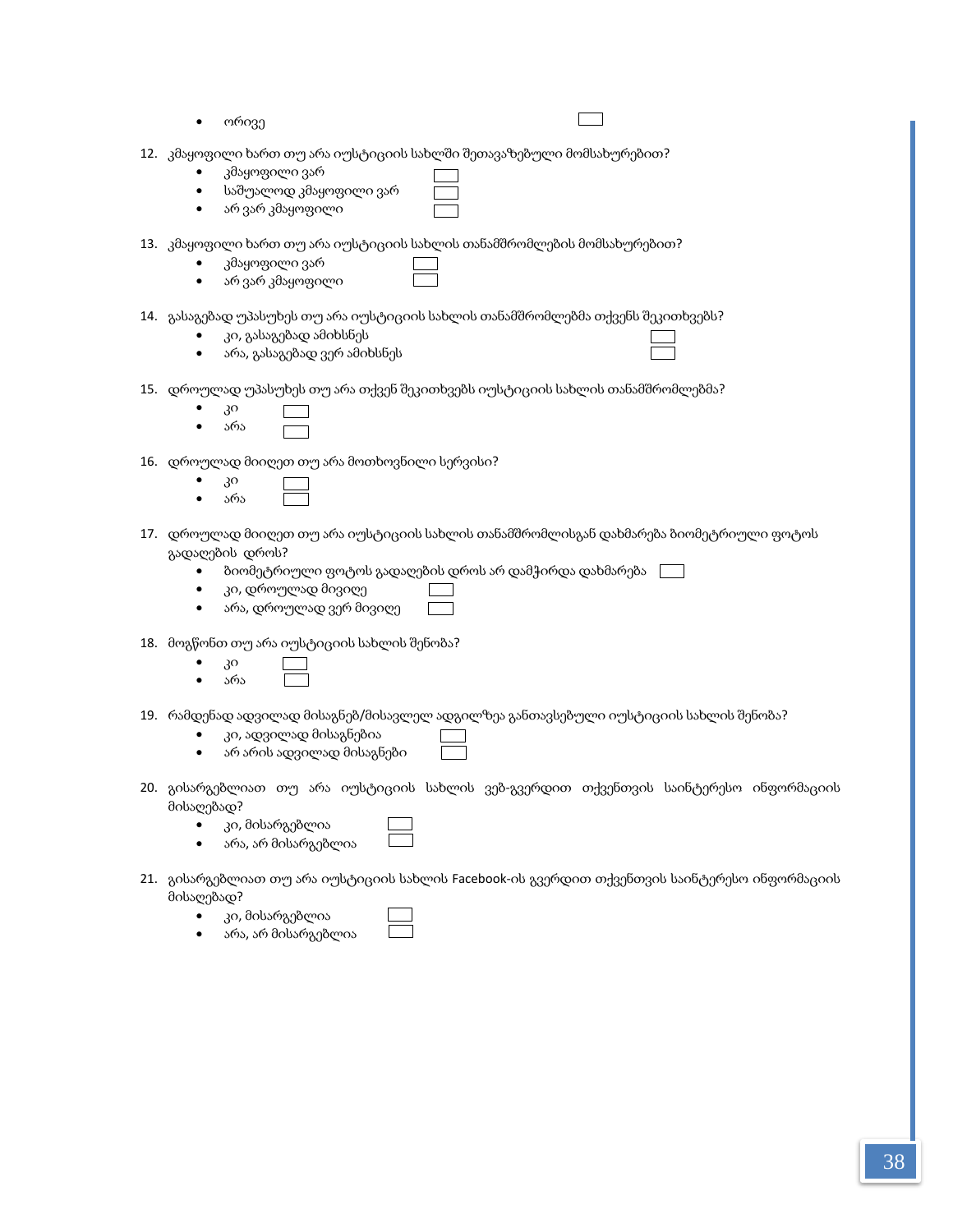#### **Annex #3**

#### Questionnaire for the Community Centers

#### ანკეტის შევსების ადგილი**:**  ანკეტის შევსების თარიღი**:**  ანკეტის შემვსები**:**

#### სქესი**:**

 მდედრობითი მამრობითი

# ასაკი**:**

| с |       |  |
|---|-------|--|
| ٠ | 18-34 |  |
| ٠ | 35-50 |  |
| ٠ | 51-69 |  |
|   |       |  |

70-ზევით

#### განათლება**:**

- საშუალო
- სტუდენტი
- პროფესიული
- უმაღლესი

#### დასაქმების სტატუსი:

- დასაქმებული
- თვითდასაქმებული
- უმუშევარი
- პენსიონერი

#### კითხვები**:**

- 1. გსმენიათ თუ არა, რომ სოფელ სადახლოში ფუნქციონირებს საზოგადოებრივი ცენტრი?
	- დიახ
	- არა
- 2. როგორ გაიგეთ საზოგადოებრივი ცენტრის ფუნქციონირების შესახებ?
	- ცენტრალური მედიით (ტელევიზია, რადიო) გავიგე
	- ადგილობრივი მედიით (ტელევიზია, რადიო) გავიგე
	- ადგილობრივი ხელისუფლების წარმომადგენლისგან გავიგე
	- ცენტრალური ხელისუფლების წარმომადგენლისგან გავიგე
	- რეგიონში მოღვაწე არასამთავრობო ორგანიზაციის წარმომადგენლისგან გავიგე
	- საინფორმაციო-სარეკლამო ფლაერების საშუალებით გავიგე
	- სხვა საშუალებებით გავიგე
- 3. რამდენად ხშირად სარგებლობთ საზოგადოებრივი ცენტრით?
	- ჯერ არ მისარგებლია
	- ერთხელ ვისარგებლე
	- პერიოდულად ვსარგებლობ (ექვს თვეში ერთხელ)
	- ხშირად ვსარგებლობ (სამ თვეში ერთხელ მაინც)

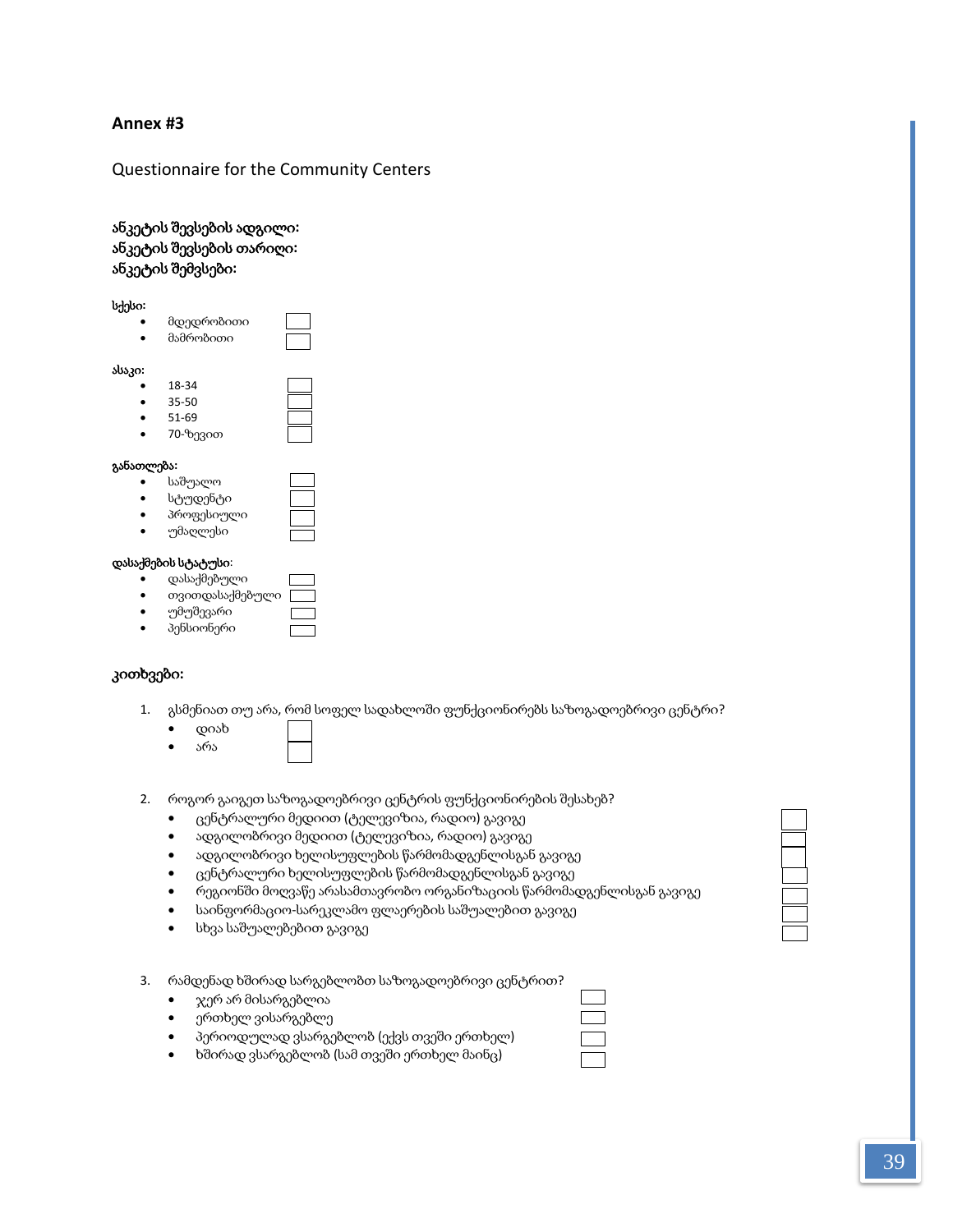|  |  | 4.  გსმენიათ თუ არა რა სერვისებს უზრუნველყოფს საზოგადოებრივი ცენტრი? _ |  |
|--|--|------------------------------------------------------------------------|--|
|--|--|------------------------------------------------------------------------|--|

- არ მსმენია
- მსმენია (შემოხაზეთ ყველა ის სერვისი, რომლის შესახებაც გსმენიათ)

| პიროვნების რეგისტრაციასთან დაკავშირებული სერვისები (პირადობის ელექტრონული |
|---------------------------------------------------------------------------|
| მოწმობა, პასპორტი, დაბადების მოწმობა, ატესტატი და სხვ.)                   |

- ქონების რეგისტრაციასთან დაკავშირებული სერვისები (საკუთრების უფლების რეგისტრაცია, ამონაწერი უძრავი ქონების შესახებ, გირავნობის უფლების რეგისტრაცია და სხვ.)
- ბიზნესის რეგისტრაციასთან დაკავშირებული სერვისები (ამონაწერი ბიზნესის სუბიექტის შესახებ, ბიზნეს სუბიექტის ლიკვიდაციის დაწყების რეგისტრაცია, ინდივიდუალური მეწარმის რეგისტრაცია და სხვ.)
- საარქივო დოკუმენტებთან დაკავშირებული სერვისები (განქორწინების შესახებ საარქივო ცნობა, გარდაცვალების შესახებ საარქივო ცნობა, დაბადების შესახებ საარქივო ცნობა და სხვ.)
- სოციალურ მომსახურებასთან დაკავშირებული სერვისები (სოციალურად დაუცველი ოჯახების მონაცემთა ერთიან ბაზაში დაცული ინფორმაციის გაცემა, სახელმწიფო კომპენსაციის შესახებ ინფორმაციის მიღება, სახელმწიფო პენსიის/საპენსიო პაკეტის შესახებ ინფორმაცია და სხვ.)
- სოფლის მეურნეობასთან დაკავშირებული სერვისები (არხების გაწმენდა, ექსკავატორით მომსახურება, ვენახის შეწამვლა, თიბვა, ნიადაგის მოხვნა და სხვ.)
- 5. საზოგადოებრივი ცენტრის მიერ უზრუნველყოფილი რომელი სერვისებით გისარგებლიათ ყველაზე ხშირად? (გთხოვთ მიუთითოთ ერთი ან რამდენიმე ვარიანტი)
	- პიროვნების რეგისტრაციასთან დაკავშირებული სერვისები
	- ქონების რეგისტრაციასთან დაკავშირებული სერვისები
	- ბიზნესის რეგისტრაციასთან დაკავშირებული სერვისები
	- საარქივო დოკუმენტებთან დაკავშირებული სერვისები
	- სოციალურ მომსახურებასთან დაკავშირებული სერვისები
	- სოფლის მეურნეობასთან დაკავშირებული სერვისები

| 6. რამდენად ხშირად სარგებლობთ საზოგადოებრივი ცენტრის შენობაში განთავსებული კერძო სერვისებით |
|---------------------------------------------------------------------------------------------|
| (მაგთის სერვისით, ბანკის სერვისით)?                                                         |

- ჯერ არ მისარგებლია
	- ერთხელ ვისარგებლე
- პერიოდულად ვსარგებლობ (თვეში ერთხელ) ხშირად ვსარგებლობ (თვეში რამდენიმეჯერ)
- 7. გსმენიათ თუ არა რომ საზოგადოებრივი ცენტრი პერიოდულად აწყობს აქციებს და უფასოდ გასცემს პირადობის მოწმობებს?
	- მსმენია
	- არ მსმენია

| 8. — გისარგებლიათ თუ არა თქვენ ან თქვენი ოჯახის წევრს საზოგადოებრივი ცენტრის მიერ პირადობის |
|---------------------------------------------------------------------------------------------|
| მოწმობის ან რაიმე სხვა დოკუმენტის უფასოდ გაცემის აქციით?                                    |

- არ მისარგებლია
- ვისარგებლე
- 9. რა ენაზე მიგიღიათ საზოგადოებრივი ცენტრის მომსახურება?
	- ქართულ ენაზე
		- აზერბაიჯანულ ენაზე
	- რუსულ ენაზე
	- ვერც ერთ ენაზე
- 10. შეგექმნათ თუ არა ენობრივი ბარიერი საზოგადოებრივი ცენტრის მომსახურების მიღების დროს?
	- დიახ, შემექმნა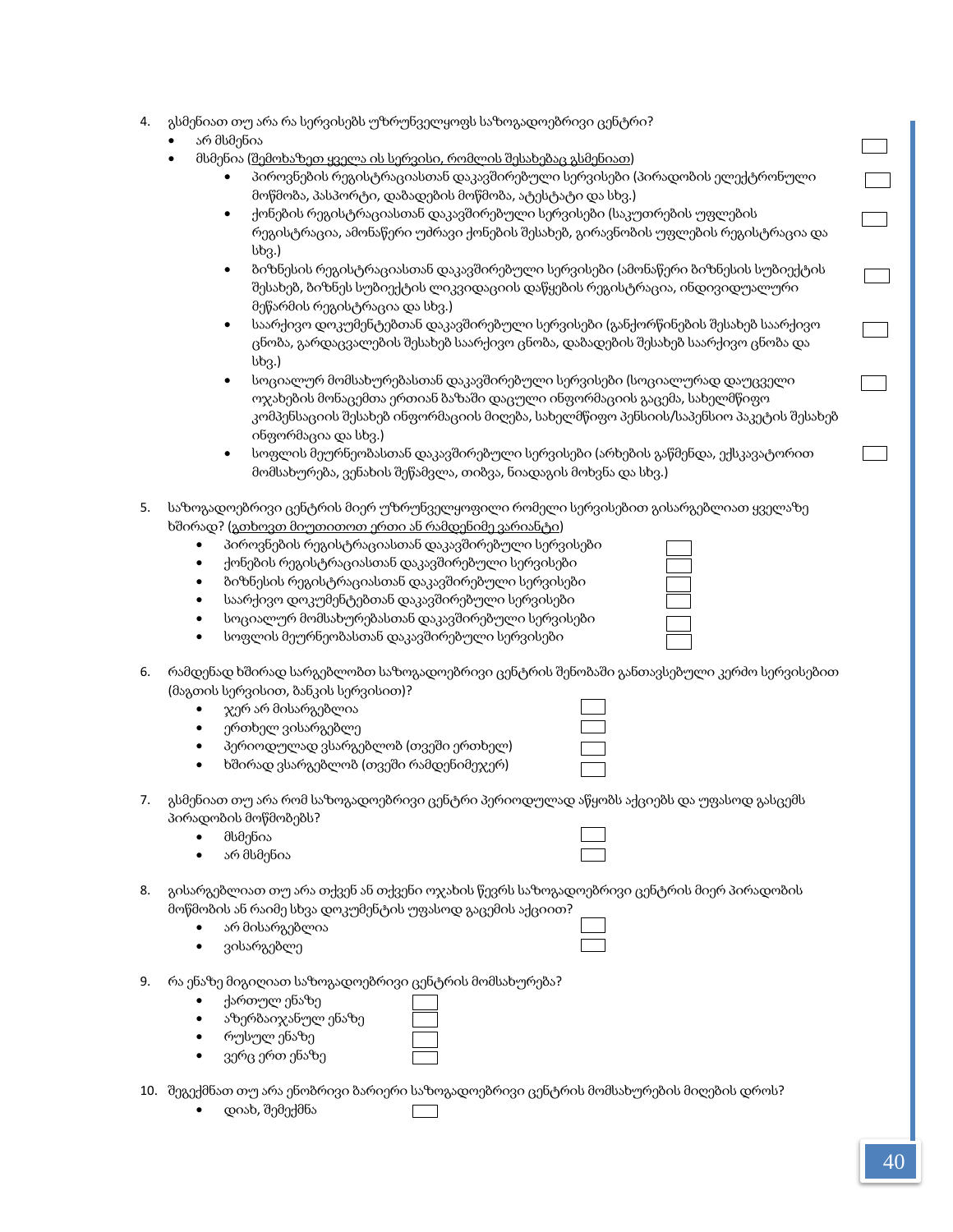არა, არ შემექმნა

|  |  |  |  | 11.   თუ შეგექმნათ ენობრივი ბარიერი, რა მიზეზი იყო ამის? |
|--|--|--|--|----------------------------------------------------------|
|--|--|--|--|----------------------------------------------------------|

- მომსახურე პერსონალს არ ესმოდა თქვენი
- თქვენ არ გესმოდათ მომსახურე პერსონალის
- ორივე
- 12. კმაყოფილი ხართ თუ არა საზოგადოებრივი ცენტრში შეთავაზებული მომსახურებით?
	- კმაყოფილი ვარ
	- საშუალოდ კმაყოფილი ვარ
	- არ ვარ კმაყოფილი
- 
- 13. კმაყოფილი ხართ თუ არა საზოგადოებრივი ცენტრის თანამშრომლების მომსახურებით?
	- კმაყოფილი ვარ
		- არ ვარ კმაყოფილი
- 14. გასაგებად უპასუხეს თუ არა საზოგადოებრივი ცენტრის თანამშრომლებმა თქვენს შეკითხვებს?
	- კი, გასაგებად ამიხსნეს
	- არა, გასაგებად ვერ ამიხსნეს

15. დროულად უპასუხეს თუ არა თქვენ შეკითხვებს საზოგადოებრივი ცენტრის თანამშრომლებმა?

- კი არა
- 16. დროულად მიიღეთ თუ არა მოთხოვნილი სერვისი?
	- კი არა
- 17. მოგწონთ თუ არა საზოგადოებრივი ცენტრის შენობა?
	- კი
	- არა

18. რამდენად ადვილად მისაგნებ/მისავლელ ადგილზეა განთავსებული საზოგადოებრივი ცენტრის შენობა?

- კი, ადვილად მისაგნებია
- არ არის ადვილად მისაგნები
- 19. გსმენიათ თუ არა, რომ საზოგადოებრივ ცენტრში შეგიძლიათ კომპიუტერით სარგებლობა, სხვადასხვა სახის შეხვედრის ორგანიზება?
	- კი, მსენია
	- არა, არ მსმენია
- 20. გამოგიყენებიათ თუ არა საზოგადოებრივი ცენტრის შენობა რაიმე საქმიანობისათვის?
	- არ გამომიყენებია
	- კი, კომპიუტერით/ინტერნეტით ვისარგებლე
	- კი, ვიდეო კონფერენციის აპარატურით ვისარგებლე
	- კი, ელექტრონული ბიბლიოთეკით ვისარგებლე
	- კი, შეხვედრა გავმართე
	- კი, ტრენინგში მივიღე მონაწილეობა
	- კი, სხვა სახის ღონისძიებაში მივიღე მონაწილეობა
	- არ მომცეს გამოყენების საშუალება
- 21. გისარგებლიათ თუ არა საზოგადოებრივი ცენტრის ვებ-გვერდით თქვენთვის საინტერესო ინფორმაციის მისაღებად?
	- კი, მისარგებლია
	- არა, არ მისარგებლია